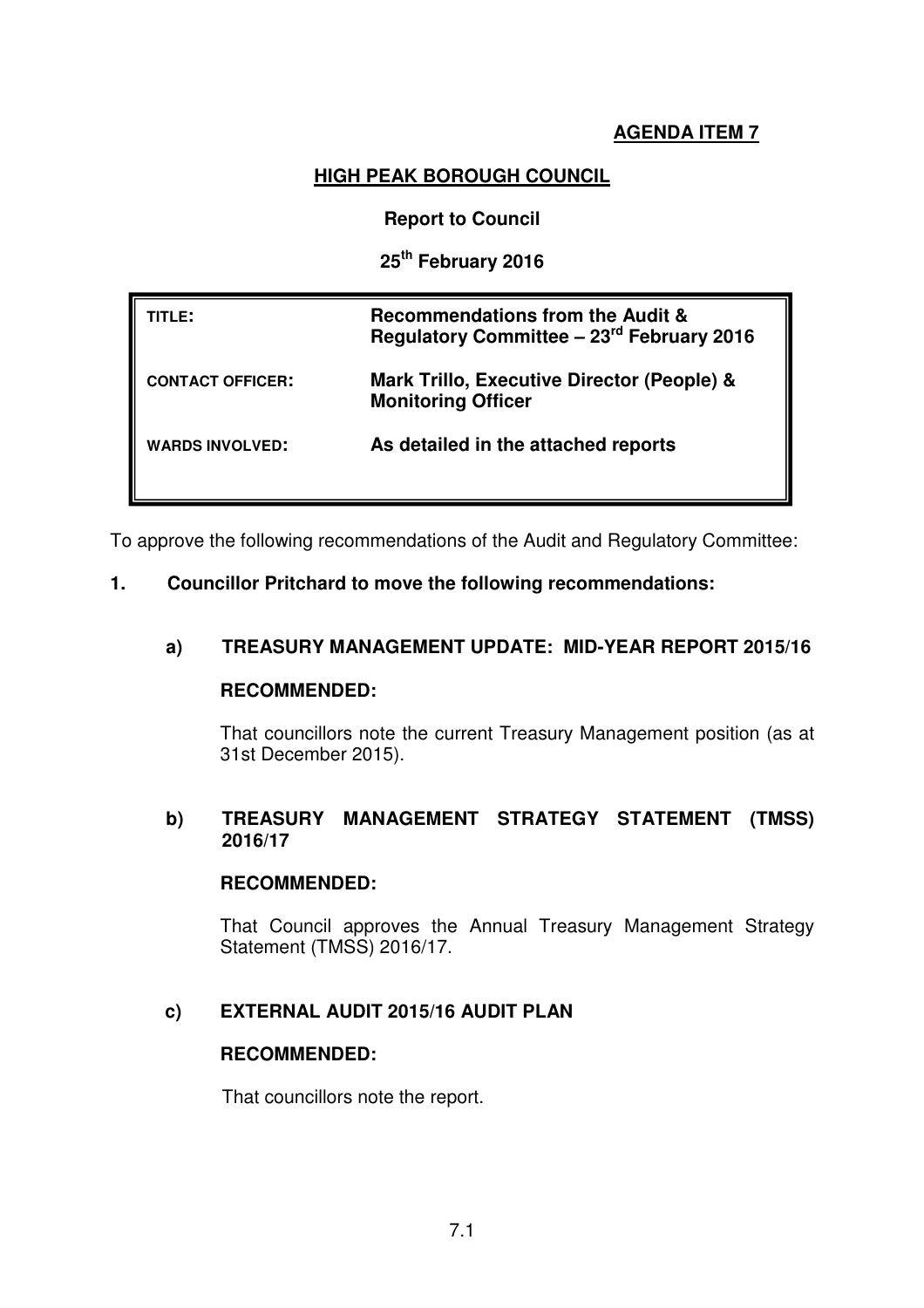# **Mark Trillo Executive Director (People) and Monitoring Officer**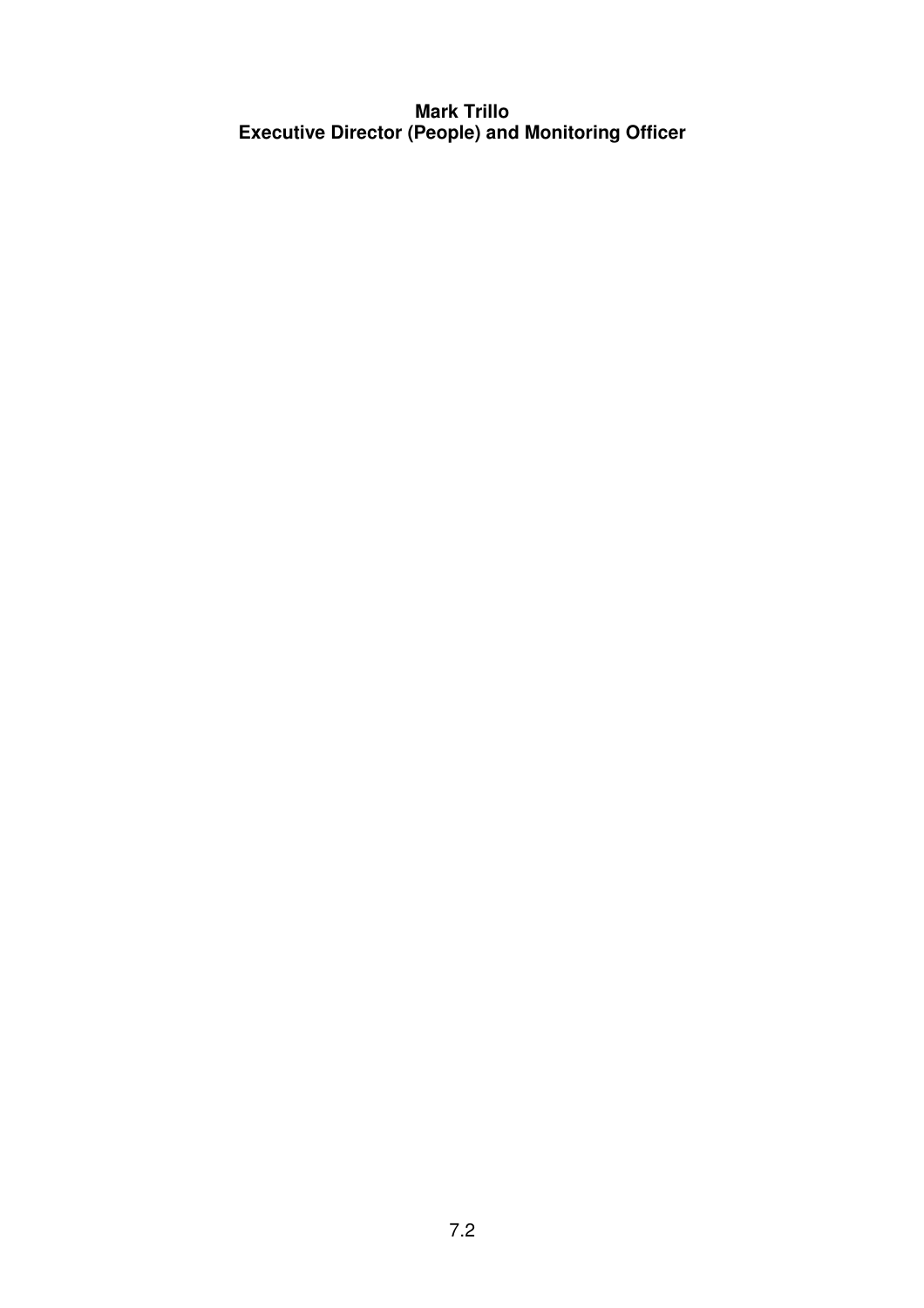## **HIGH PEAK BOROUGH COUNCIL**

#### **Report to the Audit & Regulatory Committee**

#### **23rd February 2016**

| TITLE:                       | <b>Treasury Management Update: Mid-Year</b><br><b>Report 2015/16</b>                                                                |
|------------------------------|-------------------------------------------------------------------------------------------------------------------------------------|
| <b>EXECUTIVE COUNCILLOR:</b> | <b>CIIr Emily Thrane - Executive Councillor</b><br>for Finance & Corporate Services                                                 |
| <b>CONTACT OFFICERS:</b>     | <b>Claire Hazeldene - Finance &amp; Procurement</b><br><b>Manager</b><br><b>Emily Bennetts - Finance Business</b><br><b>Partner</b> |
| <b>WARDS INVOLVED:</b>       | <b>Non-specific</b>                                                                                                                 |

#### **Appendices Attached:**

**Appendix A - (Treasury Management Mid-Year Update Report – 31st December 2015)** 

#### **1. Reason for the Report**

1.1. The purpose of the report is to allow the robust scrutiny of the Council's treasury management performance in 2015/16 in compliance with the Chartered Institute of Public Finance and Accountancy (CIPFA) Code of Practice on Treasury Management 2009 and generally accepted good practice.

### **2. Recommendation**

2.1. That the Committee notes the current Treasury Management position (as at 31st December 2015).

### **3. Executive Summary**

3.1. The Chartered Institute of Public Finance and Accountancy (CIPFA) Code of Practice on Treasury Management 2009 was adopted by the Council in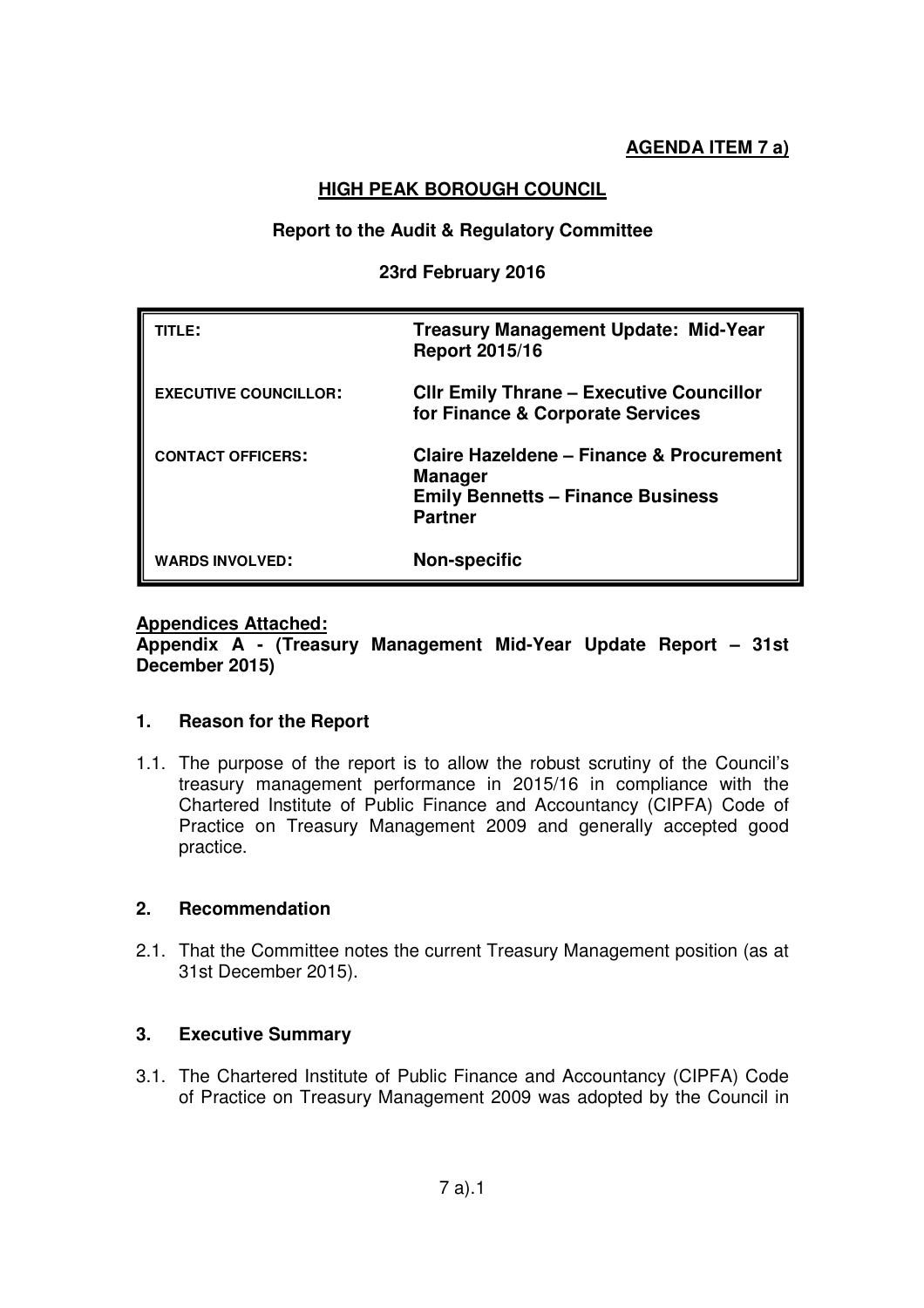March 2010. This Council fully complies with its requirements, one of which is to produce at least one mid-year operational report.

- 3.2. This report comprises the following:
	- The latest interest rate forecast;
	- Investment income earned to date and projected for 2015/16;
	- The current investment portfolio;
	- The borrowing portfolio, projected borrowing costs for 2015/16 and debt rescheduling options; and
	- Compliance against prudential and treasury indicators set in the Treasury Management Strategy 2015/16.
- 3.3. The main headlines include:
	- The Bank of England base rate remained at 0.5% during the period to 31st December 2015. The first increase remains forecast for the end of December 2016.
	- The borrowing costs budget is currently on target and there is a surplus of £32,000 anticipated on the investment income budget.
	- The average return on investments achieved by the Council during the period to 31st December 2015 was 0.64%. This compares favorably to short-term industry benchmarks.
	- The Council's investment portfolio totalled £28,098,000 spread across fourteen separate institutions as at 31st December 2015.
	- The Council's total level of debt as at 31st December 2015 is £82,263,596 (including finance leases) and the average rate of borrowing is 3.73%.

### **4. How this report links to Corporate Priorities**

4.1. An effective treasury management function is critical in safeguarding and effectively managing the financial resources at the Council's disposal. Sufficient financial resources are required to deliver and underpin all of the Council's main priorities.

#### **5. Options and Analysis**

5.1. This report sets out the treasury management position for High Peak Borough Council for 2015/16 to date and the projected outturn. As such it is a statement of fact and there are no options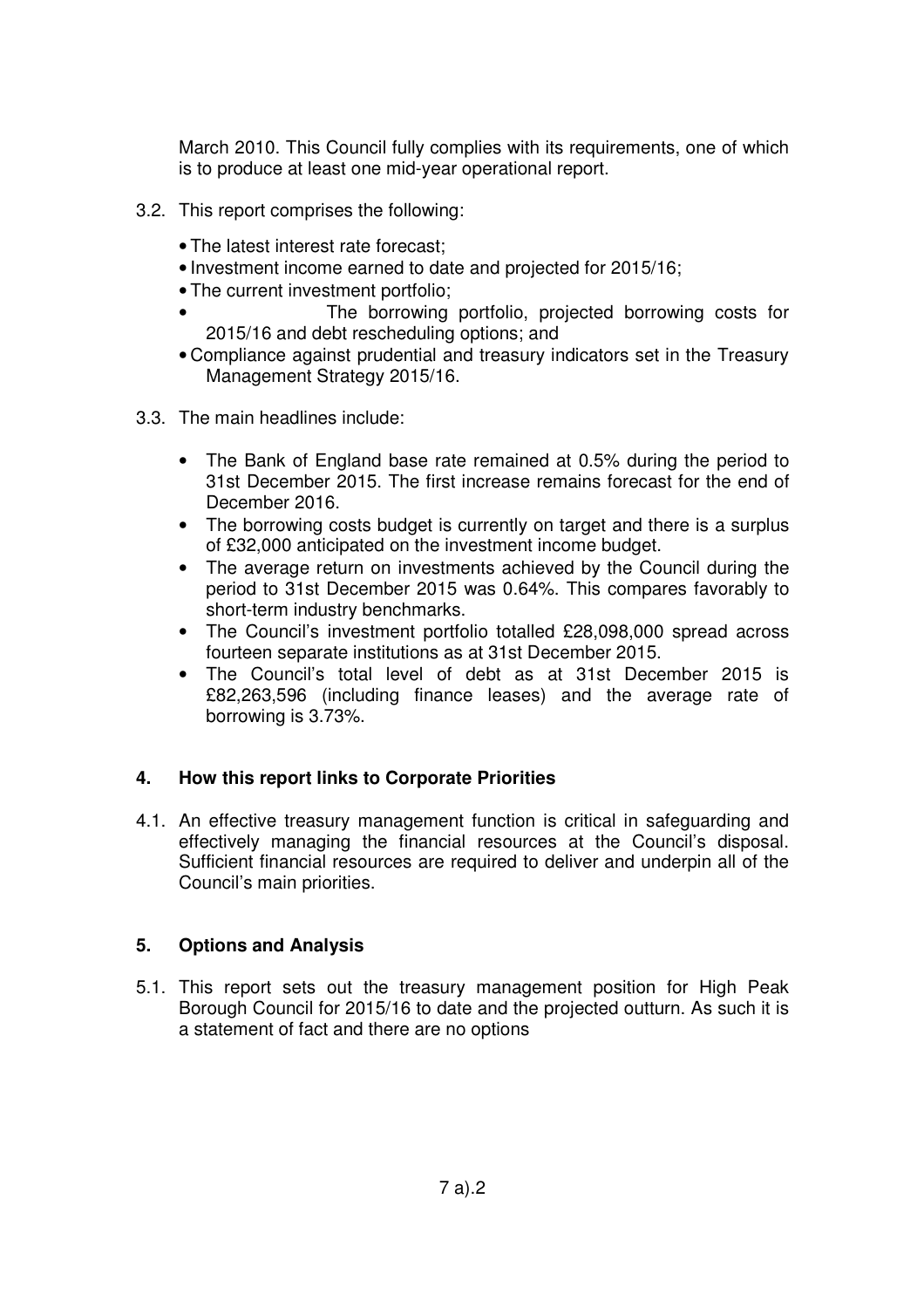#### **6. Implications**

- 6.1. Community Safety (Crime and Disorder Act 1998) None
- 6.2. Workforce None
- 6.3. Equality and Diversity/ Equality Impact Assessment This report has been prepared in accordance with the Council's Equality and Diversity policies.
- 6.4. Financial Considerations Financial considerations are embedded throughout the report.
- 6.5. Legal None
- 6.6. Sustainability None
- 6.7. Internal and External Consultation None
- 6.8. Risk Assessment

There are a number of inherent financial risks associated with Treasury Management activity, not least the potential for loss of interest and/ or deposits. For this reason, the Council engages the services of external Treasury Management advisors, Capita Asset Services ('Capita').

Investment and borrowing decisions are made in accordance with the Council's formally adopted Treasury Management Strategy. That Strategy includes a number of risk management features such as the overriding priority that security of deposit takes precedence over return on investment.

#### **ANDREW P STOKES Executive Director (Transformation) & Chief Finance Officer**

#### **Background Papers Location Contacts**

'Treasury Management – Governance and Scrutiny Arrangements' (Audit & Regulatory Committee Sep 09) 'Treasury Management Strategy

2015/16 (Audit & Regulatory Committee February 2015)

Joint Finance Team, Town Hall, Buxton

Claire Hazeldene Finance & Procurement Manager Tel. 01538 395400 Ext. 4191

Emily Bennetts Finance Business Partner Tel. 01538 395400 Ext. 4186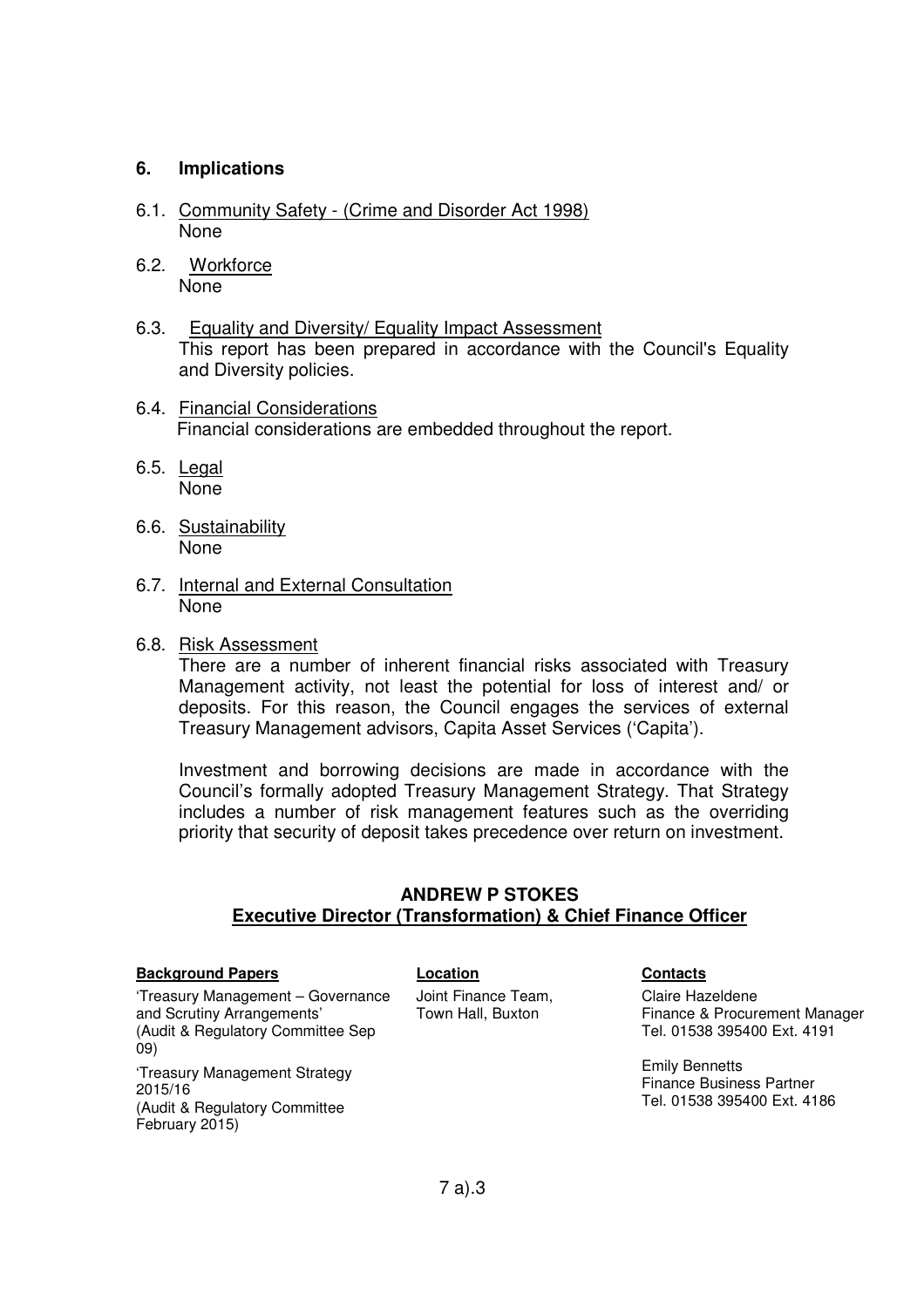# **Appendix A**

# **High Peak Borough Council**

# Working for our community

# **Treasury Management Update 31st December 2015**

- 1. Introduction
- 2. Economic Forecast Interest Rates
- 3. Investment Income
- 4. Investment Portfolio
- 5. Borrowing Position
- 6. Prudential Indicators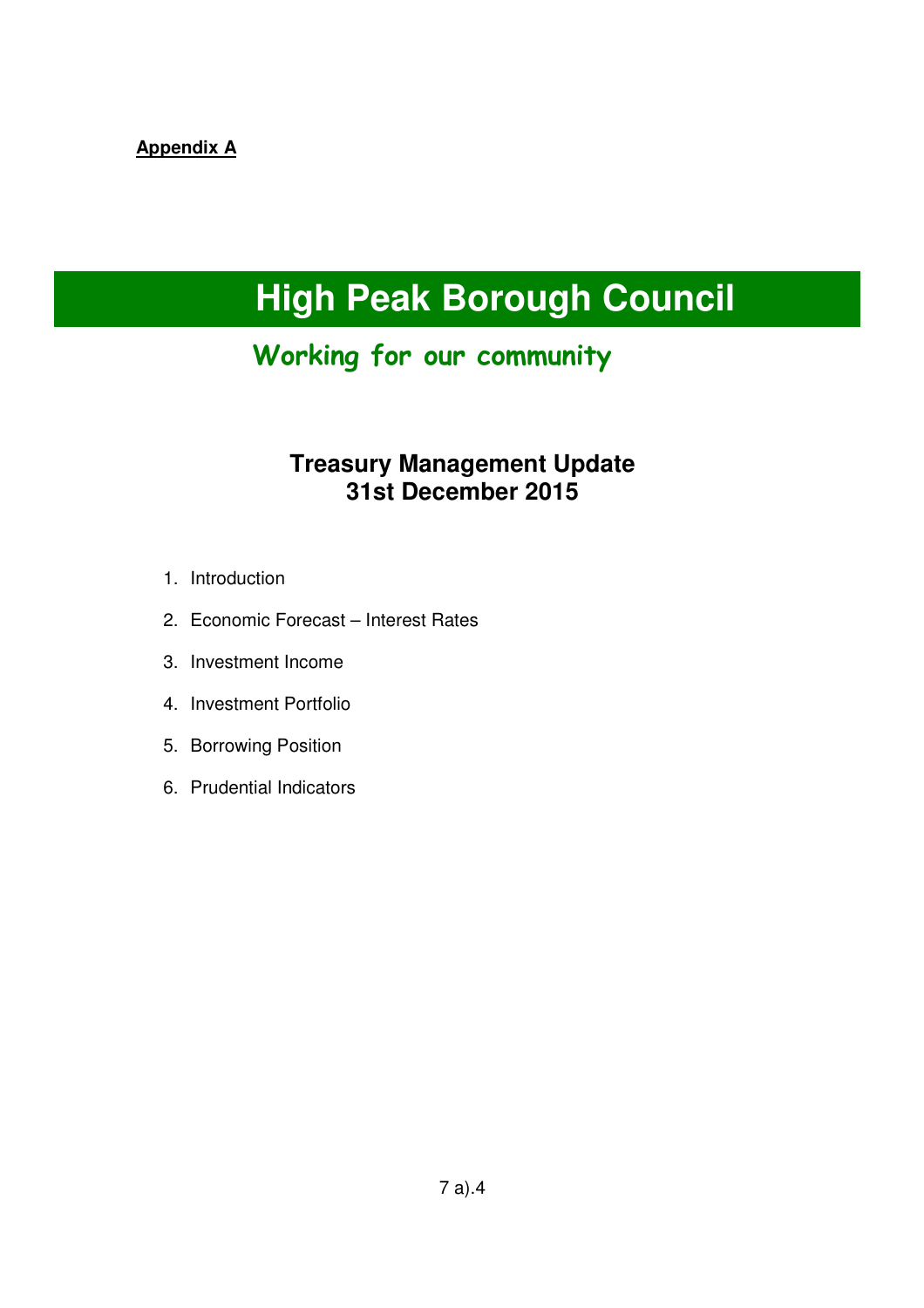#### **1. Introduction**

- 1.1. Treasury management is defined as "the management of the Authority's investments and cash flows, its banking, money market and capital market transactions; the effective control of the risks associated with those activities; and the pursuit of optimum performance consistent with those risks".
- 1.2. The Council has adopted CIPFA's revised Code of Practice for Treasury Management (2009) which recommends that members should be briefed on treasury management activities at least twice a year.
- 1.3. The Audit & Regulatory Committee has delegated responsibility for scrutinising the treasury function. The Committee's role includes approval of the annual treasury management strategy and scrutiny of operational treasury management reports. Decisions taken by the Audit & Regulatory Committee are reported to full Council.
- 1.4. The Treasury Management Strategy Statement (TMSS) for 2015/16 was approved by Council on 25th February 2015. This report details treasury management performance up to the 31st December 2015 and projects forward for the remainder of the financial year.

#### **2. Economic Forecast – Interest Rates**

2.1. The latest base rate and PWLB (Public Works Loan Board) forecast from the Council's treasury advisers, Capita Asset Services ('Capita'), is shown below:

|                  | Mar- | Jun- | Sep- | Dec- | Mar- | Jun- | Sep- | Dec- | Mar- | Jun- | Sep- | Dec- |
|------------------|------|------|------|------|------|------|------|------|------|------|------|------|
|                  | 16   | 16   | 16   | 16   | 17   | 17   | 17   | 17   | 18   | 18   | 18   | 18   |
| <b>BANK RATE</b> | 0.50 | 0.50 | 0.50 | 0.75 | 0.75 | 1.00 | 1.00 | 1.25 | 1.25 | 1.50 | 1.50 | 1.75 |
| 5yr PWLB         | 2.00 | 2.10 | 2.20 | 2.30 | 2.40 | 2.50 | 2.60 | 2.70 | 2.80 | 2.90 | 3.00 | 3.10 |
| 10yr PWLB        | 2.60 | 2.70 | 2.80 | 2.90 | 3.00 | 3.10 | 3.20 | 3.30 | 3.40 | 3.50 | 3.60 | 3.60 |
| 25yr PWLB        | 3.40 | 3.40 | 3.50 | 3.60 | 3.70 | 3.70 | 3.80 | 3.90 | 4.00 | 4.00 | 4.10 | 4.10 |
| 50yr PWLB        | 3.20 | 3.20 | 3.30 | 3.40 | 3.50 | 3.60 | 3.70 | 3.80 | 3.90 | 3.90 | 4.00 | 4.10 |

2.2. Capita have undertaken a revision of their interest rate forecast as a result of the downbeat UK and world economic new in recent weeks and the extreme volatility seen in financial markets. The expectation for the first increase in Bank Rate has now been pushed back from the end of June to the end of December 2016.

#### **3. Investment Income**

3.1. Interest earned on investment deposits up to 31st December 2015 totalled £103,500. Average interest rates achieved on the Council's investments are shown in the table below: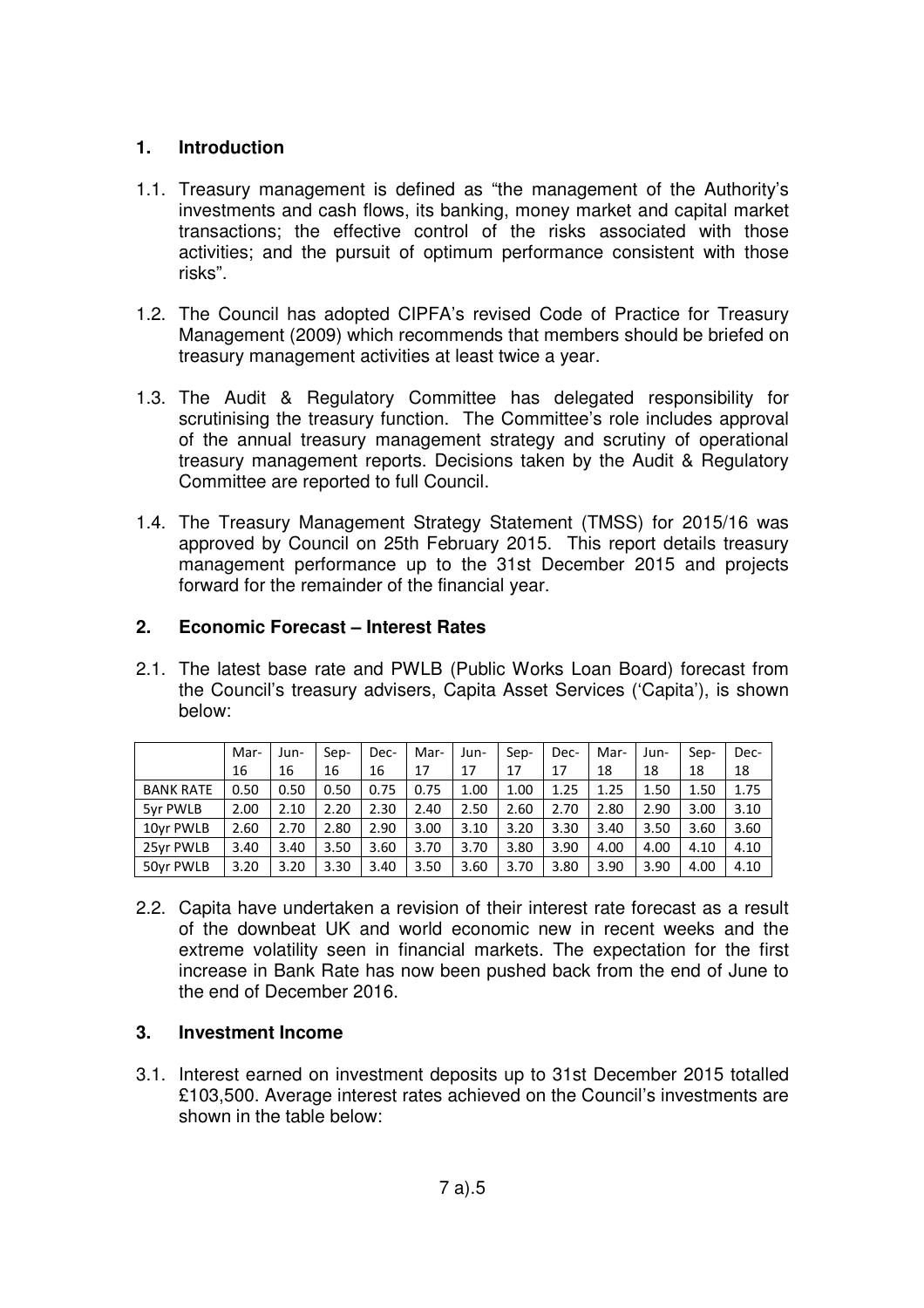| <b>Comparator</b>                     | <b>Average</b><br><b>Rate Q1</b> | <b>Average</b><br><b>Rate Q2</b> | <b>Average</b><br><b>Rate Q3</b> |
|---------------------------------------|----------------------------------|----------------------------------|----------------------------------|
| <b>HPBC Total</b>                     | 0.62%                            | 0.64%                            | 0.64%                            |
| HPBC Long-term fixed (>364 days)      | 0.98%                            | 0.98%                            | 0.98%                            |
| HPBC Short-term fixed (<364 days)     | 0.65%                            | 0.66%                            | 0.68%                            |
| <b>HPBC Short-term instant access</b> | 0.38%                            | 0.39%                            | 0.39%                            |
| <b>Benchmarks (Capita)</b>            |                                  |                                  |                                  |
| *LIBID 7 Day Rate                     | 0.36%                            | 0.36%                            | 0.36%                            |
| *LIBID 3 Month Rate                   | 0.44%                            | 0.46%                            | 0.45%                            |
| *LIBID 6 Month Rate                   | 0.58%                            | 0.62%                            | 0.61%                            |
| *LIBID 12 Month Rate                  | 0.87%                            | 0.93%                            | 0.92%                            |
| Average Base Rate                     | 0.50%                            | 0.50%                            | 0.50%                            |
| <b>Current Base Rate</b>              | 0.50%                            | 0.50%                            | 0.50%                            |

\*LIBID = London Inter Bank Bid Rate

- 3.2. The Council's Treasury investment returns compare favourably to the LIBID rates, the recognised industry benchmark rates.
- 3.3. The table below highlights the level of investment activity and the rates obtained in the period from 1st September 2015 to 31st December 2015. Investments are made in line with Capita's creditworthiness guidance and the duration limits applied to each colour banding.

| <b>Institution</b>                                                           | <b>Amount</b>                 | Length         | Rate  |
|------------------------------------------------------------------------------|-------------------------------|----------------|-------|
| <b>Credit Suisse AG</b>                                                      | £2,200,000                    | 6 months       | 0.74% |
| Santander 180 day notice                                                     | £2,000,000                    | 180 day notice | 1.15% |
| Svenska Handelsbanken                                                        | 1,500,000                     | 3 months       | 0.54% |
| Nationwide Building Society                                                  | 1,300,000                     | 6 months       | 0.66% |
| <b>Coventry Building Society</b>                                             | 1,000,000                     | 4 months       | 0.50% |
| DZ Bank AG                                                                   | 1,000,000                     | 6 months       | 0.69% |
| Lloyds Bank                                                                  | 1,000,000                     | 6 months       | 0.75% |
| <b>Nationwide Building Society</b>                                           | 1,000,000                     | 6 months       | 0.71% |
| Nationwide Building Society                                                  | 1,000,000                     | 6 months       | 0.71% |
| Nordea AB                                                                    | 1,000,000                     | 6 months       | 0.67% |
| Nordea AB                                                                    | 1,000,000                     | 3 months       | 0.55% |
| Sumitomo Mitsui Banking Corporation<br>Europe Ltd                            | £1,000,000                    | 6 months       | 0.67% |
| Sumitomo Mitsui Banking Corporation<br>Europe Ltd                            | £1,000,000                    | 3 months       | 0.58% |
| <b>Instant Access Cash</b><br>(Instant Access Accounts & Money Market Funds) | £2,423,000<br>(daily average) |                | 0.39% |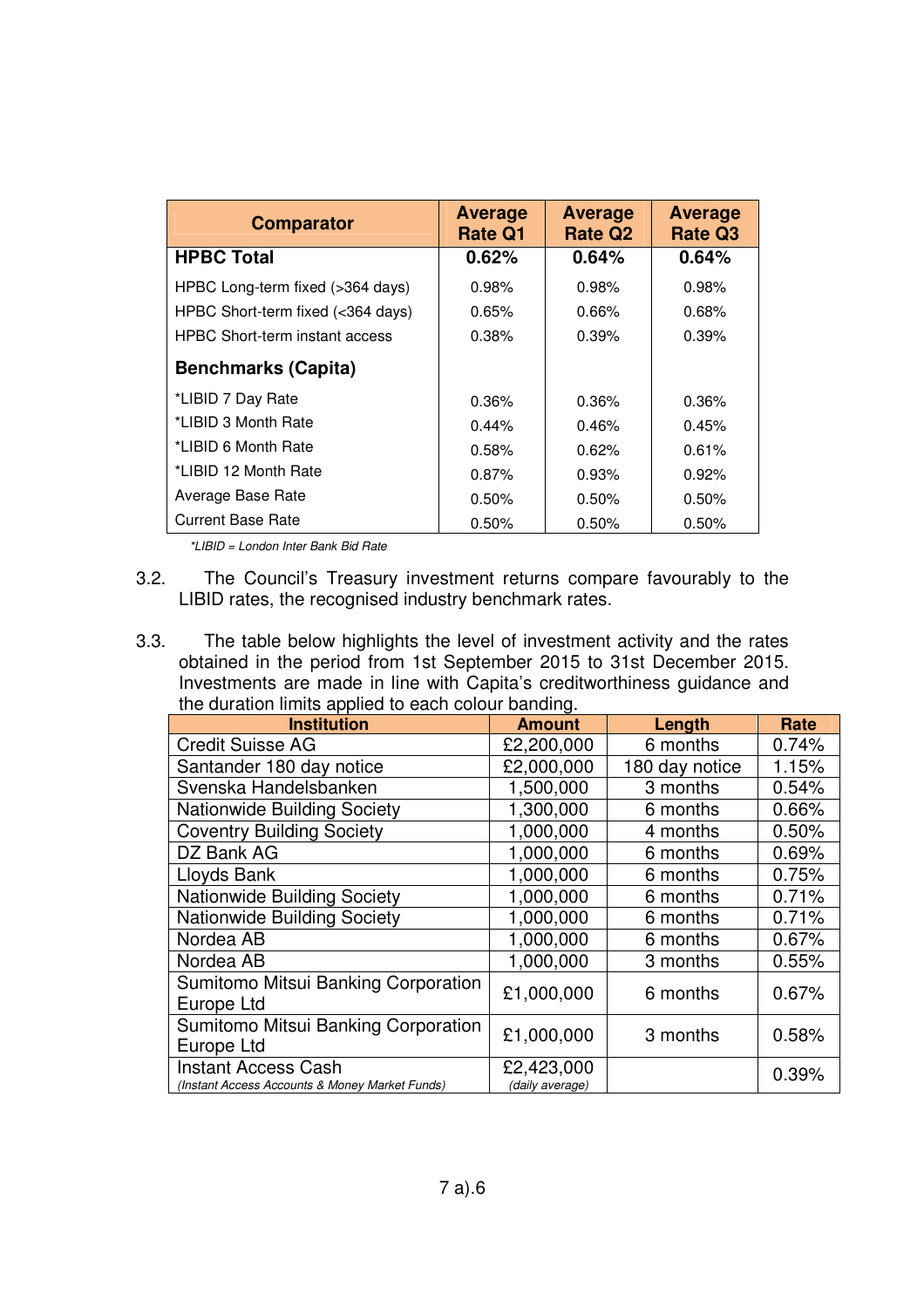- 3.4. The rates achieved by the Council vary by institution, by duration of investment and by the timing of when the investment was made. The Council's lending criteria restricts the number of financial institutions that are eligible to be on the lending list, and the amount that can be invested with eligible counterparties (and counterparty groups) at any one time.
- 3.5. The majority of the investment portfolio is held on a short-term basis (< 1 year). The Council continues to utilise same day access business accounts; and also use certificates of deposits (via the use of custodian - King & Shaxson) which offer competitive rates and access to banks that would not necessarily deal direct with the Authority for the sums invested.
- 3.6. The Council has budgeted to receive £104,610 in investment income in 2015/16. During the latter half of the year there have been more investment opportunities offering better rates than have been the norm since the economic downturn. In addition, the investment balances are higher than originally assumed at budget setting. Therefore, a surplus of £32,000 is anticipated on the investment income.

#### Icelandic Investments

- 3.7. In October 2008, the Council held a £1m investment with Heritable Bank, which went into administration during the Icelandic bank collapse. At the end of 2013/14, the Council had received 94% of the original investment in Heritable Bank. At the time, this was understood to be the maximum the Council would receive and there would be no further distributions. However, the Council was notified at the beginning of 2015/16 that an additional dividend in respect of Heritable Bank was anticipated. This was received in August 2015: a distribution of c.3.98pence in the pound, amounting to £43,944.50 in total (made up of £39,826.55 principal and £4,117.95 interest).
- 3.8. This now brings the total received on the original claim for this investment to 98%. The Council has not received any further updates during quarter 3 regarding the potential for any further dividend payments.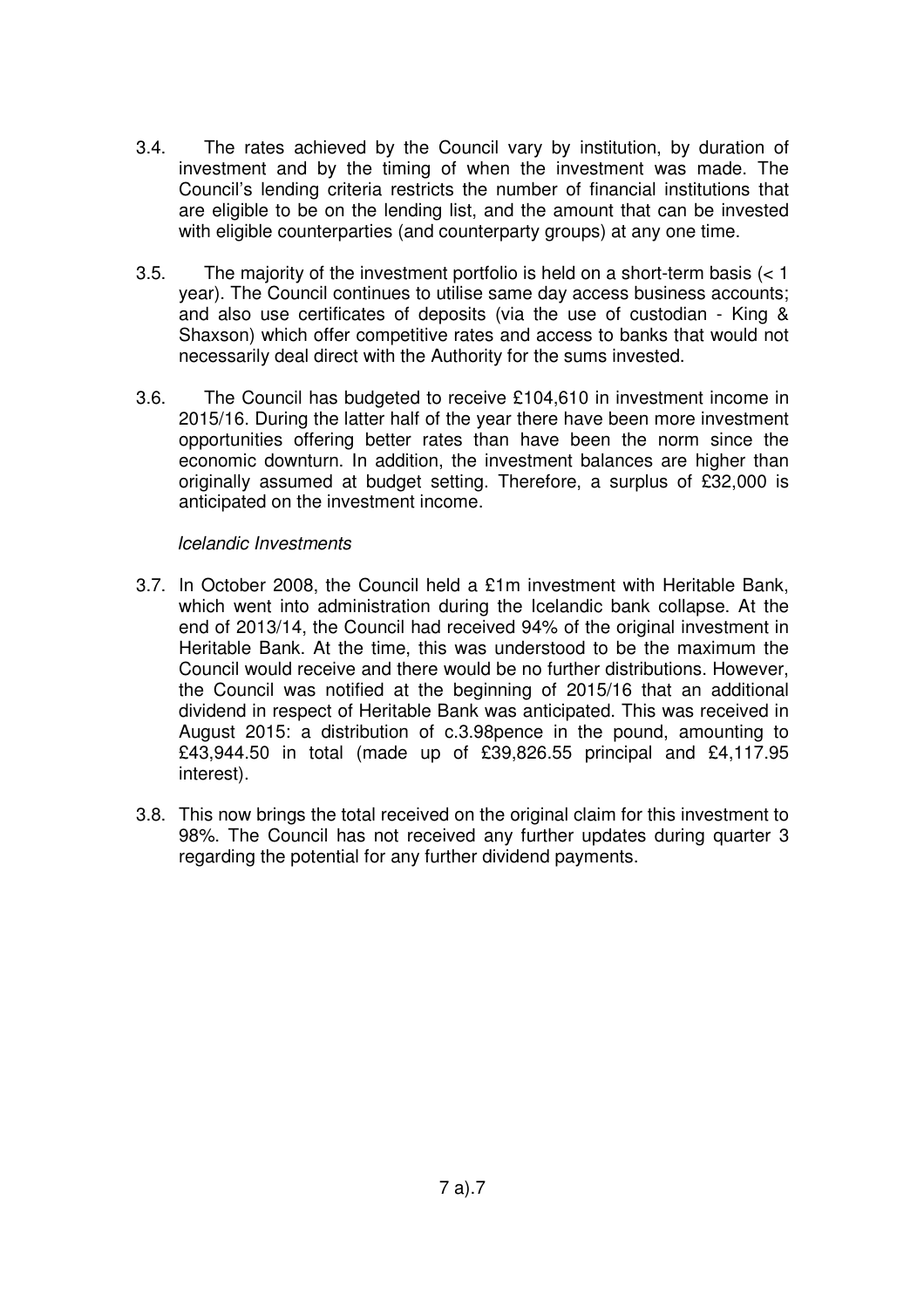#### **4. Investment Portfolio**

4.1. The Council manages its investments in-house and invests with financial institutions meeting the Council's approved lending criteria. The Council's investment portfolio at 31<sup>st</sup> December 2015 totalled £28,098,000 as shown in the table below:

| <b>Financial Institution</b>                   | <b>Amount</b> | <b>Maximum recommended</b><br>lending duration |
|------------------------------------------------|---------------|------------------------------------------------|
| Money Market Funds                             | £4,400,000    | WHITE (12 months)                              |
| Nationwide Building Society                    | £3,300,000    | <b>RED (6 months)</b>                          |
| Santander                                      | £3,300,000    | <b>RED (6 months)</b>                          |
| NatWest Bank Plc                               | £3,248,000    | <b>BLUE (12 months)</b>                        |
| Credit Suisse AG                               | £2,200,000    | <b>RED (6 months)</b>                          |
| DZ Bank AG                                     | £2,000,000    | <b>ORANGE (12 months)</b>                      |
| Sumitomo Mitsui Banking Corporation Europe Ltd | £2,000,000    | <b>RED (6 months)</b>                          |
| Royal Bank of Scotland                         | £1,500,000    | <b>BLUE (12 months)</b>                        |
| Svenska Handlesbanken                          | £1,500,000    | <b>ORANGE (12 months)</b>                      |
| Lloyds Bank                                    | £1,150,000    | <b>RED (6 months)</b>                          |
| <b>Coventry Building Society</b>               | £1,000,000    | <b>RED (6 months)</b>                          |
| Nordea AG                                      | £1,000,000    | <b>ORANGE (12 months)</b>                      |
| <b>Standard Chartered Bank</b>                 | £1,000,000    | <b>RED (6 months)</b>                          |
| <b>Bank of Scotland</b>                        | £500,000      | <b>RED (6 months)</b>                          |
| <b>TOTAL</b>                                   | £28,098,000   |                                                |

4.2. The maximum investment term, as recommended by Capita, is shown by colour banding in the table below:

| <b>Colour Banding</b>                                                  | <b>Maximum</b><br><b>Duration of</b><br><b>Investment</b> | <b>UK</b><br><b>Banks</b> | <b>International</b><br><b>Banks</b> |
|------------------------------------------------------------------------|-----------------------------------------------------------|---------------------------|--------------------------------------|
| <b>PURPLE</b>                                                          | Up to 2 Years                                             | £4.4 $m$                  | £3.3m                                |
| <b>ORANGE</b>                                                          | Up to 1 Year                                              | £4.0m                     | £2.6m                                |
| <b>RED</b>                                                             | Up to 6 Months                                            | £3.3m                     | £2.2m                                |
| <b>GREEN</b>                                                           | Up to 100 Days                                            | £2.9m                     | £1.8m                                |
| <b>BLUE (Part &amp; fully nationalised</b>                             |                                                           |                           |                                      |
| financial institutions)                                                | Up to 1 Year                                              | £4.4m                     | n/a                                  |
| <b>BLUE (NatWest)</b>                                                  | Up to 1 Year                                              | £6.6m                     | n/a                                  |
| <b>Money Market Funds</b>                                              | Up to 1 Year                                              | £3.3m                     | n/a                                  |
|                                                                        |                                                           |                           |                                      |
| <b>WHITE (Lending to the</b><br><b>Government / Local Authorities)</b> | Up to 1 Year                                              | n/a                       | n/a                                  |
|                                                                        | Over 1 Year                                               | £7.0m                     | n/a                                  |

4.3. Group limits are also applied, restricting the total amount that can be invested on a fixed basis to £4.4 million, increasing to £6.6 million if at least the additional £2.4 million is held on an instant access basis.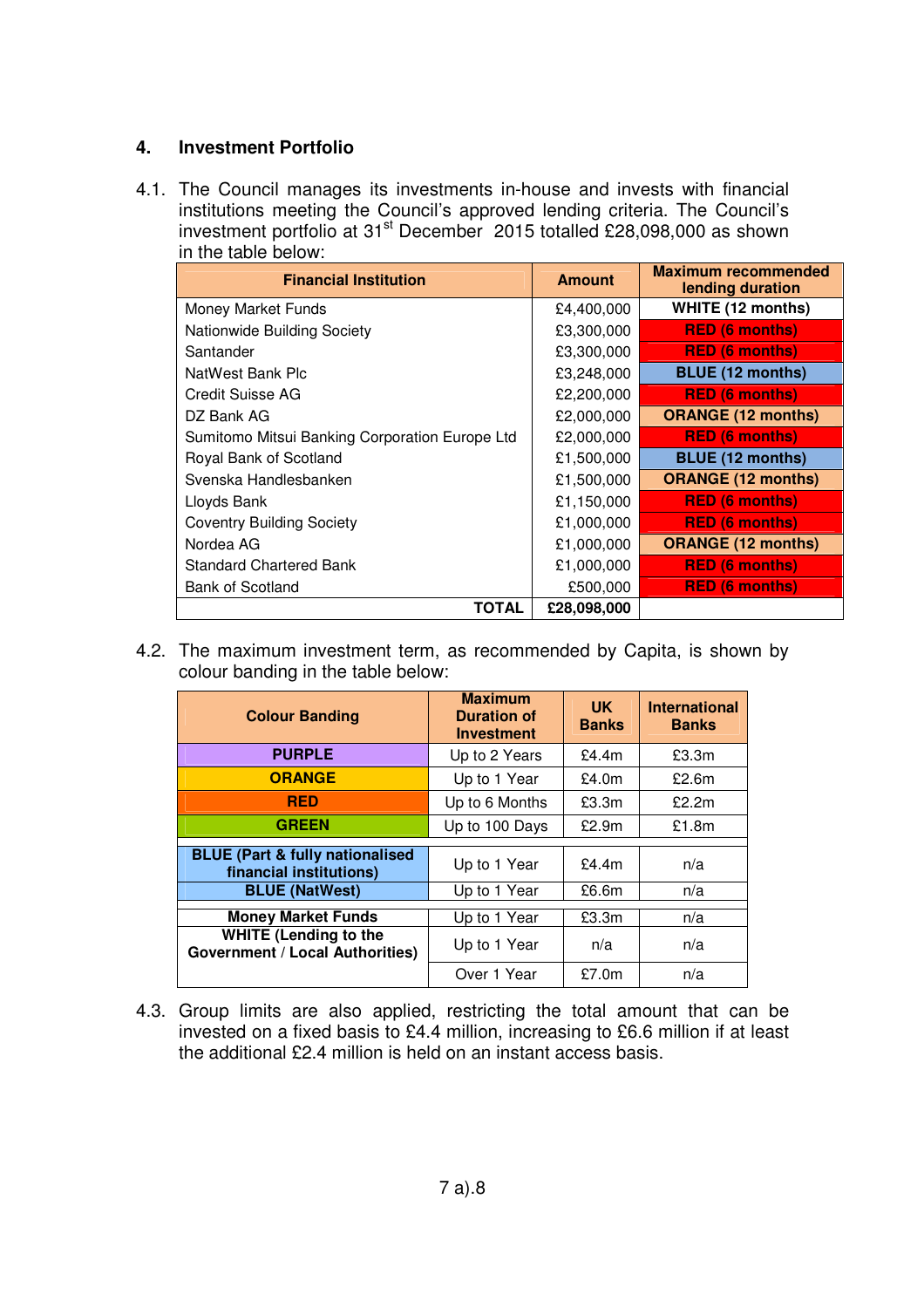4.4. The average level of funds that have been available for investment up to 31st December 2015 was £22.0 million. Investments are generally made up of short-term cash and core cash. Short-term cash is dependent on the timing of major payments e.g. precept payments, salaries and creditor payments, and major receipts e.g. receipt of grants and Council Tax direct debit dates. Core cash is dependent on capital programme commitments.

#### **5. Borrowing Position**

5.1. In accordance with the Local Government Act 2003, it is a statutory duty of the Council to determine and keep under review how much it can afford to borrow. Therefore, the Council establishes 'Affordable Borrowing Limits' as part of the prudential indicators within the approved Treasury Management Strategy Statement.

| Lender                         | <b>External</b><br><b>Borrowing</b> | Average<br><b>Interest Rate</b> | <b>Maturity period</b> |
|--------------------------------|-------------------------------------|---------------------------------|------------------------|
| <b>Public Works Loan Board</b> | £63,773,504                         | $3.66\%$                        | between 1 and 47 yrs   |
| <b>Market Loans</b>            | £12,800,000                         | 4.57%                           | between 7 and 52 yrs   |
| <b>Local Authority Loans</b>   | £5,000,000                          | 2.99%                           | up to 4 yrs            |
| <b>Finance Leases</b>          | £690,092                            | n/a                             | Between 3 and 6 years  |
| Total                          | £82,263,596                         | 3.73%                           |                        |

5.2. The Council's total outstanding debt as at 31st December 2015 is £82,263,596, as detailed in the table below:

- 5.3. The 'operational boundary' (£86,162,000) and 'authorised limit' (£88,662,000) indicators govern the maximum level of external borrowing available to the Council to fund the capital programme. The current level of borrowing is within prudential limits.
- 5.4. There has been no 'new' borrowing undertaken to date, and no further borrowing is anticipated for the remainder of 2015/16.
- 5.5. The Council has budgeted to incur £1,586,070 in interest charges and other financing costs in 2015/16. It is now expected that the additional borrowing cost of £21,000 relating to accrued interest associated with a S106 contribution will no longer be incurred. Therefore the borrowing cost budget is expected to be on target.
- 5.6. Attention must also be given to the maturity profile of the loans to ensure maturity dates are evenly spread so that the Council is not exposed to a substantial re-financing requirement at any one time, when interest rates are high. The graph below details the maturity profile of current loans.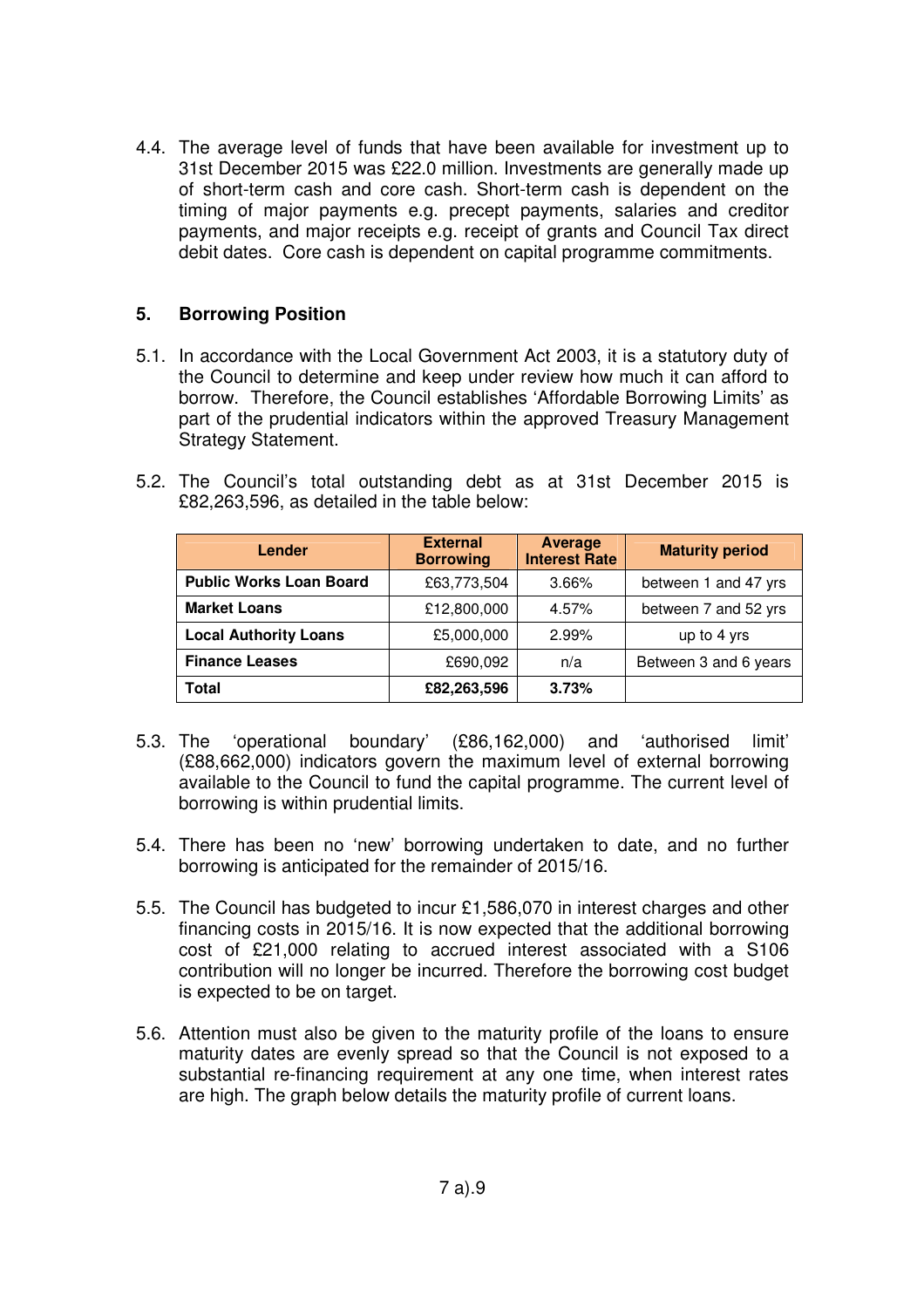

- 5.7. Debt rescheduling is the reorganisation of existing debt in such a way as to amend the debt repayments, reduce the principal sum borrowed, alter the degree of volatility of debt or vary the interest payable, thus managing the risk. The treasury team, along with Capita, continually monitor prospects for debt rescheduling to achieve overall financial benefit to the Council.
- 5.8. No rescheduling has taken place during 2015/16 to date. The Council will work with Capita to identify any potential debt rescheduling options – taking account of the premium the Council would expect to pay on early redemption compared to the potential interest savings.

### **6. Prudential Indicators**

6.1. The prudential & treasury indicators (as set in the Treasury Management Strategy 2015/16) have not been breached during the year.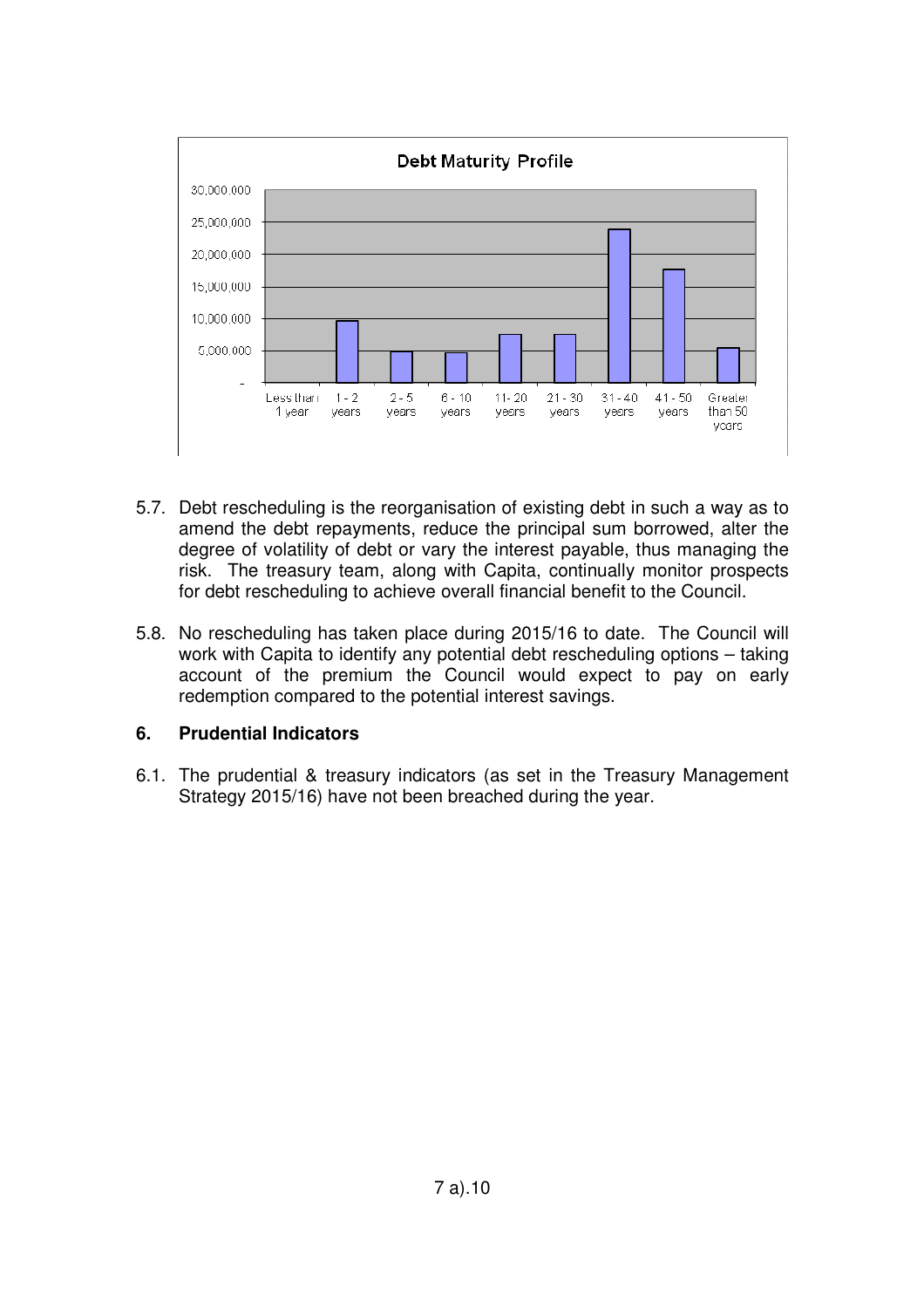# **AGENDA ITEM 7 b)**

### **HIGH PEAK BOROUGH COUNCIL**

### **Report to the Audit & Regulatory Committee**

#### **23rd February 2016**

| TITLE:                       | <b>Treasury Management Strategy Statement</b><br>(TMSS) 2016/17                                                           |
|------------------------------|---------------------------------------------------------------------------------------------------------------------------|
| <b>EXECUTIVE COUNCILLOR:</b> | <b>CIIr Emily Thrane - Executive Councillor for</b><br><b>Finance &amp; Corporate Services</b>                            |
| <b>CONTACT OFFICER:</b>      | <b>Claire Hazeldene - Finance &amp; Procurement</b><br><b>Manager</b><br><b>Emily Bennetts - Finance Business Partner</b> |
| <b>WARDS:</b>                | <b>Non-Specific</b>                                                                                                       |

#### **Appendices Attached:**

#### **Appendix A - Treasury Management Strategy Statement 2016/17**

#### **1. Purpose of the Report**

1.1 The purpose of the report is to allow members of the Committee to consider and endorse the Council's Treasury Management Strategy for 2016/17, ensuring that its capital and treasury activities for the next four years are affordable and properly managed.

### **2. Recommendation**

2.1. That the Annual Treasury Management Strategy Statement (TMSS) 2016/17 is **recommended** to Council for approval.

### **3. Executive Summary**

- 3.1. The Council is required, in accordance with the Local Government Act 2003, to produce an annual Treasury Management Strategy Statement before the commencement of each financial year.
- 3.2. The Local Government Act 2003 and supporting regulations require the Council to 'have regard to' the Chartered Institute of Public Finance & Accountancy (CIPFA) Prudential Code and Treasury Management Code of Practice. The Council is required to set prudential and treasury indicators for the next four years to ensure that the Council's capital investment plans are affordable, prudent and sustainable.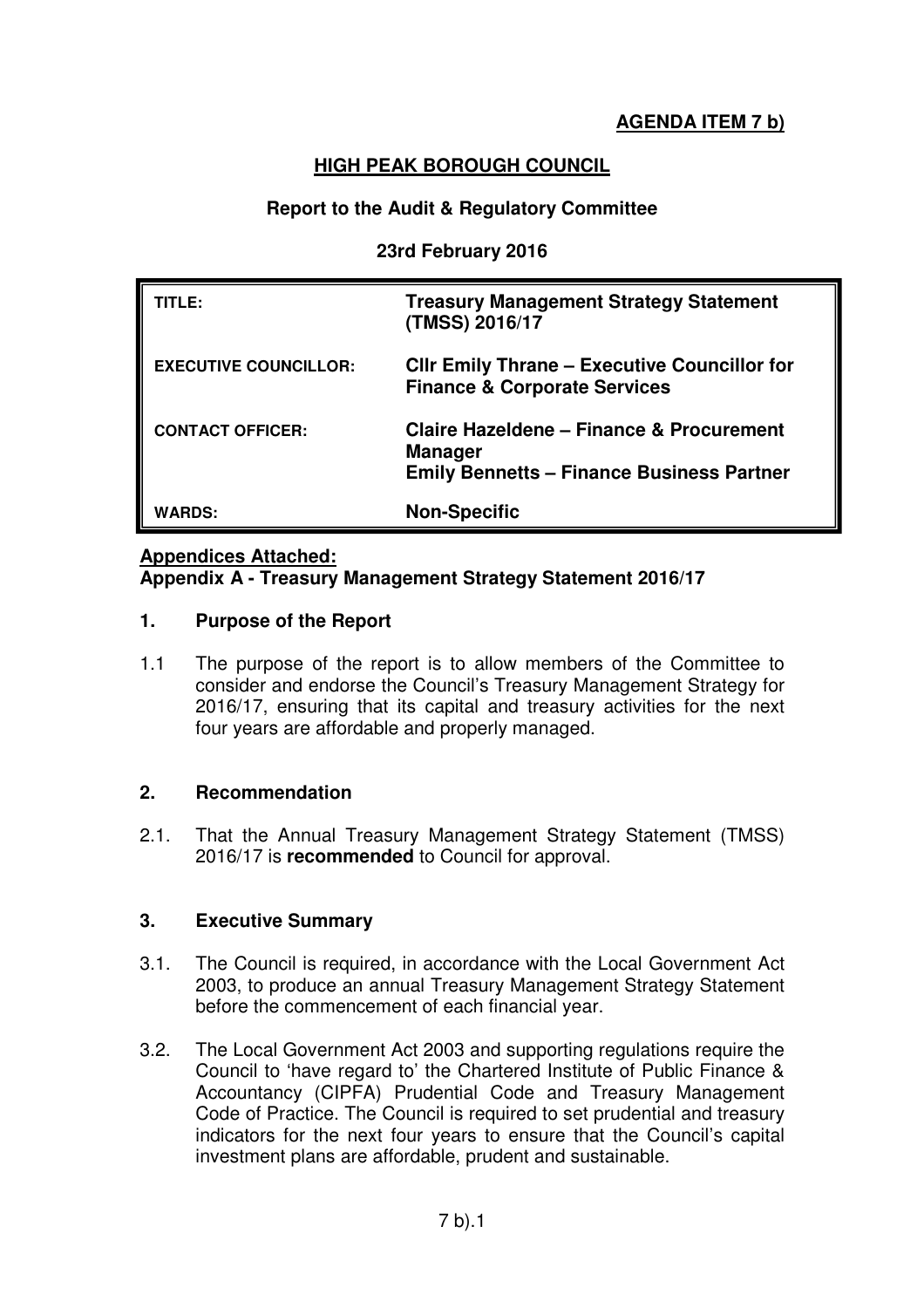3.3. The 2016/17 Treasury Management Strategy Statement comprises three principal areas:

### **a. Capital Programme (section 6)**

- The capital plans and the prudential indicators
- The minimum revenue provision (MRP) policy

### **b. Treasury Management (section 7)**

- Current treasury position
- Treasury indicators
- Prospects for interest rates
- The borrowing strategy

### **c. The Annual Investment Strategy (section 8)**

- Investment policy
- Creditworthiness policy
- Investment income
- 3.4. The committee is requested to note the controls that have been put in place to manage the Council's treasury management risks and activities and to endorse the Treasury Management Strategy for 2016/17.

### **4. How this report links to Corporate Priorities**

4.1. Effective treasury management is critical to the safeguarding and management of the financial resources at the Council's disposal. Sufficient financial resources are required to deliver and underpin the Council's corporate priorities.

### **5. Options**

5.1. This report sets the proposed treasury management approach based upon the Council's financial plans.

#### **6. Implications**

- 6.1. Community Safety (Crime and Disorder Act 1998) None
- 6.2. Workforce None
- 6.3. Equality and Diversity/Equality Impact Assessment This report has been prepared in accordance with the Council's equality and diversity policies.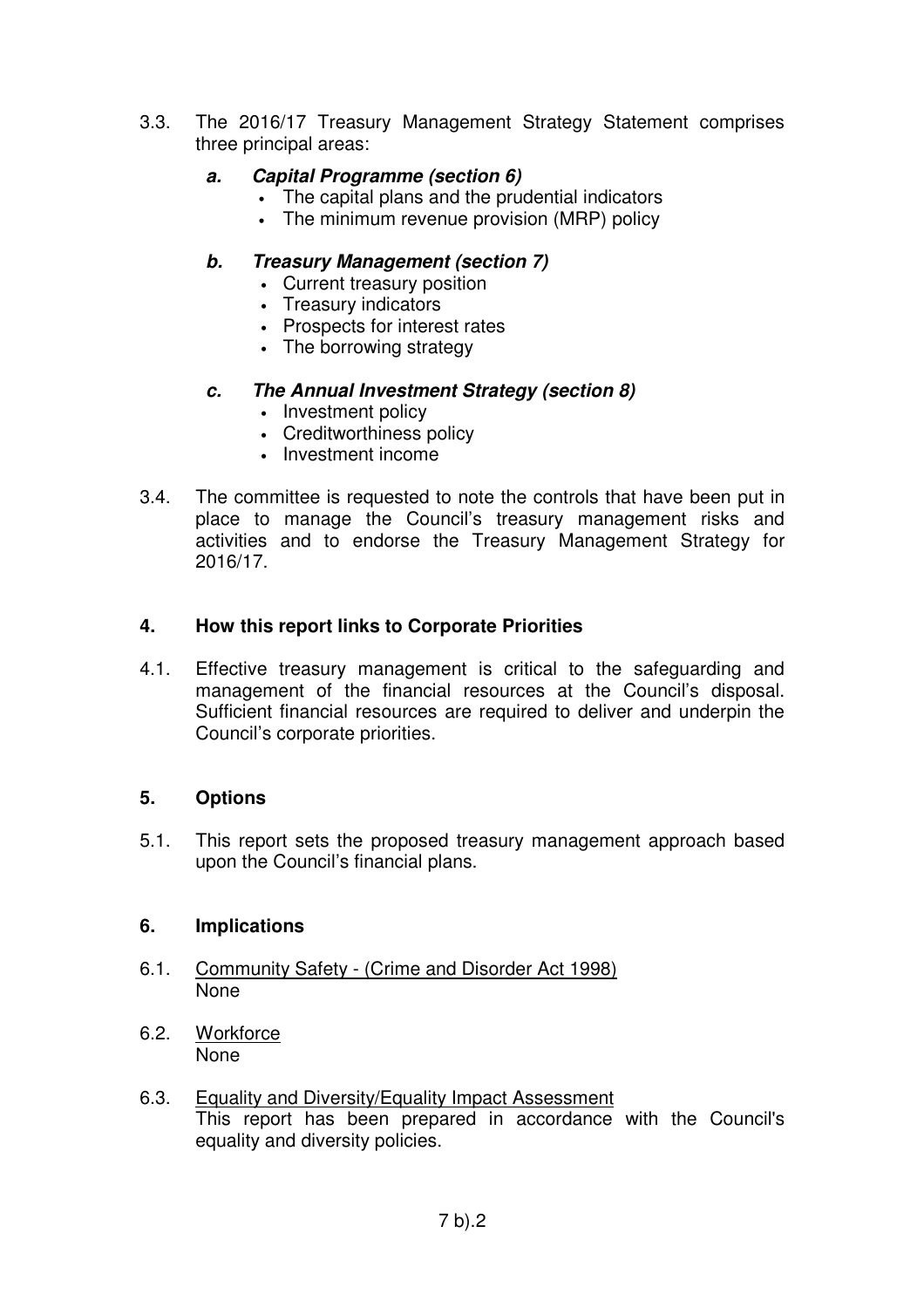- 6.4. Financial Considerations Financial considerations are embedded throughout the report.
- 6.5. Legal None
- 6.6. Sustainability None
- 6.7. Internal and External Consultation None
- 6.8. Risk Assessment

There are a number of inherent financial risks associated with treasury management activity, not least the potential for loss of interest and/or deposits. The Council has engaged Capita Asset Services as its treasury management advisors.

Investment and borrowing decisions are made in accordance with the Council's formally adopted Treasury Management Strategy, which is the subject of this report. The Strategy includes a number of risk management features such as the overriding priority that security of deposit takes precedence over return on investment.

### **ANDREW P STOKES Executive Director (Transformation) and Chief Finance Officer**

#### **Background Papers Location Contacts**

'Treasury Management – Governance and Scrutiny Arrangements' (Audit & Regulatory Committee Sep 09)

Town Hall, Buxton Claire Hazeldene

Finance & Procurement Manager Tel. 01538 395400 #4191

Emily Bennetts Finance Business Partner Tel. 01538 395400 #4186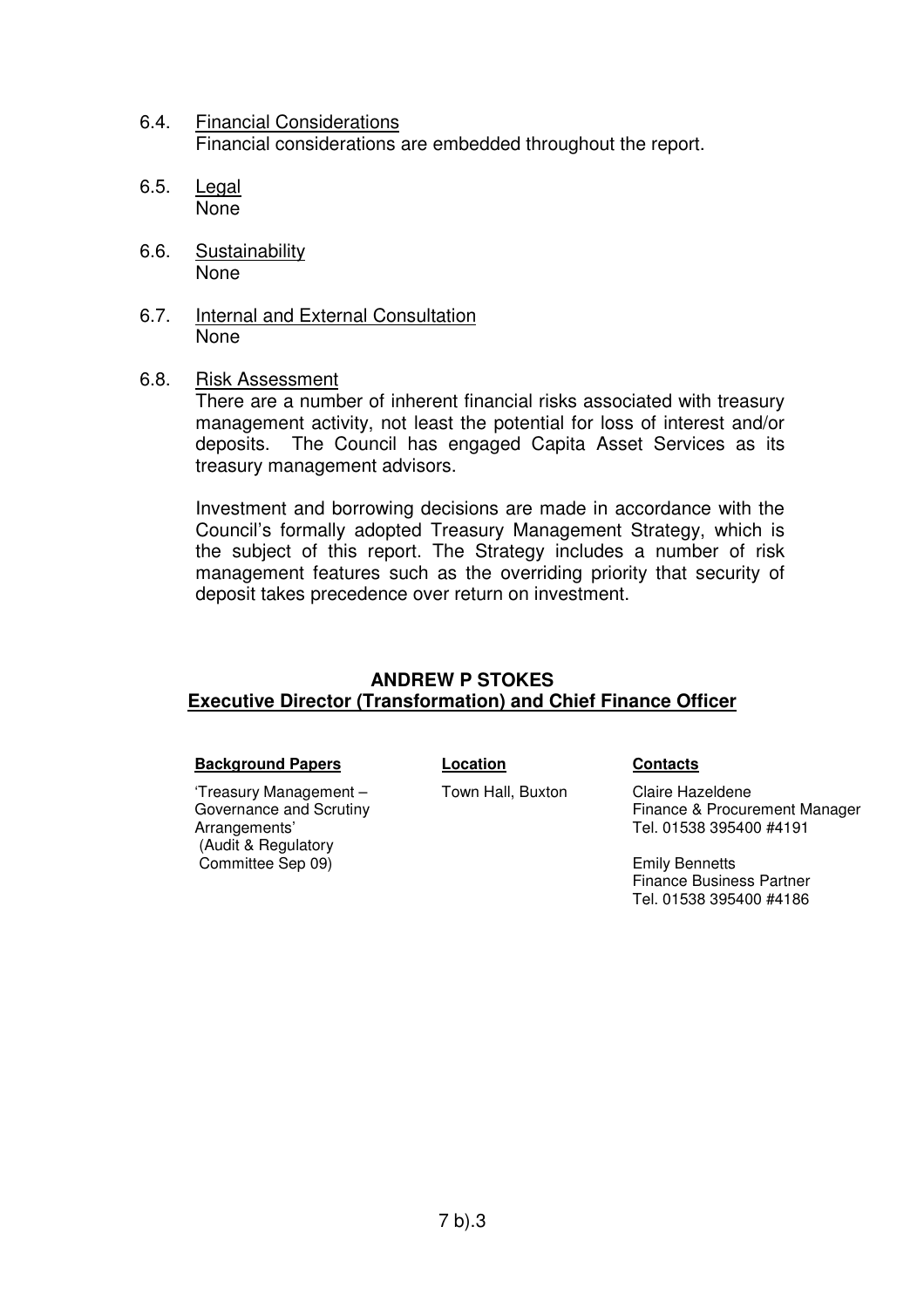**APPENDIX A**



# **Treasury Management Strategy Statement**

Annual Investment Strategy and Minimum Revenue Provision Policy Statement

# **2016/17**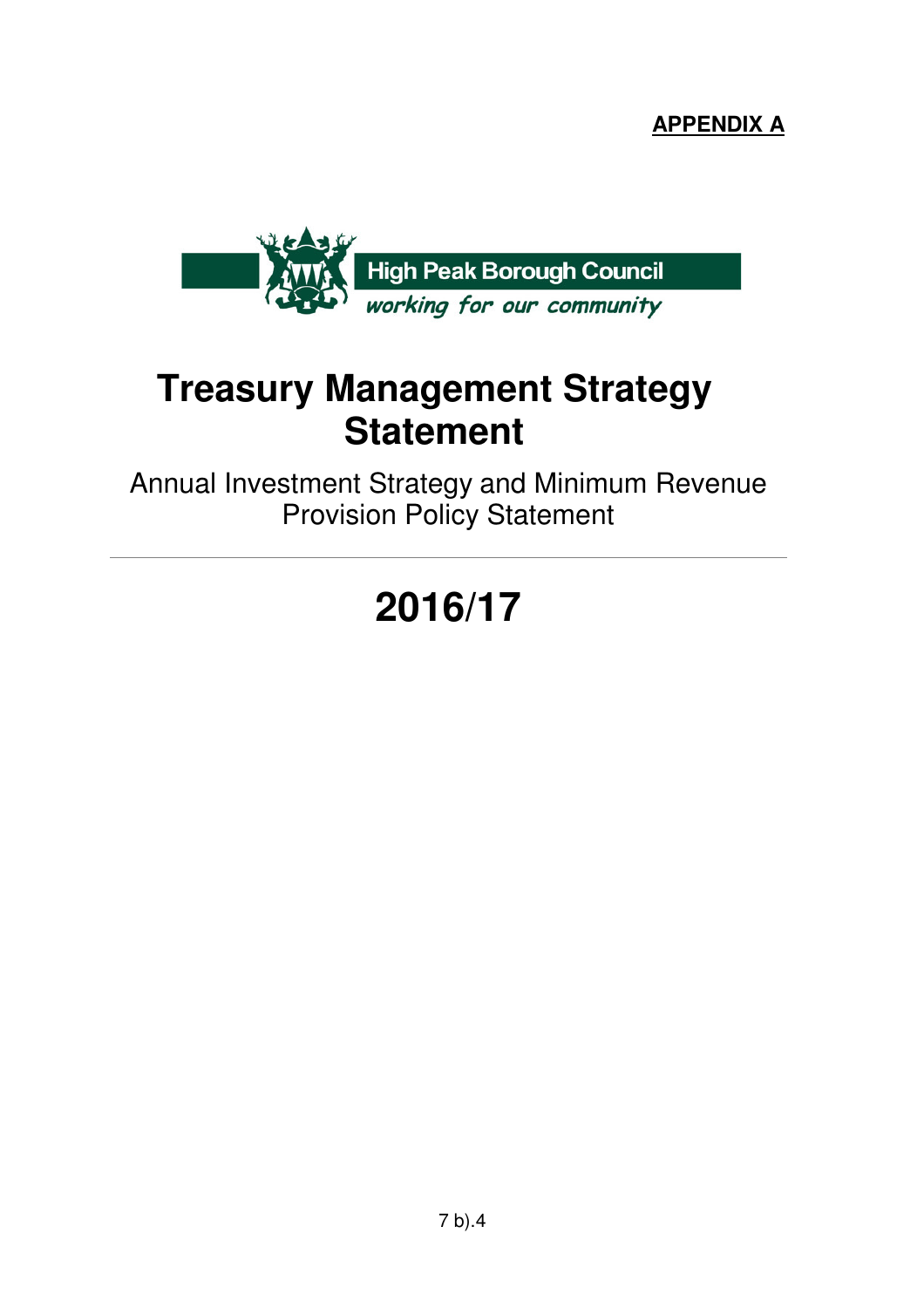### **1. Introduction**

- 1.1. The Council is required to operate a balanced budget, which broadly means that cash raised during the year will meet cash expenditure. Part of the treasury management operation is to ensure that this cash flow is adequately planned, with cash being available when it is needed. Surplus monies are invested in low risk counterparties or instruments commensurate with the Council's low risk appetite, providing adequate liquidity initially before considering investment return.
- 1.2. The second main function of the treasury management service is the funding of the Council's capital plans. These capital plans provide a guide to the borrowing need of the Council, essentially the longer term cash flow planning to ensure that the Council can meet its capital spending obligations. This management of longer term cash may involve arranging long or short term loans, or using longer term cash flow surpluses. On occasion any debt previously drawn may be restructured to meet Council risk or cost objectives.
- 1.3. Treasury Management is defined as "the management of the Authority's investments and cash flows, its banking, money market and capital market transactions; the effective control of the risks associated with those activities; and the pursuit of optimum performance consistent with those risks."

## **2. Reporting Requirements**

- 2.1. The Council is required to receive and approve, as a minimum, three main reports each year. The three main reports are:
	- a. **A Treasury Strategy**, which looks forward four years and includes:
		- Treasury Management Strategy, explaining how the investments and borrowings are to be organised, including treasury indicators;
		- The Council's capital plans, including prudential indicators;
		- Minimum Revenue Provision (MRP) Policy, stating how residual capital expenditure is charged to revenue over time; and
		- Investment Strategy, stating the parameters on how investments are to be managed.
	- b. **A Mid Year Treasury Management Report**, which updates members on treasury activities during the financial year and provides for revisions to the Treasury Strategy and indicators as necessary.
	- c. **An Annual Treasury Report**, which updates members on the outturn for the previous financial year, summarises the treasury activity for that year and includes a full listing of actual prudential indictors.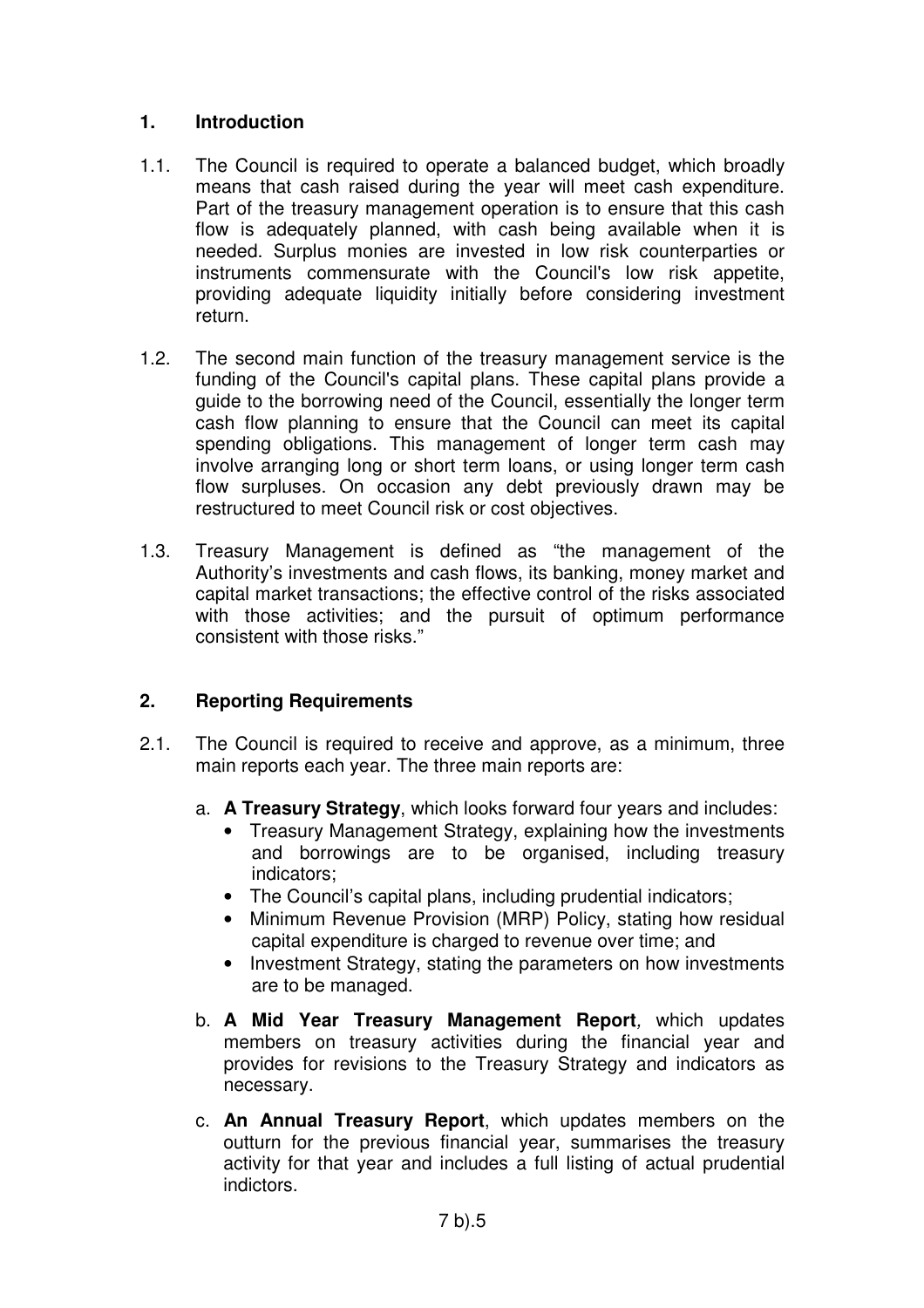- 2.2. The Treasury Management Strategy Statement contained in this Appendix addresses the first of these requirements.
- 2.3. The Audit & Regulatory Committee has delegated responsibility for scrutinising the treasury function prior to reports being formally approved at Council.
- 2.4. The respective roles & responsibilities of the Council, its Audit & Regulatory Committee and the Section 151 Officer are noted in Annex 2.

### **3. Treasury Management Strategy Statement 2016/17**

3.1. The 2016/17 Treasury Management Strategy Statement comprises the following principal elements:

| <b>Capital Programme</b>                  | Capital plans and the prudential indicators                                                                       |
|-------------------------------------------|-------------------------------------------------------------------------------------------------------------------|
| (section 6)                               | Minimum revenue provision (MRP) policy                                                                            |
| <b>Treasury Management</b><br>(section 7) | Current treasury position<br><b>Treasury indicators</b><br>Prospects for interest rates<br>The borrowing strategy |
| <b>The Annual</b>                         | Investment policy                                                                                                 |
| <b>Investment Strategy</b>                | <b>Creditworthiness policy</b>                                                                                    |
| (section 8)                               | Investment income                                                                                                 |

3.2. The Treasury Management Strategy Statement meets the requirements of the Local Government Act 2003, the Chartered Institute of Public Finance (CIPFA) Prudential Code, the CIPFA Treasury Management Code and Communities and Local Government (CLG) Investment guidance.

### **4. Training**

4.1. The CIPFA Code requires the responsible officer (the Chief Finance Officer) to ensure that members and officers with responsibility for treasury management receive adequate training. Training is particularly important for the members who are responsible for the scrutiny of the Council's treasury management. Training was provided for new members of the Audit Committee in July 2015, further training can be arranged on request and according to need.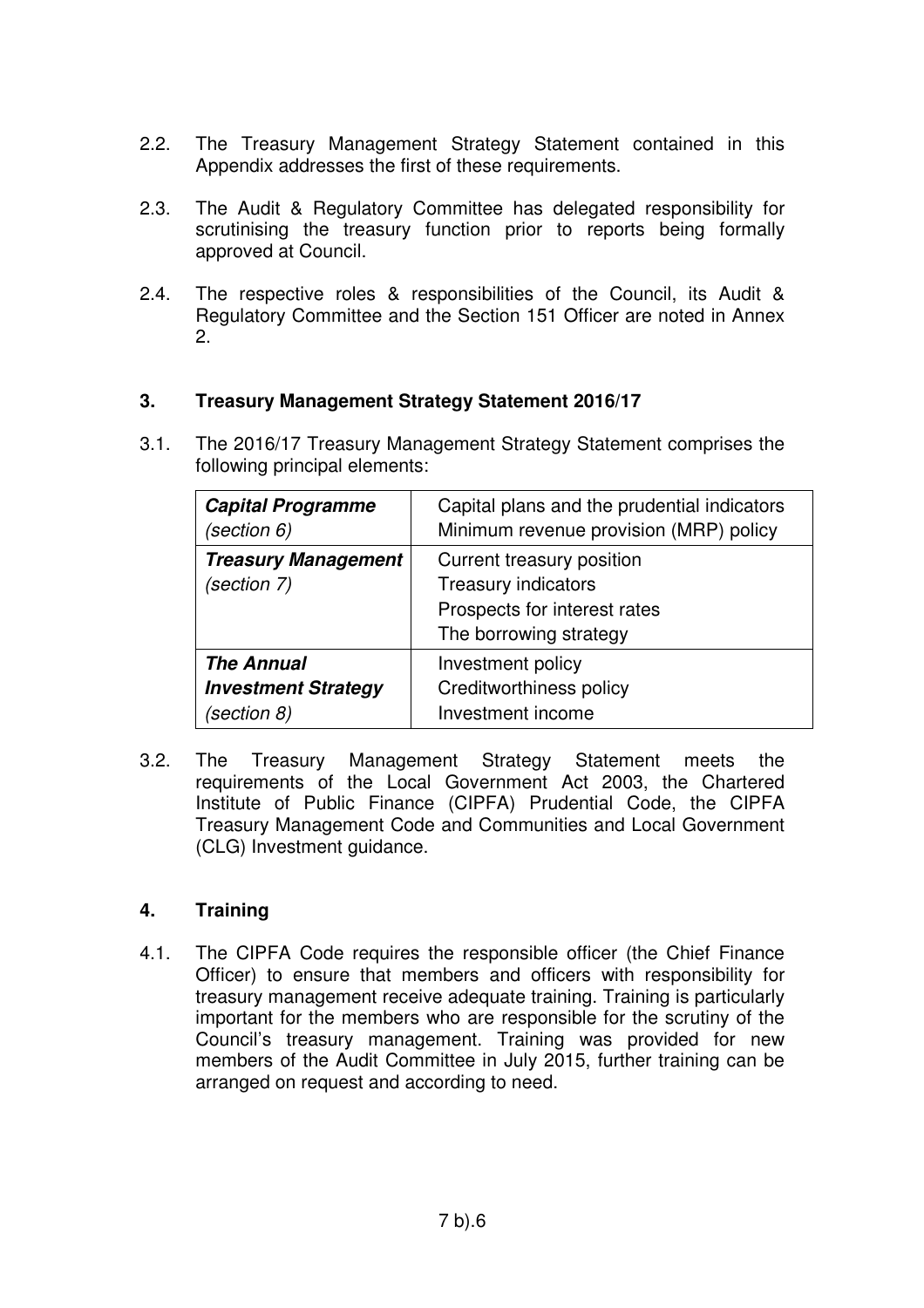### **5. Treasury Management Consultants**

- 5.1. The Council has appointed Capita Asset Services as its external treasury management advisor - providing the Council with access to specialist skills and resources.
- 5.2. The Council recognises that the responsibility for treasury management decisions remains with the organisation at all times and will ensure that undue reliance is not placed upon our external service providers.
- 5.3. The Council will ensure that the terms of appointment of treasury advisors and the methods by which their value will be assessed are properly agreed and documented, and subjected to regular review.

### **6. The Capital Programme & Prudential Indicators**

### Capital Expenditure

- 6.1. The capital expenditure prudential indicator comprises a summary of the Council's capital programme, which is a key driver of treasury management activity.
- 6.2. The table below summarises the Council's capital expenditure plans and how these plans are to be funded.

|                                              | 2014/15<br><b>Actual</b> | 2015/16<br><b>Estimate</b> | 2016/17<br><b>Estimate</b> | 2017/18<br><b>Estimate</b> | 2018/19<br><b>Estimate</b> | 2019/20<br><b>Estimate</b> |
|----------------------------------------------|--------------------------|----------------------------|----------------------------|----------------------------|----------------------------|----------------------------|
|                                              | £                        | £                          | £                          | £                          | £                          | £                          |
| Capital<br><b>Expenditure:</b>               | 5,299,000                | 5,906,000                  | 6,774,000                  | 7,905,000                  | 8,561,000                  | 6,607,000                  |
| <b>General Fund</b>                          | 2,032,000                | 1,499,000                  | 2,088,000                  | 2,798,000                  | 3,308,000                  | 1,442,000                  |
| <b>Housing Revenue</b><br>Account            | 3,267,000                | 4,407,000                  | 4,686,000                  | 5,107,000                  | 5,253,000                  | 5,165,000                  |
| <b>Financed by:</b>                          |                          |                            |                            |                            |                            |                            |
| <b>Capital Receipts</b>                      | 713,000                  | 30,000                     | 1,188,000                  | 669,000                    | 1,454,000                  | 755,000                    |
| <b>Capital Grants</b>                        | 571,000                  | 305,000                    | 284,000                    | 238,000                    | 238,000                    | 238,000                    |
| <b>Capital Reserves</b>                      | 1,635,000                | 3,200,000                  | 1,955,000                  | 1,432,000                  | 1,432,000                  | 1,432,000                  |
| <b>HRA Revenue</b>                           | 1,833,000                | 2,219,000                  | 2,247,000                  | 3,144,000                  | 3,212,000                  | 3,218,000                  |
| <b>Net Financing</b><br><b>Need for Year</b> | 547,000                  | 152,000                    | 1,100,000                  | 2,422,000                  | 2,225,000                  | 964,000                    |

The Council's Borrowing Need (the Capital Financing Requirement)

6.3. The second prudential indicator is the Council's Capital Financing Requirement (CFR). The CFR is the total outstanding capital expenditure which has not yet been paid for from either revenue or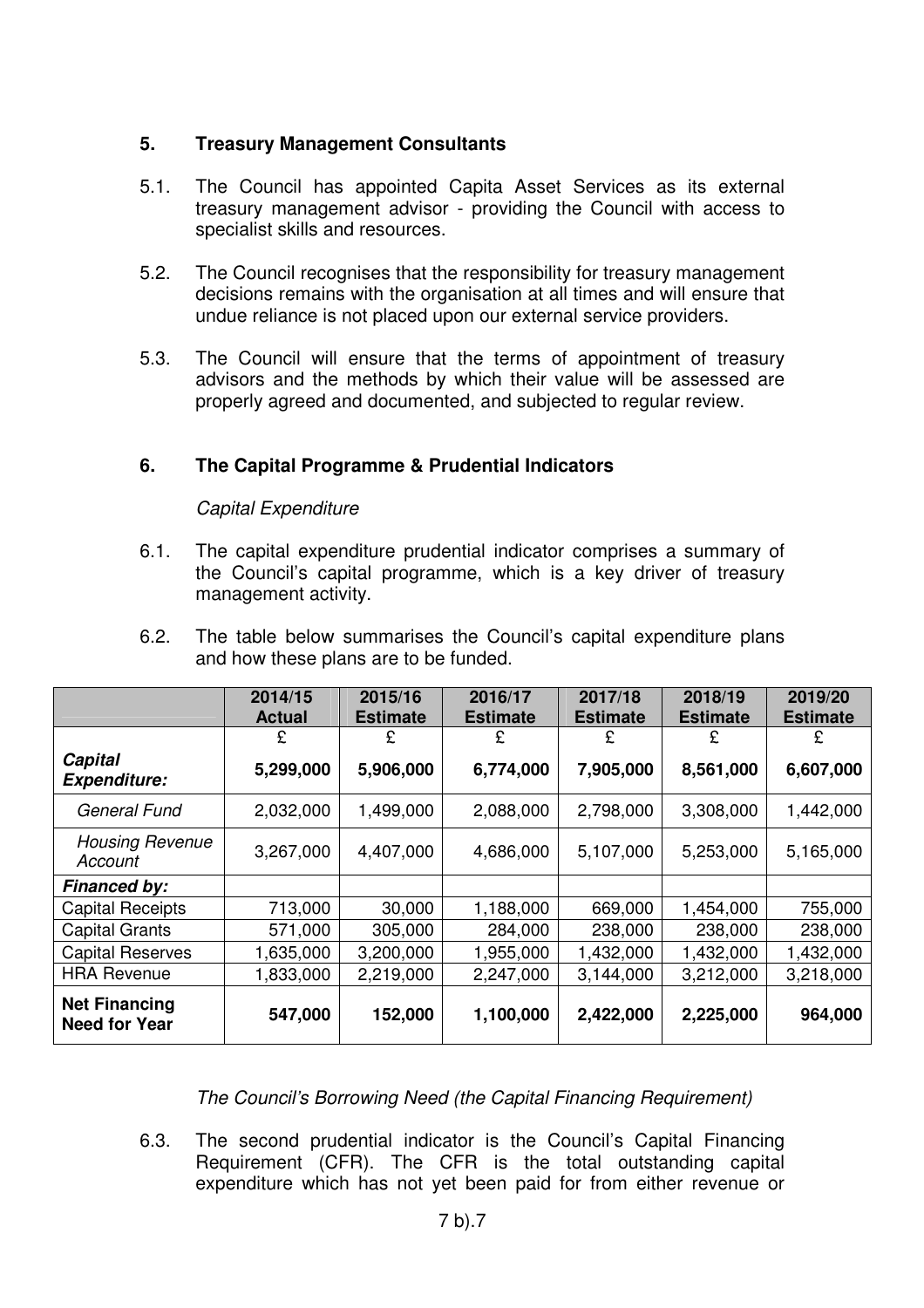capital resources. This is essentially a measure of the Council's underlying borrowing need.

- 6.4. The CFR increases each time the Council incurs capital expenditure that it does not immediately pay for (i.e. the CFR increases when its expenditure is financed through borrowing).
- 6.5. Local authorities are required each year to set aside some of their revenues as provision for debt repayment. This is known as the Minimum Revenue Provision (MRP). The CFR is reduced each year by the MRP. Each year's borrowing need is divided by the life of the assets for which borrowing was undertaken, resulting in an annual charge to revenue, and reduction in the Council's CFR.
- 6.6. The CFR includes any other long term liabilities (e.g. finance leases). Whilst these increase the CFR, and therefore the Council's borrowing requirement, these types of scheme include a borrowing facility and so the Council is not required to separately borrow for these schemes. The Council had £690,000 of such schemes within the CFR at 1st April 2015.
- 6.7. The Council's Capital Financing Requirement is shown in the table below:

|                                      | 2014/15<br><b>Actual</b> | 2015/16<br><b>Estimate</b> | 2016/17<br><b>Estimate</b> | 2017/18<br><b>Estimate</b> | 2018/19<br><b>Estimate</b> | 2019/20<br><b>Estimate</b> |
|--------------------------------------|--------------------------|----------------------------|----------------------------|----------------------------|----------------------------|----------------------------|
|                                      | £                        | £                          | £                          | £                          | £                          |                            |
| <b>Capital Financing Requirement</b> |                          |                            |                            |                            |                            |                            |
| CFR – non housing                    | 22,422,000               | 21,714,000                 | 21,957,000                 | 23,537,000                 | 24,907,000                 | 24,986,000                 |
| $CFR - housing$                      | <i>59,607,000</i>        | 58,358,000                 | 57,108,000                 | 55,859,000                 | 54,610,000                 | 53,360,000                 |
|                                      | 82,029,000               | 80,072,000                 | 79,065,000                 | 79,396,000                 | 79,517,000                 | 78,346,000                 |
| <b>Movement in CFR</b>               | (1,610,000)              | (1,957,000)                | (1,007,000)                | 331,000                    | 121,000                    | (1, 171, 000)              |

**Represented by:** 

| Net financing need for the year   | 547,000       | 152,000     | 1,100,000   | 2,422,000   | 2,225,000   | 964,000       |
|-----------------------------------|---------------|-------------|-------------|-------------|-------------|---------------|
| Less Minimum Revenue<br>Provision | (2, 157, 000) | (2,109,000) | (2,107,000) | (2,091,000) | (2,104,000) | (2, 135, 000) |
| <b>Movement in CFR</b>            | (1,610,000)   | (1,957,000) | (1,007,000) | 331,000     | 121,000     | (1, 171, 000) |

Minimum Revenue Provision (MRP) Policy Statement

6.8. The Council is required each year to set aside some of its revenues as provision for debt repayment. This essentially allows to Council to "pay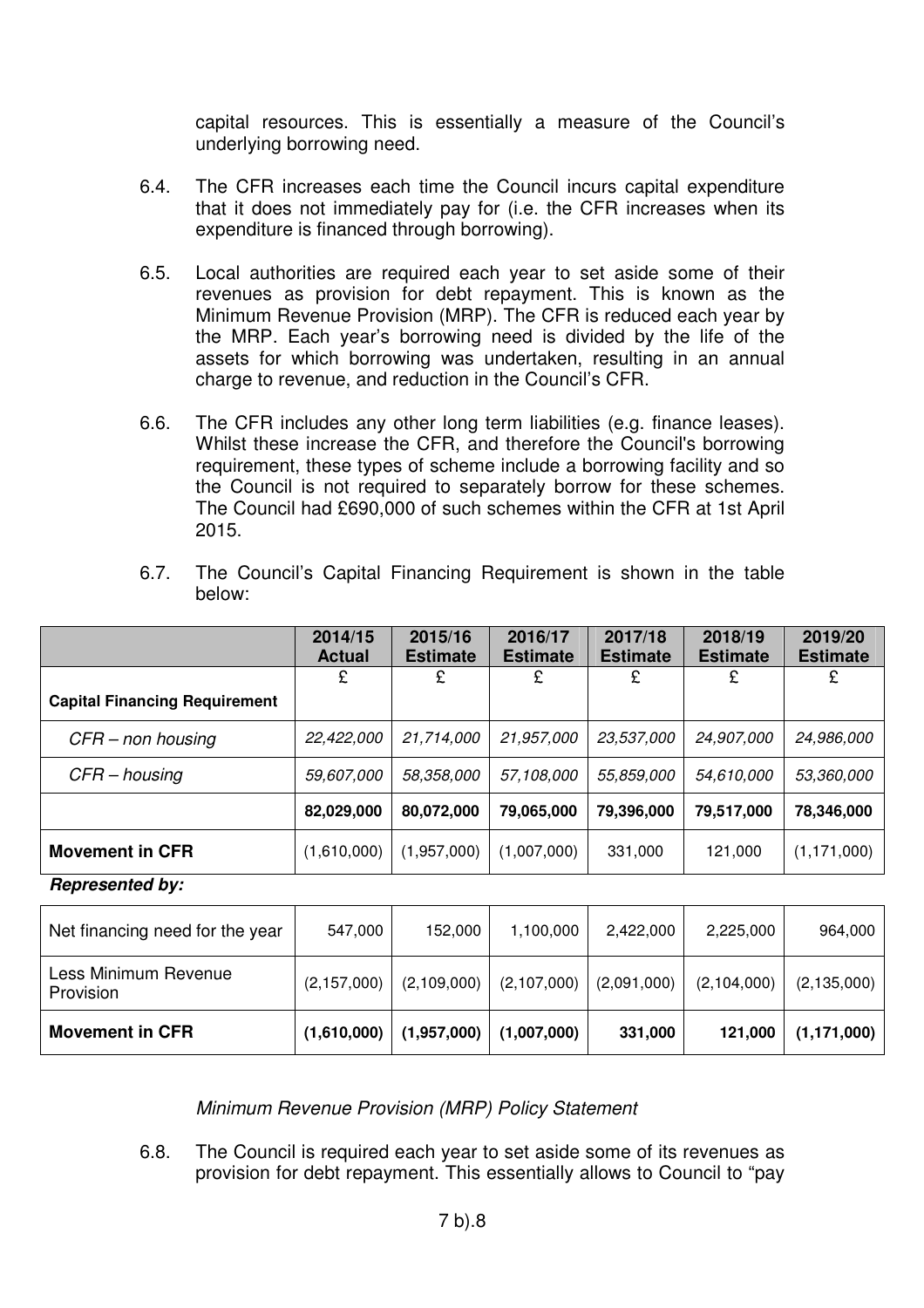off" an element of the Capital Financing Requirement annually through a revenue charge known as the Minimum Revenue Provision (MRP).

- 6.9. The MRP was previously defined by statute with regulations providing for MRP as a 4% charge in respect of the amount of the Capital Financing Requirement (CFR). Under current regulations the rules have been replaced with a general duty for a local authority to make an MRP charge to revenue which it considers to be prudent. The new regulation does not itself define "prudent provision". However, guidance has been issued specifying methods for MRP calculation which the Secretary of State considers to be prudent thereby effectively determining prudent provision.
- 6.10. CLG regulations require the full Council to approve an MRP Statement in advance of each year. It is recommended that the Council apply MRP to capital expenditure funded by borrowing under the 'Asset Life Method': which calculates the MRP charge based on the estimated life of the asset for which the borrowing is undertaken.
- 6.11. The Council has chosen to apply Minimum Revenue Provision to borrowing related to the 2011/12 HRA Reform settlement payment over the period of the HRA business plan (30 years).

#### Use of the Council's Resources and Investment Position

- 6.12. The Council builds up capital and revenue reserves as necessary for future application. The application of these resources to either finance capital expenditure or to support the revenue budget will have an ongoing impact on investments unless resources are supplemented each year from new sources (for example, asset sales, revenue surpluses). Reserves are invested, pending application, to earn a return which supplements the revenue budget.
- 6.13. An estimate of the amount available at year end for investment is shown in the table below:

|                                | 2014/15<br><b>Actual</b> | 2015/16<br><b>Estimate</b> | 2016/17<br><b>Estimate</b> | 2017/18<br><b>Estimate</b> | 2018/19<br><b>Estimate</b> | 2019/20<br><b>Estimate</b> |
|--------------------------------|--------------------------|----------------------------|----------------------------|----------------------------|----------------------------|----------------------------|
|                                |                          |                            |                            | £                          |                            |                            |
| <b>General Fund</b>            | 7,056,000                | 6,085,920                  | 5,390,020                  | 5,230,490                  | 5,223,940                  | 5,217,390                  |
| Housing Revenue<br>Account     | 6,273,000                | 7,590,000                  | 7,590,000                  | 7,015,000                  | 6,115,000                  | 5,122,000                  |
| <b>Total core funds</b>        | 13,329,000               | 13,675,920                 | 12,980,020                 | 12,245,490                 | 11,338,940                 | 10,339,390                 |
| Working capital *              | 1,528,000                |                            |                            |                            |                            |                            |
| (Under)/over<br>borrowing      | 235,000                  | 2,058,000                  | (1,629,000)                | (2,086,000)                | (2,311,000)                | (1,248,000)                |
| <b>Expected</b><br>investments | 15,092,000               | 15,733,920                 | 11,351,020                 | 10,159,490                 | 9,027,940                  | 9,091,390                  |

\* Shown as '0' for estimation purposes as dependent on the value of creditors/debtors at year end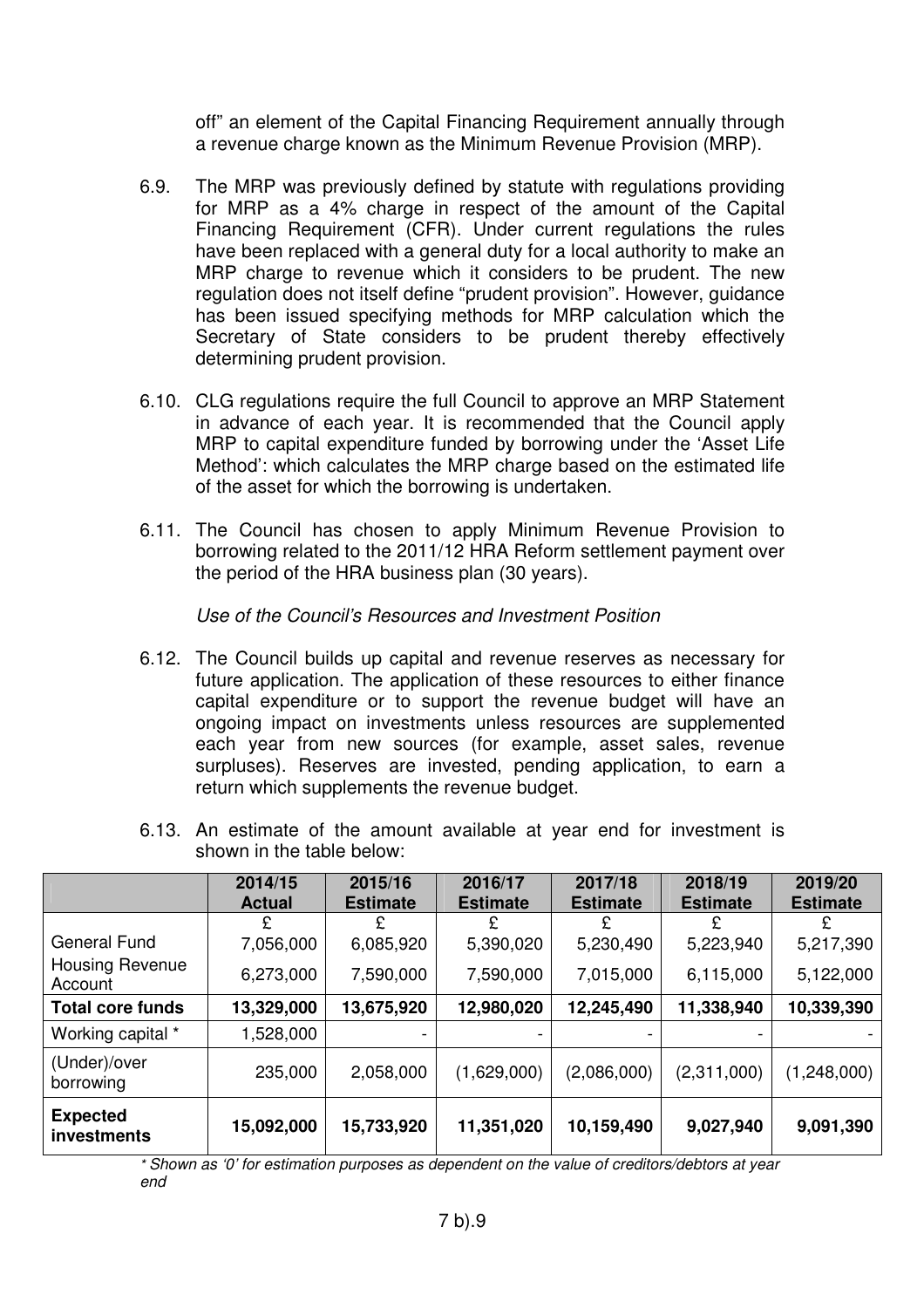### Affordability Prudential Indicators

6.14. The previous sections outline the Council's capital expenditure plans and funding requirements. This section assesses the affordability of capital investment plans and the impact on the Council's overall finances.

#### Ratio of financing costs to net revenue stream

6.15. This indicator calculates the cost of capital (borrowing costs net of investment income) as a percentage of the Council's net revenue stream (council tax receipts & government funding - General Fund; rental income - HRA).

|                     | 2014/15<br><b>Actual</b> | 2015/16<br><b>Estimate</b> | 2016/17<br><b>Estimate</b> | 2017/18<br><b>Estimate</b> | 2018/19<br><b>Estimate</b> | 2019/20<br><b>Estimate</b> |
|---------------------|--------------------------|----------------------------|----------------------------|----------------------------|----------------------------|----------------------------|
| <b>General Fund</b> | 13%                      | 16%                        | 16%                        | 14%                        | 16%                        | 16%                        |
| HRA*                | 15%                      | 15%                        | 15%                        | 14%                        | 13%                        | 13%                        |

\* includes the annual voluntary MRP charge

### Incremental impact of capital investment decisions on Council Tax

6.16. This indicator calculates the incremental impact of capital investment decisions on Council Tax (Band D equivalent) by comparing the Council's latest capital projections, as expressed in the draft Medium Term Financial Plan, with those at the same period last year.

|                                     | 2014/15       | 2015/16*        | 2016/17*        | 2017/18*        | 2018/19*        | 2019/20*        |
|-------------------------------------|---------------|-----------------|-----------------|-----------------|-----------------|-----------------|
|                                     | <b>Actual</b> | <b>Estimate</b> | <b>Estimate</b> | <b>Estimate</b> | <b>Estimate</b> | <b>Estimate</b> |
| Council Tax (Band D)<br>equivalent) | (£0.30)       | (£0.29)         | (E0.85)         | (E1.31)         | £0.36           | £2.23           |

\* Based on the difference in the estimated borrowing requirement between the two years and consequent impact on interest payable/loss of interest on investments and MRP charge

Incremental impact of capital investment decisions on housing rent levels.

6.17. This indicator calculates the incremental impact of capital investment decisions within the housing capital programme on weekly rent levels.

|                             | 2014/15       | 2015/16*        | 2016/17*        | 2017/18*        | 2018/19*        | 2019/20*        |
|-----------------------------|---------------|-----------------|-----------------|-----------------|-----------------|-----------------|
|                             | <b>Actual</b> | <b>Estimate</b> | <b>Estimate</b> | <b>Estimate</b> | <b>Estimate</b> | <b>Estimate</b> |
| <b>Weekly Housing Rents</b> | (£0.01p)      | (E0.02p)        | (£0.01p)        | £0.00p          | £0.45p          | £0.57p          |

\* Based on the difference in capital expenditure estimates between the two years and consequent impact on investment income due to use of balances (no estimated borrowing requirement)

HRA debt per dwelling

6.18. The indicator in the table below shows the level of HRA debt per dwelling: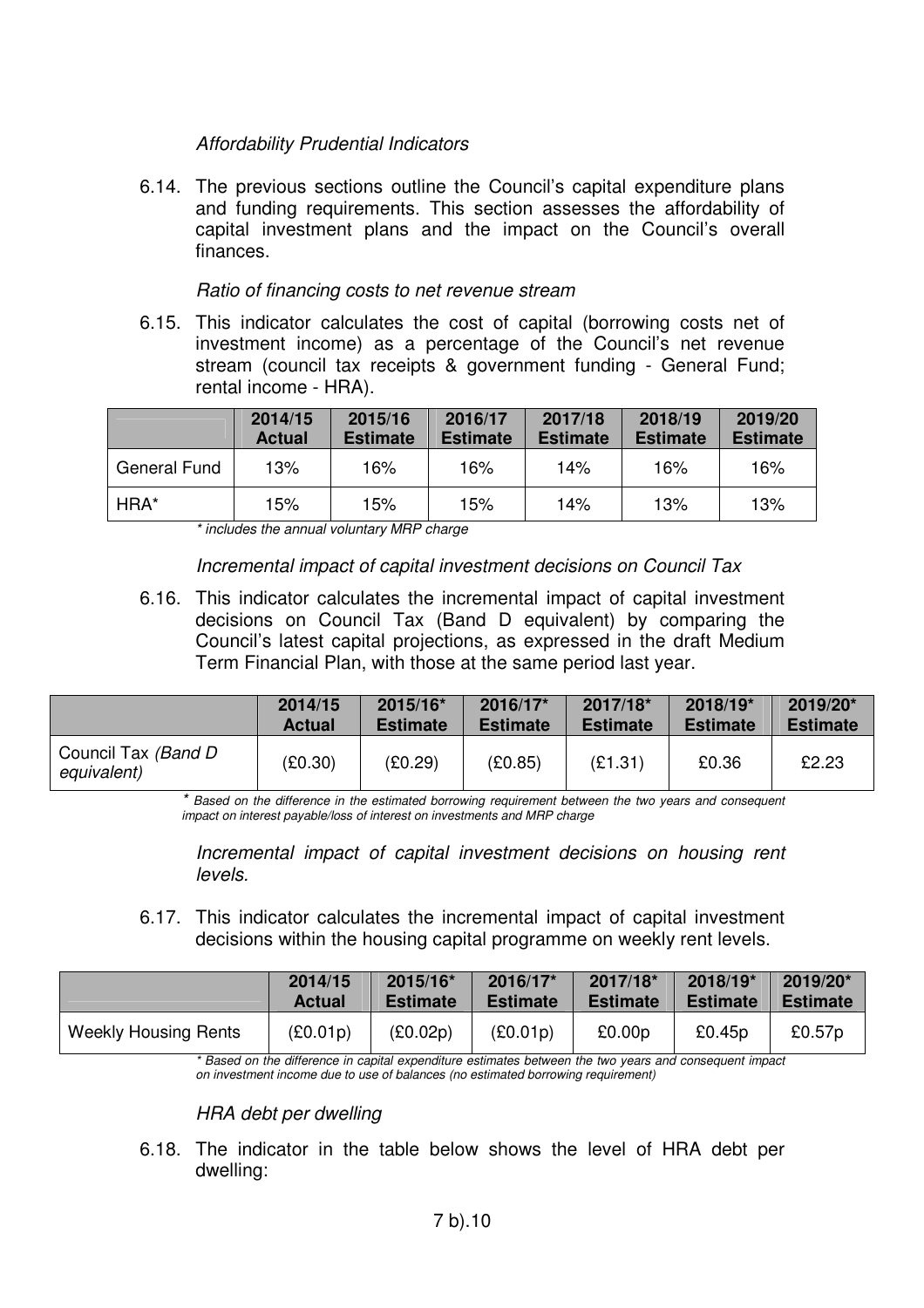|                         | 2014/15<br><b>Actual</b> | 2015/16<br><b>Estimate</b> | 2016/17<br><b>Estimate</b> | 2017/18<br><b>Estimate</b> | 2018/19<br><b>Estimate</b> | 2019/20<br><b>Estimate</b> |
|-------------------------|--------------------------|----------------------------|----------------------------|----------------------------|----------------------------|----------------------------|
| HRA debt $(E)$          | 59,607,100               | 58,357,730                 | 57,108,370                 | 55,859,000                 | 54,609,630                 | 53,360,270                 |
| HRA dwellings (no)      | 4,040                    | 4,020                      | 4,000                      | 3,980                      | 3,960                      | 3,940                      |
| Debt per dwelling $(E)$ | 14,754                   | 14,517                     | 14,277                     | 14,035                     | 13,790                     | 13,543                     |

Interest payable & interest receivable

6.19. Given the capital projections above, borrowing costs and investment income budgets for the next four years are forecast as follows:

|                                          | 2016/17<br><b>Estimate</b> | 2017/18<br><b>Estimate</b> | 2018/19<br><b>Estimate</b> | 2019/20<br><b>Estimate</b> |
|------------------------------------------|----------------------------|----------------------------|----------------------------|----------------------------|
| <b>Borrowing Costs</b><br>(General Fund) | £1,547,970                 | £1,542,950                 | £1,713,880                 | £1,786,060                 |
| Borrowing Costs (HRA)                    | £3,416,430                 | £3,356,970                 | £3,234,340                 | £3,238,940                 |
| Investment Income                        | (E130,660)                 | (E221,360)                 | (E296,040)                 | (E378,590)                 |

### **7. Treasury Management**

7.1. The treasury management function ensures that the Council's cash is organised so that sufficient cash is available to service its plans. This will involve both the organisation of the cash flow and, where capital plans require, the organisation of appropriate borrowing facilities. This strategy covers the relevant treasury indicators and the current and projected debt and investment positions.

Current Debt Position

7.2. The Council's debt position at 31st March 2015 and its debt estimates going forward are summarised below. The table shows the actual external debt against the underlying borrowing need (the Capital Financing Requirement) highlighting any under or over borrowing.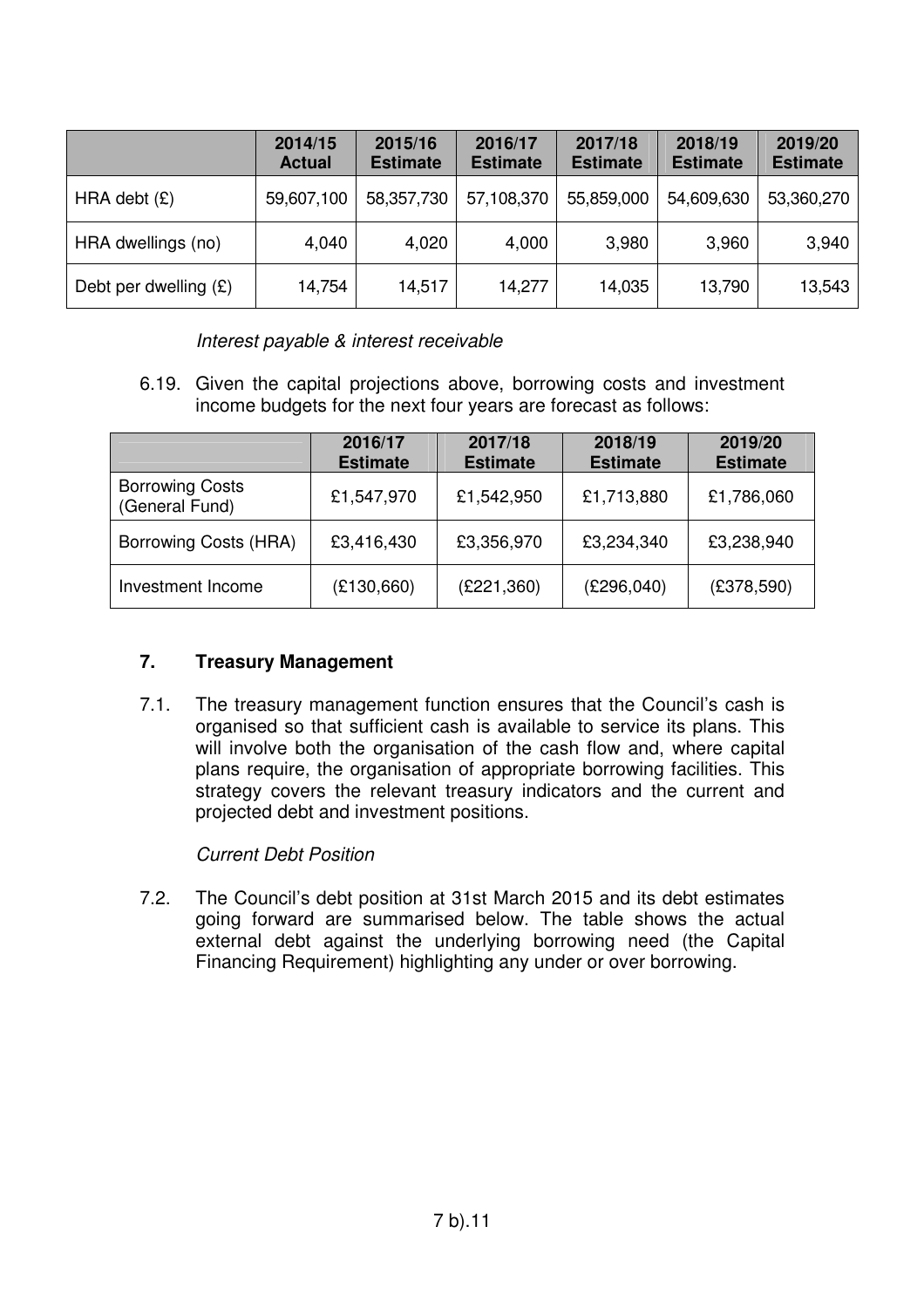|                                                 | March 15<br><b>Actual</b> | March 16<br><b>Estimate</b> | <b>March 17</b><br><b>Estimate</b> | <b>March 18</b><br><b>Estimate</b> | March 19<br><b>Estimate</b> | March 20<br><b>Estimate</b> |
|-------------------------------------------------|---------------------------|-----------------------------|------------------------------------|------------------------------------|-----------------------------|-----------------------------|
|                                                 | £                         | £                           | £                                  | £                                  | £                           | £                           |
| <b>External Borrowing</b>                       | 81,574,000                | 81,574,000                  | 77,025,000                         | 77,025,000                         | 77,025,000                  | 77,025,000                  |
| Other long-term liabilities<br>(Finance Leases) | 690,000                   | 556,000                     | 411,000                            | 286,000                            | 181,000                     | 73,000                      |
| <b>Gross Debt at 31st</b><br>March              | 82,264,000                | 82,130,000                  | 77,436,000                         | 77,311,000                         | 77,206,000                  | 77,098,000                  |
| Change in Debt position                         | (2, 164, 000)             | (134,000)                   | (4,694,000)                        | (125,000)                          | (105,000)                   | (108,000)                   |
| <b>Capital Financing</b><br><b>Requirement</b>  | 82,029,000                | 80,072,000                  | 79,066,000                         | 79,396,000                         | 79,517,000                  | 78,346,000                  |
| (Under) / over borrowing                        | 235,000                   | 2,058,000                   | (1,630,000)                        | (2,085,000)                        | (2,311,000)                 | (1,248,000)                 |

- 7.3. The Council is required to ensure that its gross debt does not, except in the short term, exceed the total of the Capital Financing Requirement (CFR) in the preceding year plus the estimates of any additional CFR for the current year and the following two financial years. This allows some flexibility for borrowing in advance of need for future years, but ensures that borrowing is not undertaken for revenue purposes.
- 7.4. The Council has a projected over-borrowed position at the end of 2015/16 as a result of borrowing in advance undertaken and lower than anticipated borrowing requirements in 2014/15 and 2015/16. However there are a number of loan maturities in 2016/17 of which it is forecast that at least £4.5million will not be refinanced. Therefore, the Authority will be in an under-borrowed position from 2016/17 onwards. This view takes into account current and future proposals with regard to the capital programme.

Treasury Indicators - Limits to Borrowing Activity

7.5. The Council sets limits to ensure that the revenue consequences of the capital programme on external borrowing remain affordable.

### Operational Boundary

7.6. This is the limit beyond which external debt is not expected to exceed. This represents the Capital Financing Requirement plus an additional allowance to cover short-term liquidity requirements.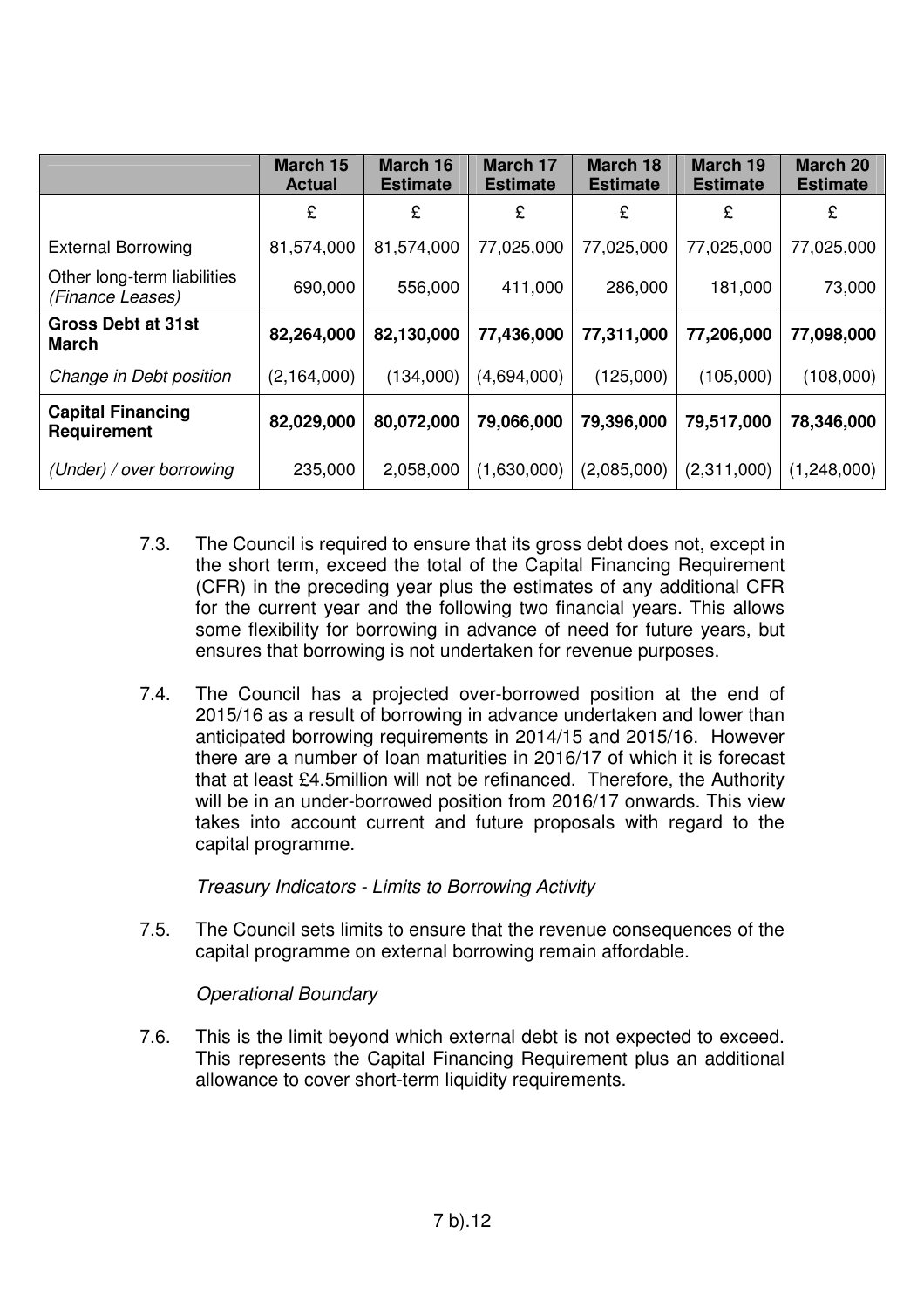| <b>Operational boundary</b>                               | 2015/16<br><b>Estimate</b> | 2016/17<br><b>Estimate</b> | 2017/18<br><b>Estimate</b> | 2018/19<br><b>Estimate</b> | 2019/20<br><b>Estimate</b> |
|-----------------------------------------------------------|----------------------------|----------------------------|----------------------------|----------------------------|----------------------------|
|                                                           |                            | £                          | £                          |                            |                            |
| Capital Financing<br>Requirement                          | 80,072,000                 | 79,066,000                 | 79,396,000                 | 79,517,000                 | 78,346,000                 |
| Allowance for borrowing to<br>cover short-term cash flow* | 4,238,000                  | 4,365,000                  | 4,496,000                  | 4,631,000                  | 4,770,000                  |
| <b>Total Gross Debt</b>                                   | 84,310,000                 | 83,431,000                 | 83,892,000                 | 84,148,000                 | 83,116,000                 |

\* Amount required in short-term to cover precepts (the highest cash outflow)

#### Authorised Limit for External Debt

7.7. This indicator is the statutory limit set by the Council under Section 3 (1) of the Local Government Act 2003 beyond which external debt is prohibited.

| <b>Authorised limit</b>     | 2015/16<br><b>Estimate</b> | 2016/17<br><b>Estimate</b> | 2017/18<br><b>Estimate</b> | 2018/19<br><b>Estimate</b> | 2019/20<br><b>Estimate</b> |
|-----------------------------|----------------------------|----------------------------|----------------------------|----------------------------|----------------------------|
|                             | c                          | ₽                          |                            |                            |                            |
|                             |                            |                            |                            |                            |                            |
| <b>Operational Boundary</b> | 84,310,000                 | 83,431,000                 | 83,892,000                 | 84,148,000                 | 83,116,000                 |
| 'Headroom'                  | 2,500,000                  | 2,500,000                  | 2,500,000                  | 2,500,000                  | 2,500,000                  |
| <b>Total Gross Debt</b>     | 86,810,000                 | 85,931,000                 | 86,392,000                 | 86,648,000                 | 85,616,000                 |

### HRA Debt Limits

7.8. The Council is subject to HRA Debt Limits under the HRA selffinancing regime:

| <b>HRA Debt Limit</b> | 2015/16         | 2016/17         | 2017/18         | 2018/19         | 2019/20         |
|-----------------------|-----------------|-----------------|-----------------|-----------------|-----------------|
|                       | <b>Estimate</b> | <b>Estimate</b> | <b>Estimate</b> | <b>Estimate</b> | <b>Estimate</b> |
|                       |                 | £               |                 |                 |                 |
| <b>HRA Debt Cap</b>   | 68,233,000      | 68,233,000      | 68,233,000      | 68,233,000      | 68,233,000      |
| <b>HRA CFR</b>        | 58,358,000      | 57,108,000      | 55,859,000      | 54,610,000      | 53,360,000      |
| HRA Headroom*         | 9,875,000       | 11,125,000      | 12,374,000      | 13,623,000      | 14,873,000      |

**\*subject to a review of the HRA Business Plan** 

#### Prospects for Interest Rates

7.9. The table in Annex 4, provided by Capita, draws together a number of current City forecasts for short term (Bank Rate) and borrowing rates. The table below summarises Capita's view on average interest rates: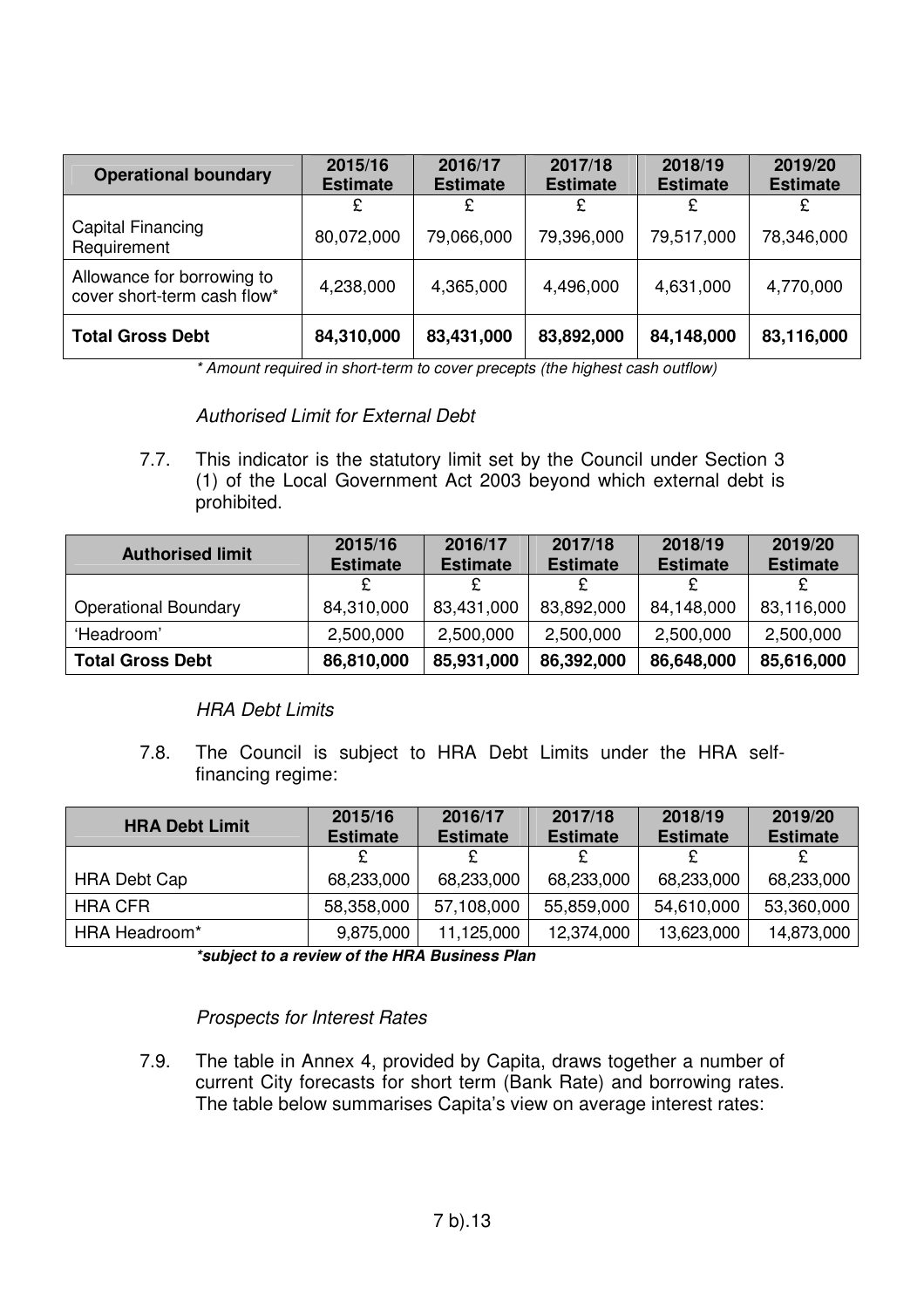|          | <b>Bank Rate %</b> | <b>PWLB Borrowing Rates %</b><br>(including certainty rate adjustment) |         |         |  |  |
|----------|--------------------|------------------------------------------------------------------------|---------|---------|--|--|
|          |                    | 5 year                                                                 | 25 year | 50 year |  |  |
| Mar 2016 | 0.50               | 2.00                                                                   | 3.40    | 3.20    |  |  |
| Jun 2016 | 0.50               | 2.10                                                                   | 3.40    | 3.20    |  |  |
| Sep 2016 | 0.50               | 2.20                                                                   | 3.50    | 3.30    |  |  |
| Dec 2016 | 0.75               | 2.30                                                                   | 3.60    | 3.40    |  |  |
| Mar 2017 | 0.75               | 2.40                                                                   | 3.70    | 3.50    |  |  |
| Jun 2017 | 1.00               | 2.50                                                                   | 3.70    | 3.60    |  |  |
| Sep 2017 | 1.00               | 2.60                                                                   | 3.80    | 3.70    |  |  |
| Dec 2017 | 1.25               | 2.70                                                                   | 3.90    | 3.80    |  |  |
| Mar 2018 | 1.25               | 2.80                                                                   | 4.00    | 3.90    |  |  |
| Jun 2018 | 1.50               | 2.90                                                                   | 4.00    | 3.90    |  |  |
| Sep 2018 | 1.75               | 3.00                                                                   | 4.10    | 4.00    |  |  |
| Dec 2018 | 1.75               | 3.10                                                                   | 4.10    | 4.00    |  |  |
| Mar 2019 | 1.75               | 3.20                                                                   | 4.10    | 4.00    |  |  |

- 7.10. The forecast for the first increase in Bank Rate has been pushed back progressively over the last year from Q4 2015 to Q4 2016. Increases after that are also likely to be at a much slower pace, and to much lower final levels than prevailed before 2008, as increases in Bank Rate will have a much bigger effect on heavily indebted consumers and householders than they did before 2008. The timing of a referendum on EU membership could further impact on MPC considerations to hold off from a first increase until the uncertainty caused by it has passed.
- 7.11. Economic forecasting remains difficult with so many external influences weighing on the UK. There is much volatility in rates and bond yields as news ebbs and flows in negative or positive ways. The overall balance of risks to economic recovery in the UK, and consequently the Bank Rate forecast, is currently to the downside, i.e. the first increase, and subsequent increases, may be delayed further if recovery in GDP growth, and forecasts for inflation increases, are lower than currently expected. Current market expectations have the first Bank Rate increase delayed beyond Capita's current forecast at Quarter 1 2017.
- 7.12. Those downside risks include: emerging country economies, currencies and corporates destabilised by falling commodity prices and/ or Fed. rate increases, causing a flight to safe havens; geopolitical risks in Eastern Europe, the Middle East and Asia; UK economic growth and increases in inflation weaker than currently anticipated; weak growth/ recession in the UK's main trading partners (EU and US) and a resurgence in the Eurozone sovereign debt crisis.

#### Borrowing Strategy

7.13. The Council's capital financing requirement is currently fully funded by external borrowing.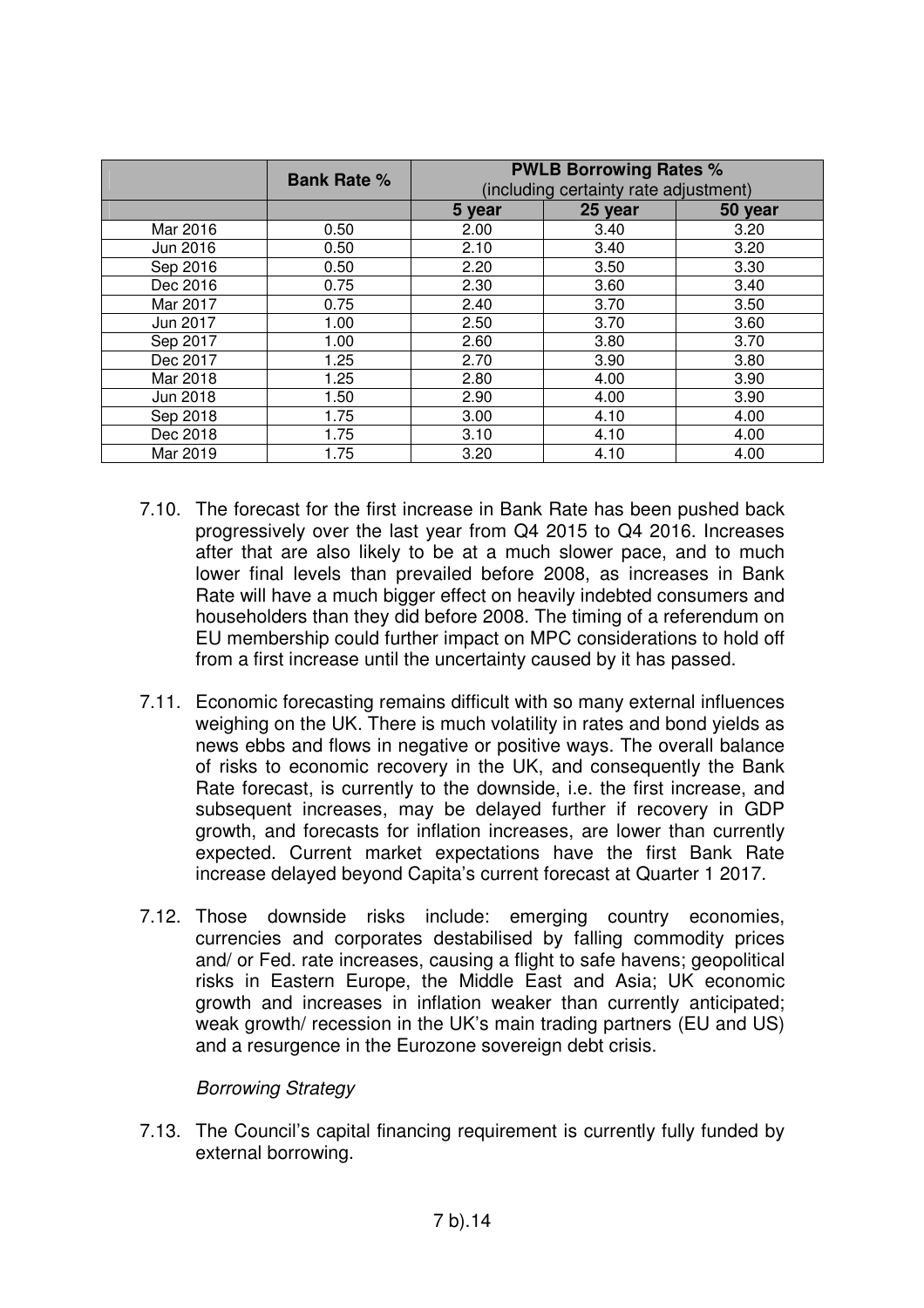7.14. As highlighted above, the Council has an estimated total Net Financing Requirement of £6,710,420 for the four years ending March 2020, which is fully offset by Minimum Revenue Provision of £8,436,600. It is anticipated therefore that no 'new' external borrowing will be requried to be required during the period.

|                           | 2016/17<br><b>Estimate</b> | 2017/18<br><b>Estimate</b> | 2018/19<br><b>Estimate</b> | 2019/20<br><b>Estimate</b> | <b>Total</b> |
|---------------------------|----------------------------|----------------------------|----------------------------|----------------------------|--------------|
|                           | £                          | £                          | £                          | £                          | £            |
| Net financing need        | 1,100,000                  | 2,422,000                  | 2,225,000                  | 964,000                    | 6,711,000    |
| Minimum Revenue Provision | (2,107,000)                | (2,091,000)                | (2,104,000)                | (2, 135, 000)              | (8,437,000)  |
|                           | (1,007,000)                | 331,000                    | 121,000                    | (1, 171, 000)              | (1,726,000)  |

7.15. However, £9.7 million of existing external borrowing matures during in 2016/17: the Strategy has assumed at this stage that at least £4.5 million of this will not be refinanced and funded from internal borrowing. The capital financing requirement will be closely monitored in order to make a decision on refinancing prior to maturity. Interest rate forecasts will also be monitored to identify any opportunities to refinance maturing debt in advance to reduce interest charges in the long-term.

### Policy on Borrowing in Advance of Need

- 7.16. The Council will not borrow in advance of need, purely to profit from the investment of the extra sums borrowed.
- 7.17. The Council however may consider borrowing in advance to protect it from higher borrowing costs within approved Capital Financing Requirement estimates to finance new capital expenditure or refinance existing loans. This will be considered carefully to ensure that value for money can be demonstrated and that the Council can ensure the security of such funds. Risks associated with any borrowing in advance activity will be subject to prior appraisal and subsequent reporting through the mid-year reporting mechanism.

### Debt Rescheduling

7.18. Debt rescheduling is the reorganisation of existing debt in such a way as to amend the debt repayments, reduce the principal sum borrowed, alter the degree of volatility of debt or vary the interest payable, thus managing the risk. The treasury team, supported by the Council's treasury advisors, will monitor prospects for debt rescheduling to achieve overall financial benefit to the Council.

Treasury Management Limits on Activity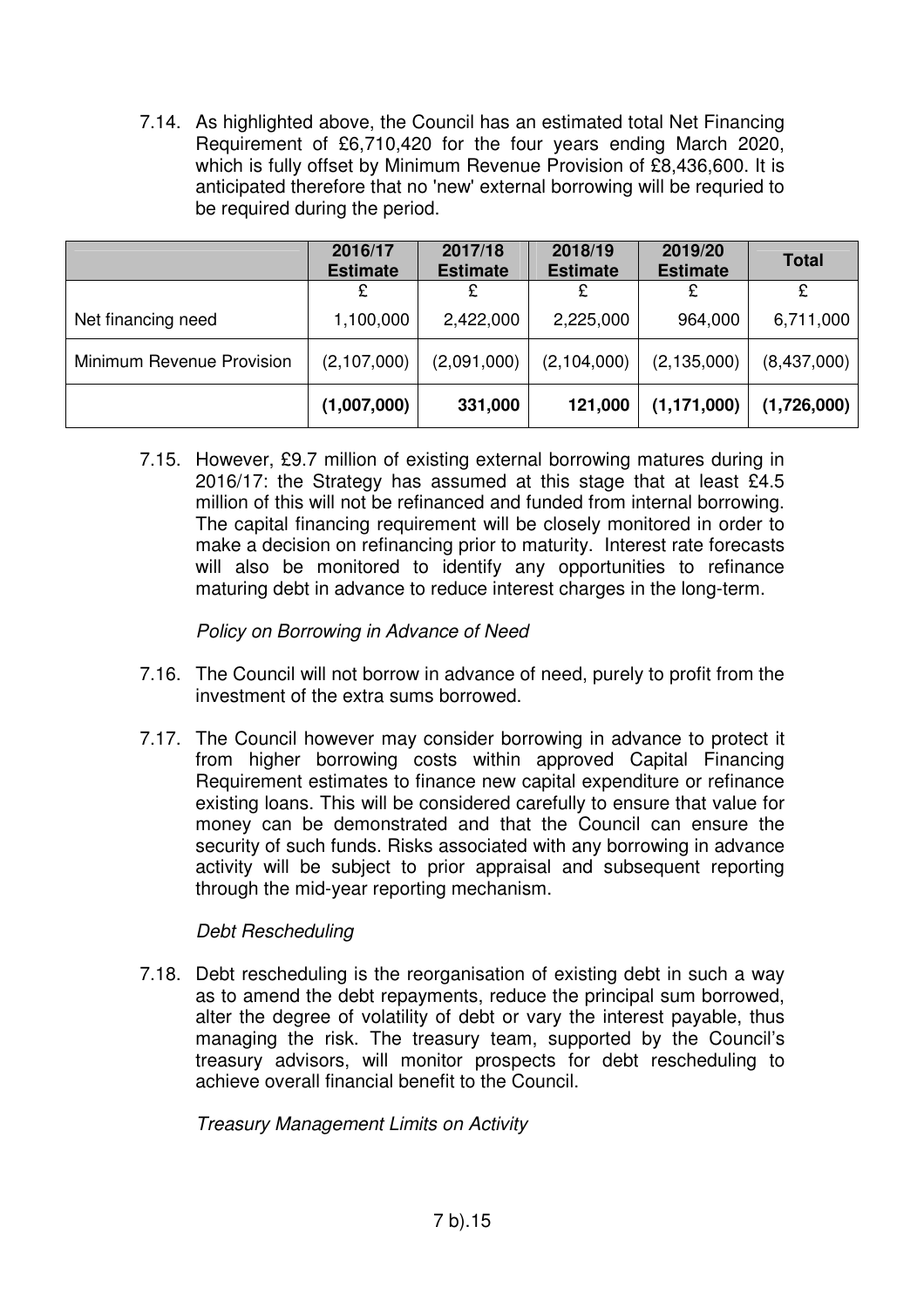- 7.19. The activity of the treasury function is constrained within certain limits, thereby managing risk and reducing the impact of any adverse movement in interest rates.
- 7.20. The treasury management limits on activity are:
	- Upper limits on fixed interest rate exposure this identifies a maximum limit for fixed interest rates based upon the debt and investment position
	- Upper limits on variable interest rate exposure this identifies a maximum limit for variable interest rates based upon the debt and investment position
	- Limits on the maturity structure of borrowing these limits are set to reduce the Council's exposure to large fixed rate sums falling due for refinancing at the same time.

|                                   | 2016/17    | 2017/18    | 2018/19    | 2019/20    |
|-----------------------------------|------------|------------|------------|------------|
|                                   | £          | £          | £          | £          |
| Limits on fixed interest rates:   |            |            |            |            |
| • Debt only                       | 83,757,000 | 81,358,000 | 81,651,000 | 80,658,000 |
| • Investments only                | 26,000,000 | 22,000,000 | 20,000,000 | 19,000,000 |
|                                   |            |            |            |            |
|                                   | 2016/17    | 2017/18    | 2018/19    | 2019/20    |
|                                   | £          | £          | £          | £          |
| Limits on variable interest rates |            |            |            |            |
| • Debt only                       | 23,667,000 | 23,150,000 | 23,307,000 | 23,146,000 |
| • Investments only                | 25,300,000 | 25,300,000 | 25,300,000 | 25,300,000 |

| <b>Maturity Structure of borrowing 2016/17</b> |       |              |  |  |
|------------------------------------------------|-------|--------------|--|--|
|                                                | Lower | <b>Upper</b> |  |  |
| Under 12 months                                | $0\%$ | 30%          |  |  |
| 12 months to 2 years                           | $0\%$ | 30%          |  |  |
| 2 years to 5 years                             | $0\%$ | 40%          |  |  |
| 5 years to 10 years                            | 0%    | 60%          |  |  |
| 10 years and above                             | $0\%$ | 90%          |  |  |

### **8. Annual Investment Strategy**

#### Investment Policy

- 8.1. The Council will, in respect of its Investment Strategy, have regard to the CLG's Guidance on Local Government Investments ("the Guidance") and the revised CIPFA Treasury Management in Public Services Code of Practice and Cross Sectoral Guidance Notes ("the CIPFA TM Code").
- 8.2. The Council's principal investment priorities are the security of capital and the liquidity of its investments. In addition to this, the Council will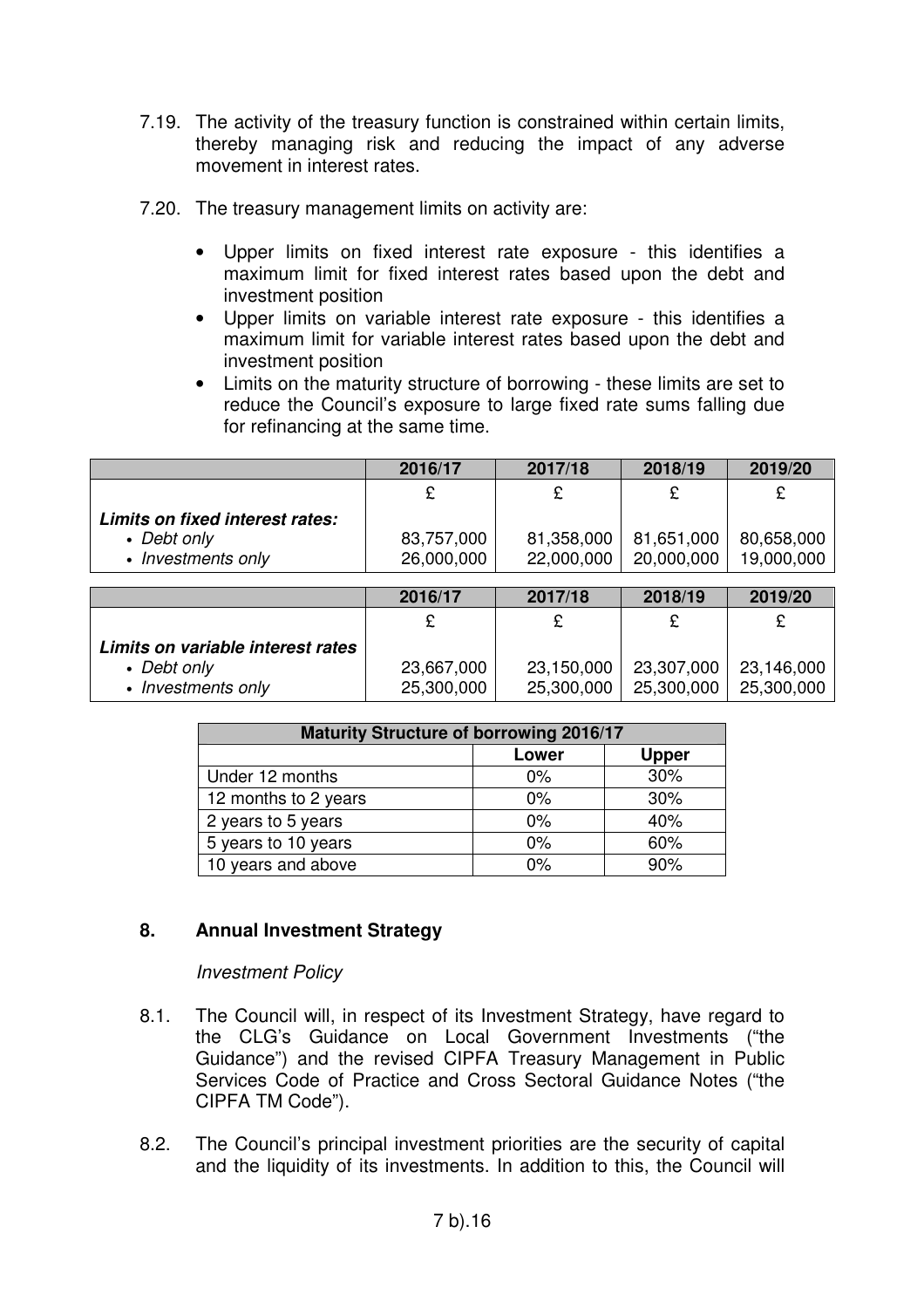aim to achieve the optimum return on its investments commensurate with proper levels of security and liquidity.

- 8.3. To minimise the risk to its investments, the Council has set minimum acceptable credit quality standards of counterparties for inclusion on its lending list. The creditworthiness methodology used to create the counterparty list takes into account the credit ratings and watches published by all three major ratings agencies, as well as real time market data. The Council will seek to generate a list of high creditworthy counterparties which will also enable diversification and thus avoidance of concentration risk.
- 8.4. The investment instruments identified for use in the financial year are listed in Annex 3 under the headings, 'Specified' and 'Non-Specified' Investments.
- 8.5. Counterparty limits will be set as part of the Treasury Strategy and maintained as part of the Council's treasury management practices.
- 8.6. The Council will report on its investment activity in its Annual Treasury Report at the end of the financial year.

### Creditworthiness Policy

- 8.7. This Council employs the creditworthiness service provided by Capita Asset Services. Following a reassessment of methodologies by each of the three rating agencies during 2015 including the removal of implied levels of sovereign support, Capita updated the rating element of their own assessment process. The rating element now focuses soley on the Short and Long Term ratings of an institution. Other elements of Capita's process, namely the assessment of Rating Watch and Outlook information as well as the Credit Default Swap (CDS) overlay have not been changed. The changes do not reflect deterioration in the credit environment but rather a change of method in response to regulatory changes.
- 8.8. As with previous practice, ratings will not be the sole determinant of the quality of an institution and it is important to continually assess and monitor the financial sector on both a micro and macro basis and in relation to the economic and political environments in which insitutions operate. The assessment will also take account of information that reflects the opinion of the markets. To this end the Council will engage with its advisors to maintain a monitor on market pricing such as "credit" default swaps" and overlay that information on top of the credit ratings.
- 8.9. Capita's service models creditworthiness based on:
	- Credit ratings from the major rating agencies Fitch, Moody's and Standard & Poor's;
	- Credit watches and credit outlooks from credit rating agencies;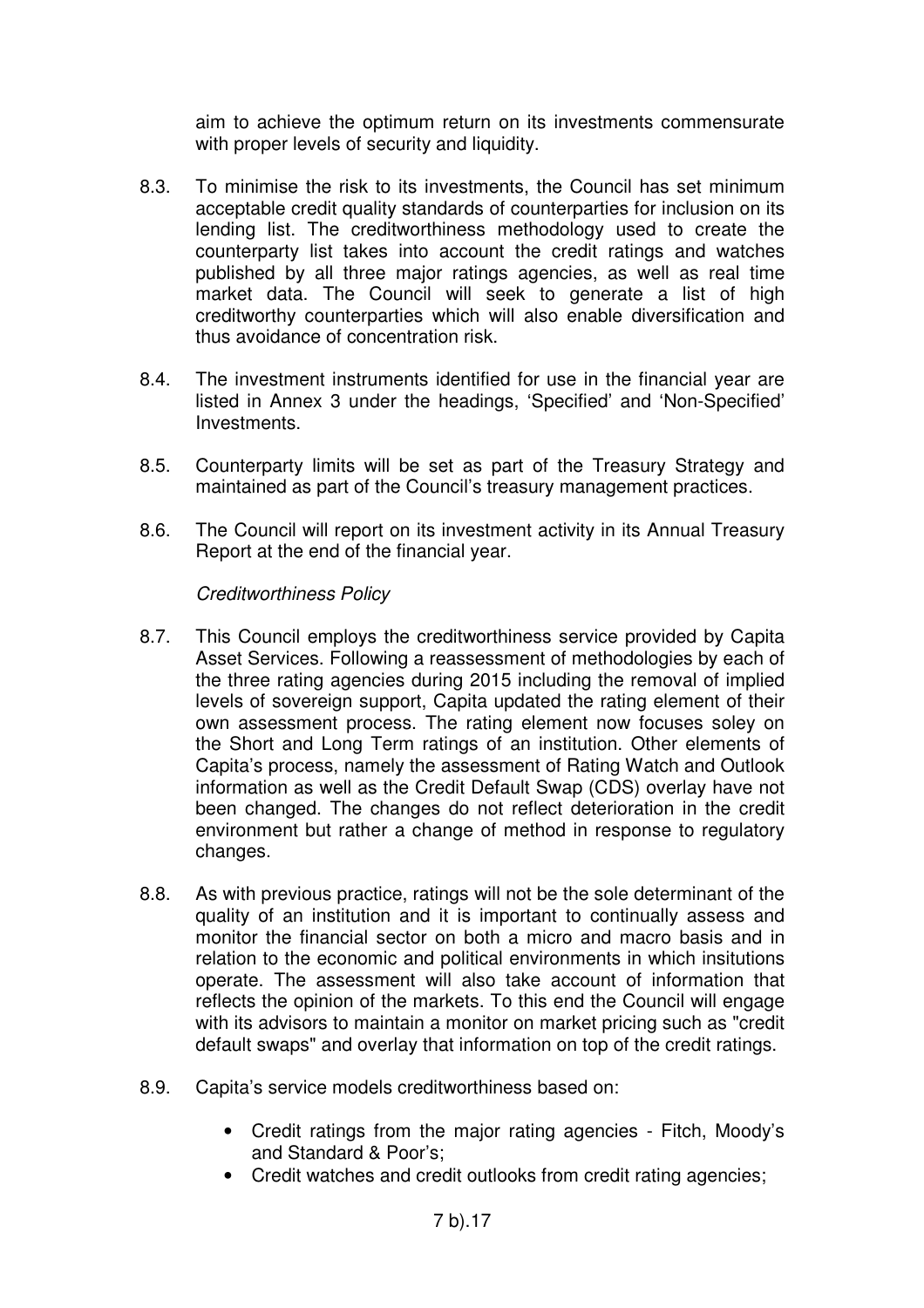- Credit Default Swap (CDS) spreads to give early warning of likely changes in credit ratings; and
- Sovereign ratings to select counterparties from only the most creditworthy countries.
- 8.10. Credit watches and outlooks are issued by the ratings agencies. 'Credit watches' are considered short-term actions, whereas 'outlooks' are considered over a longer term time horizon. Capita includes the release of a negative or positive watch/outlook in its creditworthiness analysis.
- 8.11. A 'Credit Default Swap' is a contract between two counterparties in which the buyer of the contract makes quarterly payments to the seller of the contract in exchange for a payoff if there is a credit event of the reference entity. The contract essentially gives protection or 'insurance'. Therefore, CDS spreads provide perceived market sentiment regarding the credit quality of an institution and are also used in the creditworthiness analysis to determine the durational band of investment with a financial institution.
- 8.12. Capita's creditworthiness model combines credit ratings, credit watches and outlooks in a weighted scoring system, with an overlay of CDS spreads, to produce a series of colour coded bands which indicate the relative creditworthiness of counterparties. These colour codes are then used to determine the duration for investments.
- 8.13. Only counterparties that fall within a 'durational band' will be included on the Council's lending list. In conjunction with the recommended durational limits, the Council has assigned corresponding investment limits to each banding. The limits have been set separately for UK banks and International banks.

| UN DAHNS         |                           |                          |                                       |
|------------------|---------------------------|--------------------------|---------------------------------------|
| Category         | <b>Principal</b><br>Limit | <b>Maximum</b><br>Length | Portfolio (% of<br>highest balance**) |
| Yellow*          | £5.5m                     | Up to 5 years            | 20%                                   |
| <b>Purple</b>    | £5.5m                     | Up to 2 years            | 20%                                   |
| <b>Gold</b>      | £4.9m                     | Up to 1 year             | 18%                                   |
| <b>Red</b>       | £4.0m                     | Up to 6 months           | 15%                                   |
| <b>Green</b>     | £3.5m                     | Up to 100 days           | 13%                                   |
| <b>No Colour</b> |                           | Not to be used           |                                       |

UK Banks

\* UK Government debt instruments

\*\*assumes highest balance in 2016/17 is £27,500,000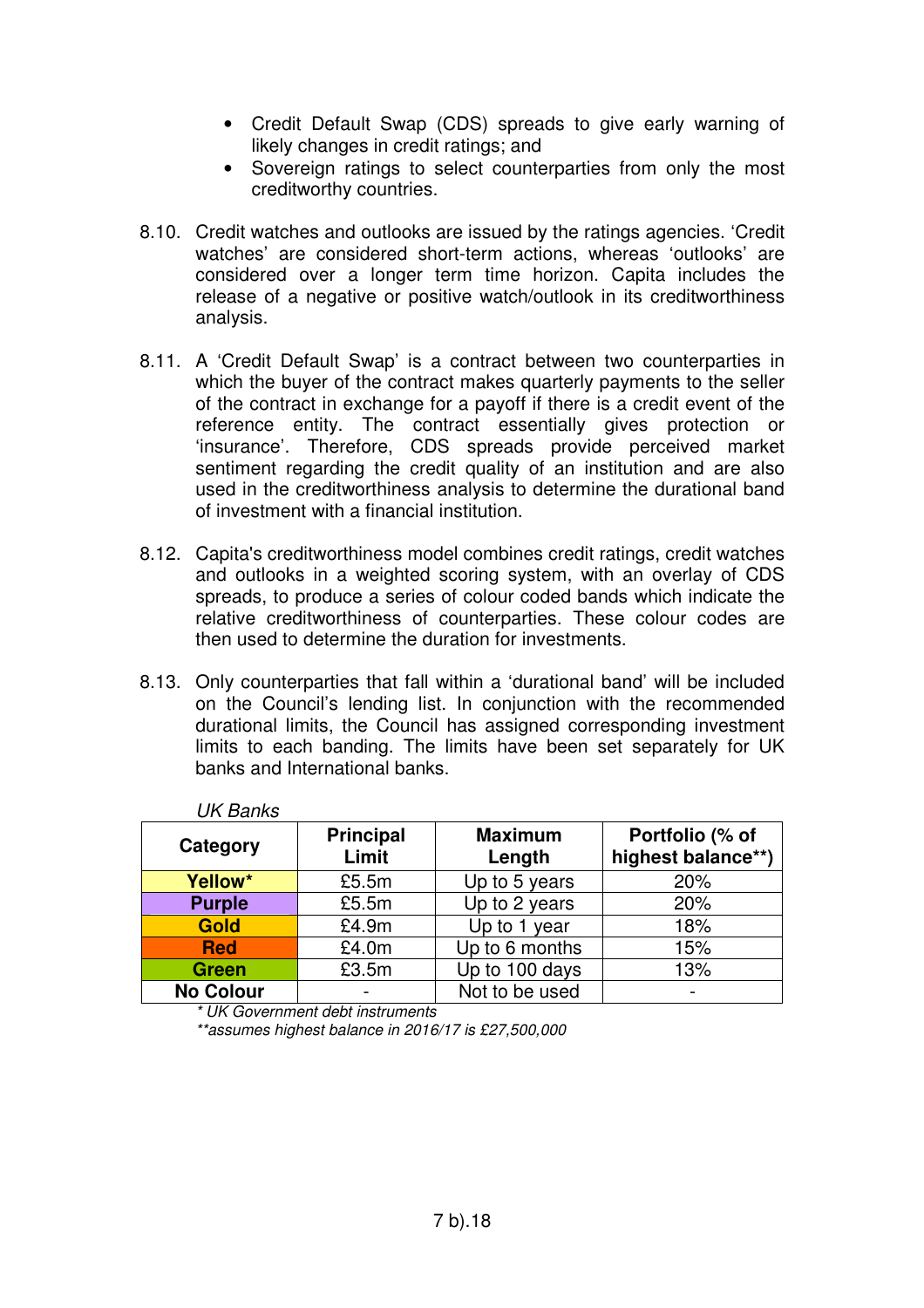| <del>יייינט ופו</del> וטווטווייטווו |                           |                          |                                      |
|-------------------------------------|---------------------------|--------------------------|--------------------------------------|
| Category                            | <b>Principal</b><br>Limit | <b>Maximum</b><br>Length | Portfolio (% of<br>highest balance*) |
| <b>Purple</b>                       | £4.0m                     | Up to 2 years            | 15%                                  |
| <b>Gold</b>                         | £3.3m                     | Up to 1 year             | 12%                                  |
| <b>Red</b>                          | £2.7m                     | Up to 6 months           | 10%                                  |
| <b>Green</b>                        | £2.2m                     | Up to 100 days           | 8%                                   |
| <b>No Colour</b>                    |                           | Not to be used           | $\overline{\phantom{0}}$             |
| .                                   | .<br>.                    |                          |                                      |

International Banks

\* assumes highest balance in 2016/17 is £27,500,000

8.14. The Council's lending list includes part and fully Nationalised UK banks, which have been assigned the 'blue' category as per Capita's creditworthiness matrix. This category has been allocated a longer durational period and higher investment limit since it has strong Government support. The table below assigns investment limits:

| Category                                             | <b>Principal</b><br>Limit | <b>Maximum</b><br>Length | Portfolio (% of<br>highest balance*) |
|------------------------------------------------------|---------------------------|--------------------------|--------------------------------------|
| <b>Blue</b>                                          | £5.5m                     | Up to 1 year             | 20%                                  |
| <b>NatWest (the Council's)</b><br>main bank account) | £8.2m                     | Up to 1 year             | 30%                                  |

\* assumes highest balance in 2016/17 is £27,500,000

8.15. The Council is alerted to changes in ratings and market movements through its use of the Capita creditworthiness service. If a downgrade results in the counterparty no longer meeting the Council's minimum criteria, it will no longer be used for new investments. All ratings will be monitored prior to any new investments being placed.

#### Group Limits

8.16. To reduce its risk further the Council has set a group limit of 20% (£5,500,000) for fixed term deposits in institutions with the same parent. The group limit will increase to 30% (£8,200,000) where at least the additional 10% (£2,700,000) is held in an instant access account.

#### Money Market Funds

- 8.17. The Council has access to two Money Market Funds (MMF) both of which are 'AAA' rated. A 'Money Market Fund' is a pooled vehicle investing in a number of investment instruments with varying maturity periods in a number of different countries. Money Market Funds provide an alternative option for the Council when placing short-term funds and provide for diversification of the investment portfolio.
- 8.18. The Council has set investment limits in Money Market Funds as follows: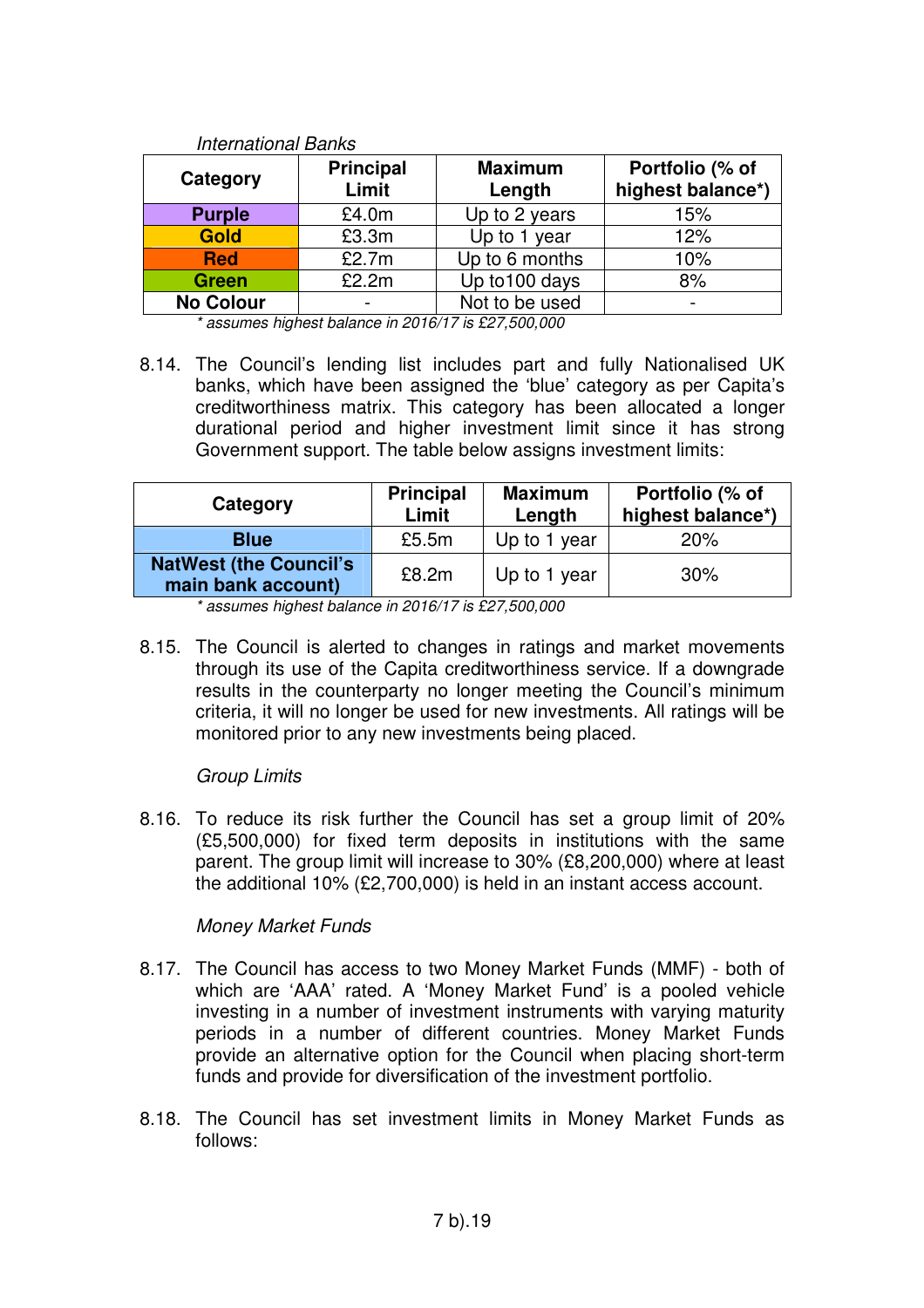|                                | <b>Principal</b><br>Limit | <b>Maximum</b><br>Length | Portfolio (% of<br>highest balance*) |
|--------------------------------|---------------------------|--------------------------|--------------------------------------|
| <b>Individual MMF</b>          | £4.1m                     | Up to 1 year             | 15%                                  |
| <b>Total MMF investments**</b> | £5.5m                     | Up to 1 year             | 20%                                  |

\* assumes highest balance in 2016/17 is £27,500,000 \*\* maximum held in MMF's at any one time

#### Sovereignty Ratings

- 8.19. A sovereign credit rating is the credit rating of a sovereign entity i.e. a country. The highest sovereign rating awarded is 'AAA'. The evolving regulatory environment, in tandem with the rating agencies' new methodologies, means that sovereign ratings are now of lesser importance in the assessment process and the new regulatory environment is attempting to break the link between sovereign support and domestic financial institutions.
- 8.20. While the Council understands the changes that have taken place, it will continue to use sovereign ratings of individual counties in addition to credit ratings when making investment decisions. When investing with institutions outside the UK, only banks and building societies located in countries with a minimum sovereign rating of 'AAA' will be used. This is in relation to the fact that the underlying domestic and, where appropriate, international economic and wider political and social background will still have an influence on the ratings of a financial institution. There are currently 10 'AAA' rated countries approved for investments, as follows:

| <b>Australia</b>   | Canada        | <b>Denmark</b>   | Germany       | Luxembourg         |
|--------------------|---------------|------------------|---------------|--------------------|
| <b>Netherlands</b> | <b>Norway</b> | <b>Singapore</b> | <b>Sweden</b> | <b>Switzerland</b> |

#### Investment income

8.21. The Council's in-house managed funds are derived from a core balance available for capital and revenue funding and day-to-day cash flows. At 31st March 2015 the core balances available for investment were £13,329,000. Core balances are available for investment in line with the profile of capital expenditure and requirements of the revenue budget. Investments are therefore made with reference to the core balance and cash flow requirements and the outlook for interest rates.

#### Investment Return Expectations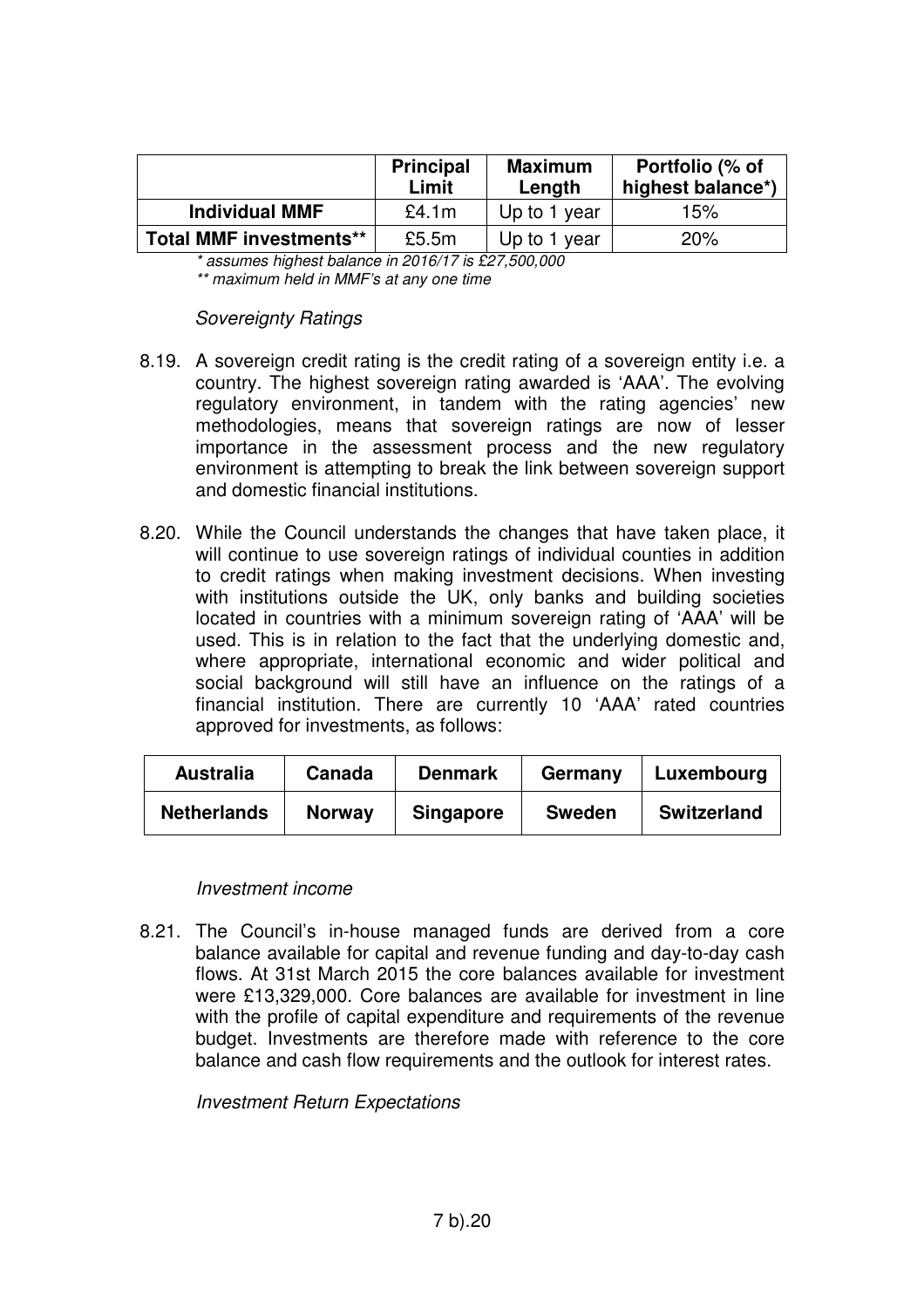- 8.22. Bank Rate is forecast to remain unchanged at 0.5% before starting to rise from Quarter 4 of 2016. Bank Rate forecasts for financial year ends (March) are:
	- March 20170.75%
	- March 2018 1.25%
	- March 2019 1.75%
- 8.23. For 2016/17 the Council has budgeted for an average investment return of 0.61%. The average rates assumed on new investments is as follows:
	- Fixed Term Investments (3 month to 1 year), 0.69%
	- Instant Access Business Accounts and short-term fixed deposits 0.43%.
- 8.24. The 2016/17 income budget is therefore forecast to be £130,660.

Long-term Investments (greater than 1 year)

8.25. When placing long-term investments with counterparties, the Council's liquidity requirements, availability of funds and counterparty eligibility need to be taken into consideration. The table below sets the limit on the total principal funds that may be invested for greater than 364 days.

| Maximum principal sums invested > 364 days                                                 |  |  |  |  |  |
|--------------------------------------------------------------------------------------------|--|--|--|--|--|
| 2018/19<br>2019/20<br>2016/17<br>2017/18                                                   |  |  |  |  |  |
| £4,000,000<br>£4,000,000<br>Principal sums invested > 364 days<br>£6,000,000<br>£4,000,000 |  |  |  |  |  |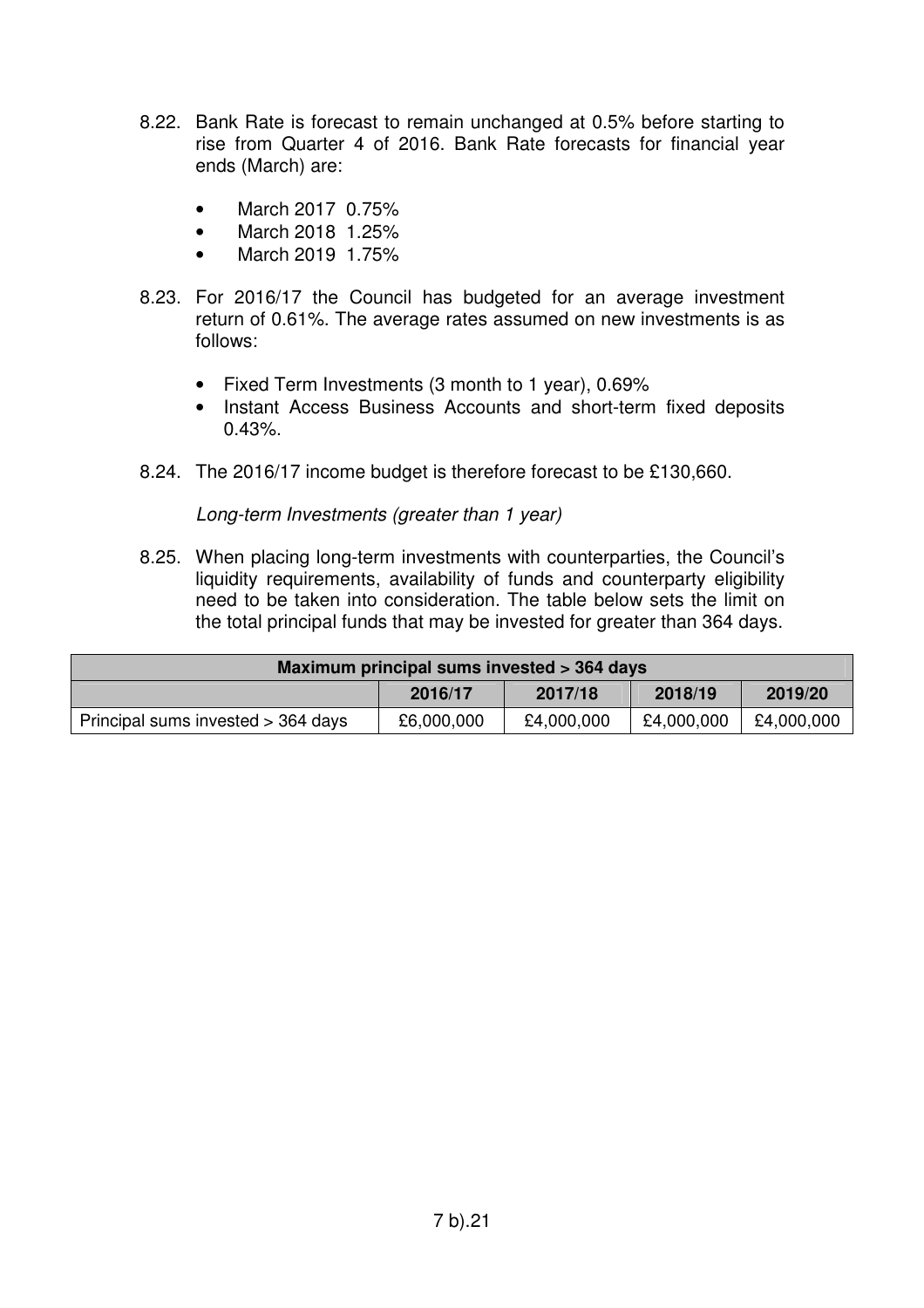#### **Treasury Management Policy Statement**

In accordance with the CIPFA Code of Practice on Treasury Management, High Peak Borough Council defines the policies and objectives of its treasury management activities as follows:

- 1. The Council defines its treasury management activities as: "The management of the authority's investments and cash flows, its banking, money market and capital market transactions; the effective control of the risks associated with those activities; and the pursuit of optimum performance consistent with those risks."
- 2. The Council regards the successful identification, monitoring and control of risk to be the prime criteria by which the effectiveness of its treasury management activities will be measured. Accordingly, the analysis and reporting of treasury management activities will focus on their risk implications for the organisation.
- 3. The Council acknowledges that effective treasury management will provide support towards the achievement of its business and service objectives. It is therefore committed to the principles of achieving value for money in treasury management, and to employing suitable comprehensive performance measurement techniques, within the context of effective risk management.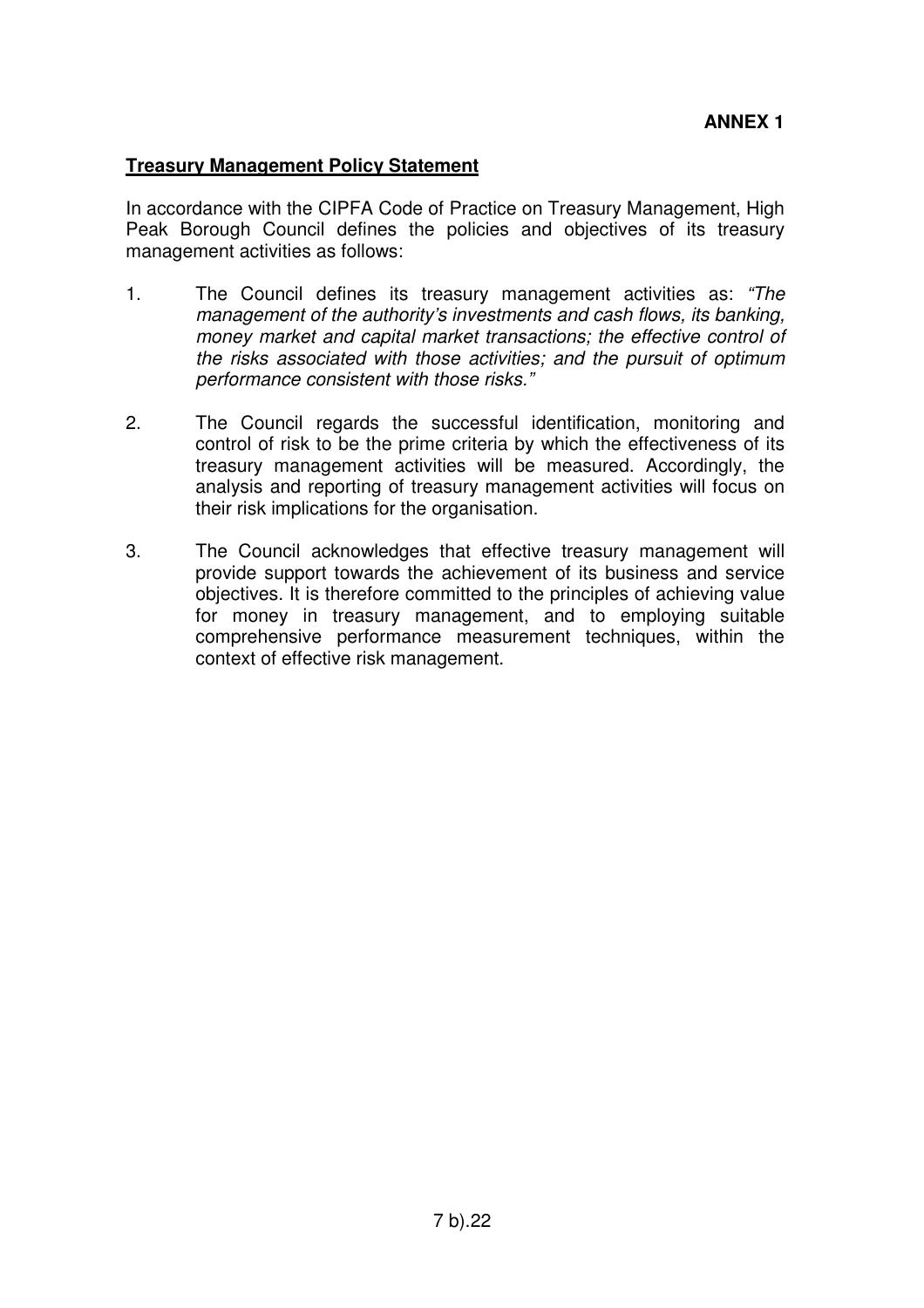### **Treasury Management Scheme of Delegation**

#### **(i) Full Council**

- receiving and reviewing reports on treasury management policies, practices and activities;
- approval of annual strategy.

#### **(ii) Audit & Regulatory Committee**

- approval of/amendments to the Council's adopted clauses, treasury management policy statement and treasury management practices;
- reviewing the treasury management policy and procedures and making recommendations to the responsible body;
- budget consideration and approval;
- approval of the division of responsibilities;
- receiving and reviewing regular monitoring reports and acting on recommendations;
- approving the selection of external service providers and agreeing terms of appointment.

#### **The treasury management role of the section 151 (responsible) officer**

- recommending clauses, treasury management policy/practices for approval, reviewing the same regularly, and monitoring compliance;
- submitting regular treasury management policy reports;
- submitting budgets and budget variations;
- receiving and reviewing management information reports;
- reviewing the performance of the treasury management function;
- ensuring the adequacy of treasury management resources and skills, and the effective division of responsibilities within the treasury management function;
- ensuring the adequacy of internal audit, and liaising with external audit;
- recommending the appointment of external service providers.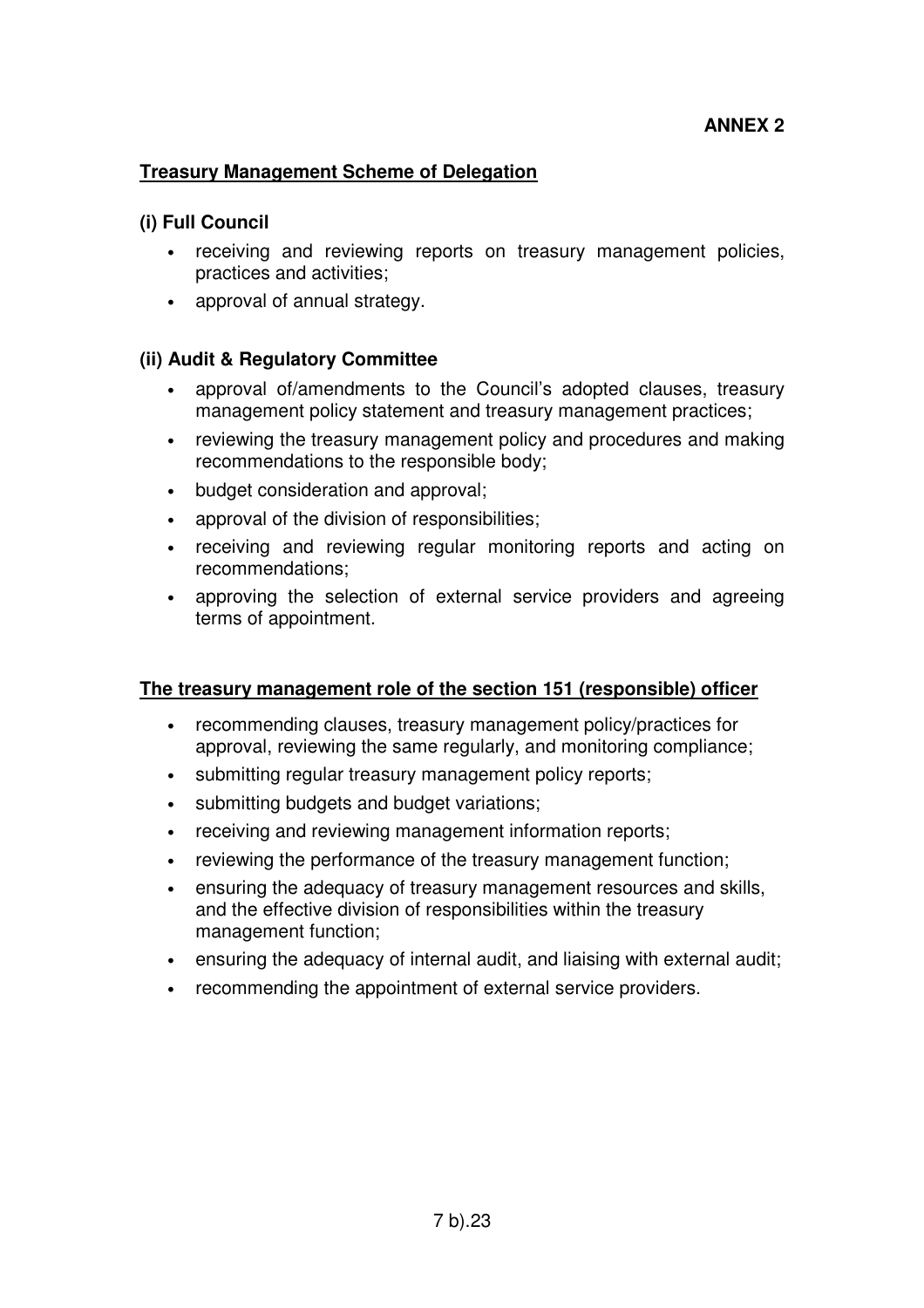### **Specified and Non-Specified Investments**

### **Specified Investments**

All such investments will be sterling denominated, with maturities up to maximum of 1 year\*, meeting the minimum 'high' quality criteria where applicable.

| Investment Instrument*                                                              | Minimum 'High' Credit Criteria                                                                               | <b>Investment Limit**</b>                                        |
|-------------------------------------------------------------------------------------|--------------------------------------------------------------------------------------------------------------|------------------------------------------------------------------|
| Debt Management Agency<br>Deposit Facility (DMADF)                                  | n/a                                                                                                          | n/a                                                              |
| Term deposits - local<br>authorities                                                | n/a                                                                                                          | n/a                                                              |
| <b>Bridging Loans (Community</b><br>Groups within HPBC)                             | Decision made on individual basis<br>& subject to presentation of<br>required documents                      | £100,000 (total<br>outstanding for all<br>loans at any one time) |
| UK Government Gilts and<br><b>Treasury Bills</b>                                    | <b>UK Sovereign Rating</b>                                                                                   | n/a                                                              |
| Certificates of deposits or<br>corporate bonds with banks<br>and building societies | <b>Based on Capita Creditworthiness</b><br>analysis. Lowest Band - GREEN<br>Sovereignty Rating -AAA (exc UK) | As per individual /<br>group lending limits                      |
| Term deposits – banks and<br>building societies                                     | <b>Based on Capita Creditworthiness</b><br>analysis. Lowest Band - GREEN<br>Sovereignty Rating -AAA (exc UK) | As per individual /<br>group lending limits                      |
| UK (Part-)Nationalised Banks                                                        | <b>Based on Capita Creditworthiness</b><br>analysis. Lowest Band - BLUE                                      | As per individual /<br>group lending limits                      |
| UK Instant Access Accounts                                                          | Based on Capita Creditworthiness<br>analysis. Lowest Band - GREEN                                            | As per individual /<br>group lending limits                      |
| Money Market Funds (MMF)                                                            | AAA rated                                                                                                    | As per individual /<br>group lending limits                      |

\* If forward deposits are to be made, the forward period plus the deal period should not exceed one year in aggregate

\*\* must conform to both institution and group limits set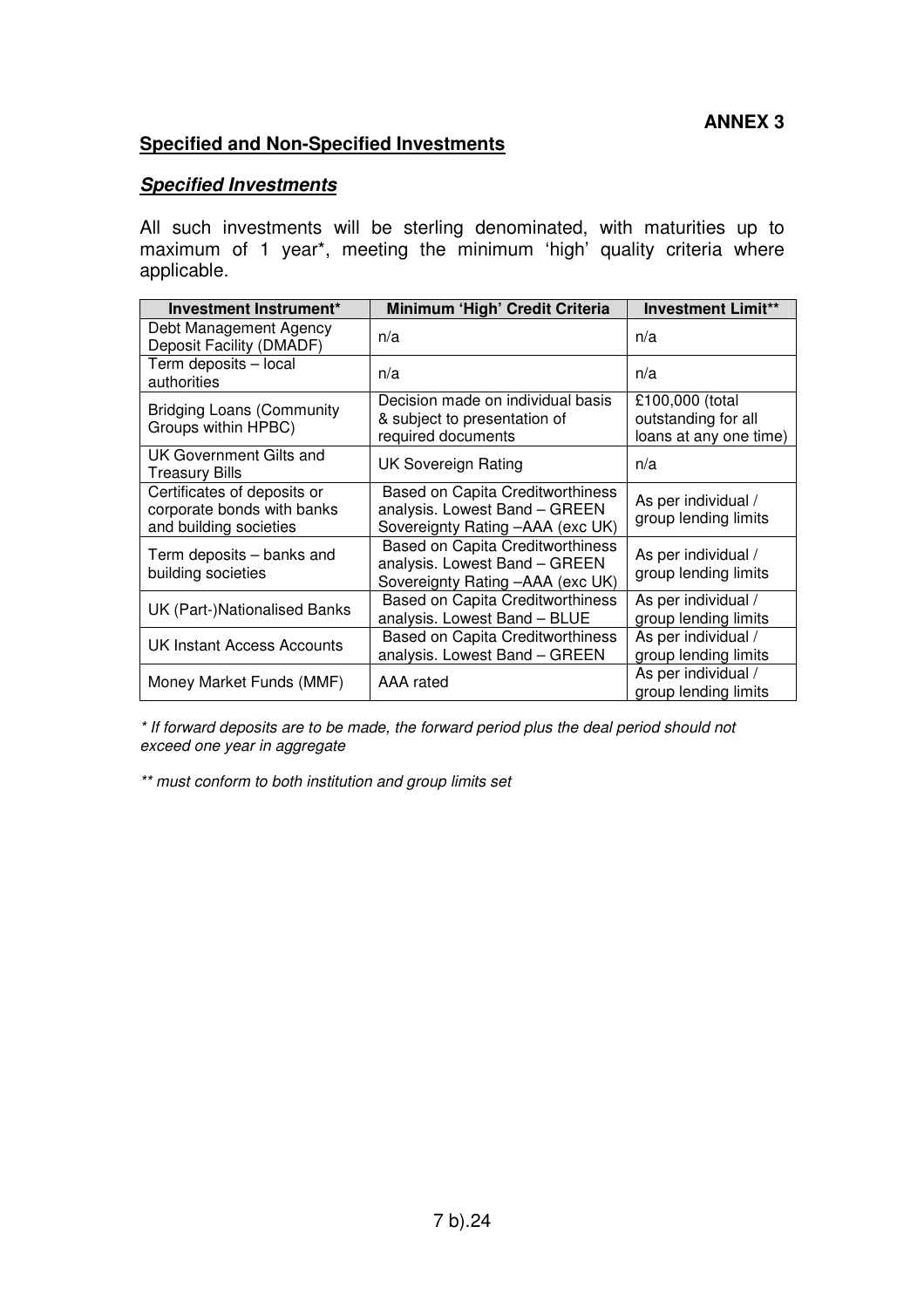### **Non-specified Investments**

Non-specified investment instruments are assumed to take on greater risk and should therefore be subject to greater scrutiny. They include investments that are for a period of more than one year and instruments that the Council has very limited experience and expertise in dealing with.

A maximum of £11,000,000 (40% of the projected highest balance) will be held in aggregate in non-specified investments.

| <b>Non-specified Investments</b>                                                                        | <b>Minimum Credit Criteria</b>                                                                    | <b>Investment</b><br>Limit / Max. %<br>of total<br>investments | Max. maturity period                                                                                                                                                        |
|---------------------------------------------------------------------------------------------------------|---------------------------------------------------------------------------------------------------|----------------------------------------------------------------|-----------------------------------------------------------------------------------------------------------------------------------------------------------------------------|
| Term deposits - UK government<br>(maturities in excess of 1 year)                                       | n/a                                                                                               | £6,000,000<br>(> 364 day limit)                                | 5 years                                                                                                                                                                     |
| Term deposits - other LAs / Parish<br>Councils (maturities in excess of a<br>year)                      | n/a                                                                                               | £6,000,000<br>$($ 364 day limit)                               | To be determined on an<br>individual case basis,<br>inclusive of options for<br>the Council to review<br>terms at specified<br>periods of time (no<br>greater than 5 years) |
| Term & Callable deposits - banks<br>and building societies (maturities in<br>excess of 1 year)          | Based on Capita<br>Creditworthiness analysis.<br>Lowest Band - PURPLE<br>Sovereignty Rating - AAA | £6,000,000<br>$($ 364 day limit)                               | 2 years                                                                                                                                                                     |
| <b>Collateralised Deposit</b>                                                                           | Based on Capita<br>Creditworthiness analysis.<br>Band - YELLOW<br>Sovereignty Rating - AAA        | £5,500,000<br>(as per Yellow<br>limit)                         | 5 years                                                                                                                                                                     |
| <b>Commercial Paper</b>                                                                                 | Based on Capita<br>Creditworthiness analysis.<br>Lowest Band - GREEN<br>Sovereignty Rating - AAA  | £2,700,000<br>(10% of highest<br>balance)                      | 1 year                                                                                                                                                                      |
| UK Government Gilts - all maturities                                                                    | Long term AAA                                                                                     | £2,700,000<br>(10% of highest<br>balance)                      | 2 years                                                                                                                                                                     |
| Bonds issued by multilateral<br>development banks - all maturities                                      | Long term AAA                                                                                     | £2,700,000<br>(10% of highest<br>balance)                      | 2 years                                                                                                                                                                     |
| Bonds issued by a financial institution<br>which is guaranteed by the UK<br>government - all maturities | Long term AAA                                                                                     | £2,700,000<br>(10% of highest<br>balance)                      | 2 years                                                                                                                                                                     |
| Sovereign bond issues (i.e. other than<br>the UK govt) $-$ all maturities                               | Long Term AAA                                                                                     | £2,700,000<br>(10% of highest<br>balance)                      | 2 years                                                                                                                                                                     |
| Treasury Bills - all maturities                                                                         | n/a                                                                                               | £4,000,000<br>(15% of highest<br>balance)                      | 1 year                                                                                                                                                                      |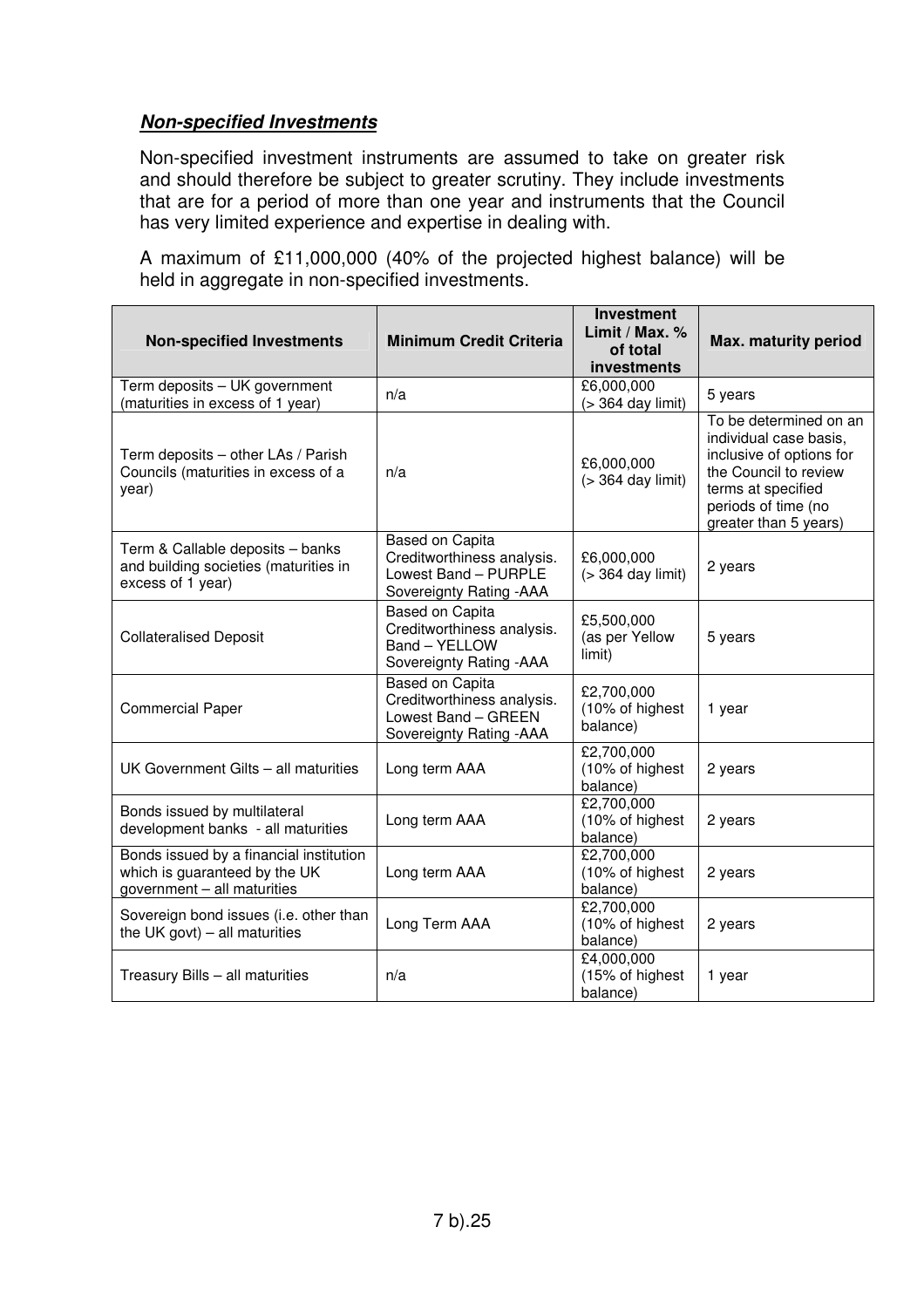| Collective Investment Schemes structured as Open Ended Investment Companies (OEICs): |                                |                                                            |                            |  |  |
|--------------------------------------------------------------------------------------|--------------------------------|------------------------------------------------------------|----------------------------|--|--|
| <b>Non-specified Investments</b>                                                     | <b>Minimum Credit Criteria</b> | Investment Limit/<br>Max. % of total<br><b>investments</b> | Max.<br>maturity<br>period |  |  |
| 1. Government Liquidity<br>Funds - all maturities                                    | AAA rated                      | £4,000,000 (15% of<br>highest balance)                     | 2 years                    |  |  |
| 2. Money Market Funds -<br>all maturities                                            | AAA rated                      | £5,500,000 (20% of<br>highest balance)                     | 2 years                    |  |  |
| 3. Enhanced cash funds -<br>all maturities                                           | AAA rated                      | £2,700,000 (10% of<br>highest balance)                     | 2 years                    |  |  |
| 4. Gilt Funds - all maturities                                                       | AAA rated                      | £2,700,000 (10% of<br>highest balance)                     | 2 years                    |  |  |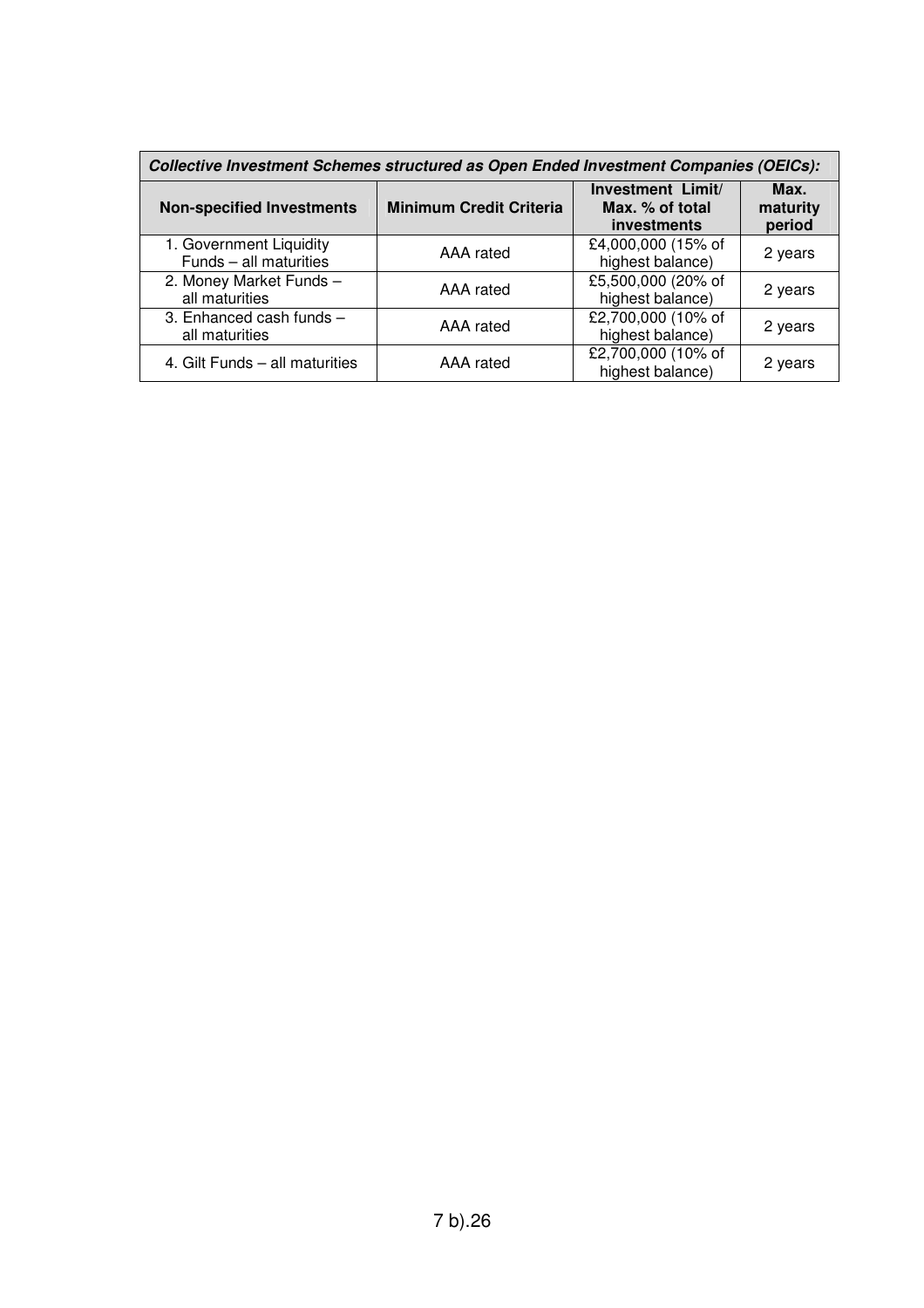### **ANNEX 4**

# **UK Interest Rate Forecast (Capita)**

| <b>Capita Asset Services Interest Rate View</b> |               |               |        |        |        |               |        |               |               |               |        |               |       |
|-------------------------------------------------|---------------|---------------|--------|--------|--------|---------------|--------|---------------|---------------|---------------|--------|---------------|-------|
|                                                 | <b>Mar-16</b> | <b>Jun-16</b> | Sep-16 | Dec-16 | Mar-17 | <b>Jun-17</b> | Sep-17 | <b>Dec-17</b> | <b>Mar-18</b> | <b>Jun-18</b> | Sep-18 | Dec-18 Mar-19 |       |
| <b>Bank Rate View</b>                           | 0.50%         | 0.50%         | 0.50%  | 0.75%  | 0.75%  | 1.00%         | 1.00%  | 1.25%         | 1.25%         | 1.50%         | 1.50%  | 1.75%         | 1.75% |
| <b>3 Month LIBID</b>                            | 0.50%         | 0.50%         | 0.60%  | 0.80%  | 0.90%  | 1.00%         | 1.10%  | 1.30%         | 1.40%         | 1.50%         | 1.60%  | 1.80%         | 1.90% |
| <b>6 Month LIBID</b>                            | 0.70%         | 0.70%         | 0.80%  | 0.90%  | 1.00%  | 1.20%         | 1.30%  | 1.50%         | 1.60%         | 1.70%         | 1.80%  | 2.00%         | 2.20% |
| <b>12 Month LIBID</b>                           | 1.00%         | 1.00%         | 1.10%  | 1.20%  | 1.30%  | 1.50%         | 1.60%  | 1.80%         | 1.90%         | 2.00%         | 2.10%  | 2.30%         | 2.40% |
| <b>5yr PWLB Rate</b>                            | 2.00%         | 2.10%         | 2.20%  | 2.30%  | 2.40%  | 2.50%         | 2.60%  | 2.70%         | 2.80%         | 2.90%         | 3.00%  | 3.10%         | 3.20% |
| 10yr PWLB Rate                                  | 2.60%         | 2.70%         | 2.80%  | 2.90%  | 3.00%  | 3.10%         | 3.20%  | 3.30%         | 3.40%         | 3.50%         | 3.60%  | 3.60%         | 3.70% |
| 25yr PWLB Rate                                  | 3.40%         | 3.40%         | 3.50%  | 3.60%  | 3.70%  | 3.70%         | 3.80%  | 3.90%         | 4.00%         | 4.00%         | 4.10%  | 4.10%         | 4.10% |
| <b>50yr PWLB Rate</b>                           | 3.20%         | 3.20%         | 3.30%  | 3.40%  | 3.50%  | 3.60%         | 3.70%  | 3.80%         | 3.90%         | 3.90%         | 4.00%  | 4.00%         | 4.00% |
| <b>Bank Rate</b>                                |               |               |        |        |        |               |        |               |               |               |        |               |       |
| <b>Capita Asset Services</b>                    | 0.50%         | 0.50%         | 0.50%  | 0.75%  | 0.75%  | 1.00%         | 1.00%  | 1.25%         | 1.25%         | 1.50%         | 1.50%  | 1.75%         | 1.75% |
| <b>Capital Economics</b>                        | 0.50%         | 0.75%         | 0.75%  | 0.75%  | 1.00%  | 1.00%         | 1.00%  | 1.25%         |               |               |        |               |       |
| 5yr PWLB Rate                                   |               |               |        |        |        |               |        |               |               |               |        |               |       |
| <b>Capita Asset Services</b>                    | 2.00%         | 2.10%         | 2.20%  | 2.30%  | 2.40%  | 2.50%         | 2.60%  | 2.70%         | 2.80%         | 2.90%         | 3.00%  | 3.10%         | 3.20% |
| <b>Capital Economics</b>                        | 2.60%         | 2.70%         | 2.80%  | 3.00%  | 3.10%  | 3.20%         | 3.30%  | 3.50%         |               |               |        |               |       |
| 10yr PWLB Rate                                  |               |               |        |        |        |               |        |               |               |               |        |               |       |
| <b>Capita Asset Services</b>                    | 2.60%         | 2.70%         | 2.80%  | 2.90%  | 3.00%  | 3.10%         | 3.20%  | 3.30%         | 3.40%         | 3.50%         | 3.60%  | 3.60%         | 3.70% |
| <b>Capital Economics</b>                        | 3.35%         | 3.45%         | 3.45%  | 3.55%  | 3.65%  | 3.75%         | 3.85%  | 3.95%         |               |               |        |               |       |
| 25yr PWLB Rate                                  |               |               |        |        |        |               |        |               |               |               |        |               |       |
| <b>Capita Asset Services</b>                    | 3.40%         | 3.40%         | 3.50%  | 3.60%  | 3.70%  | 3.70%         | 3.80%  | 3.90%         | 4.00%         | 4.00%         | 4.10%  | 4.10%         | 4.10% |
| <b>Capital Economics</b>                        | 3.35%         | 3.45%         | 3.45%  | 3.55%  | 3.65%  | 3.75%         | 3.85%  | 3.95%         | ä,            |               |        |               |       |
| 50yr PWLB Rate                                  |               |               |        |        |        |               |        |               |               |               |        |               |       |
| <b>Capita Asset Services</b>                    | 3.20%         | 3.20%         | 3.30%  | 3.40%  | 3.50%  | 3.60%         | 3.70%  | 3.80%         | 3.90%         | 3.90%         | 4.00%  | 4.00%         | 4.00% |
| <b>Capital Economics</b>                        | 3.40%         | 3.50%         | 3.50%  | 3.60%  | 3.70%  | 3.80%         | 3.90%  | 4.00%         |               |               |        |               |       |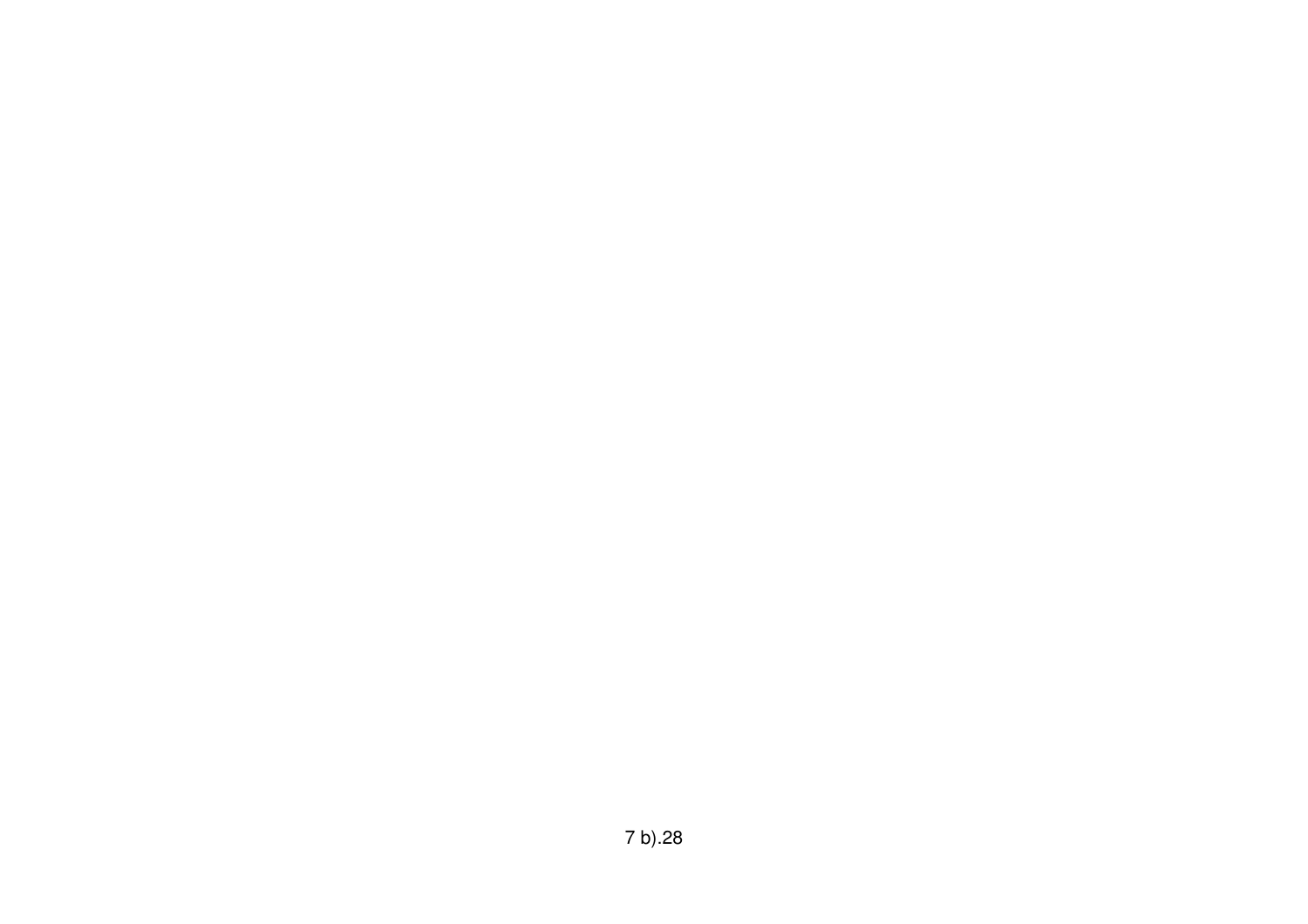

# The Audit Plan for High Peak Borough Council

**Year ending 31 March 2016**

12 February 2016

**Phil Jones**

Enagement Lead **T** 0121 232 5232 **E** phil.w.jones@uk.gt.com

#### **Allison Rhodes**

Manager **T** 0121 232 5285 **E** allison.rhodes@uk.gt.com

**Emma Cable**

In-charge Auditor **T** 0121 232 5153 **E** emma.cable@uk.gt.com

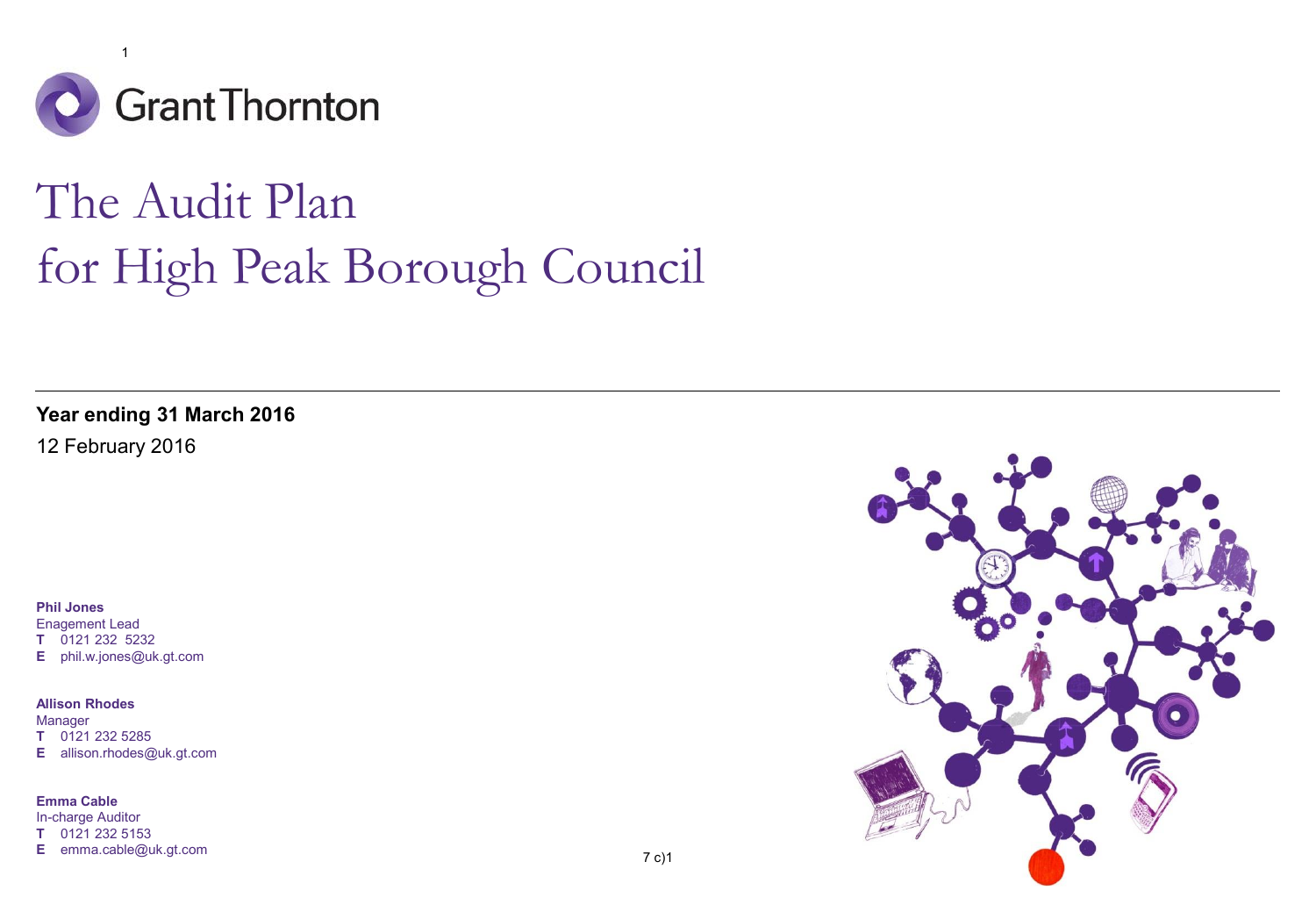2

The contents of this report relate only to the matters which have come to our attention, which we believe need to be reported to you as part of our audit process. It is not a comprehensive record of all the relevant matters, which may be subject to change, and in particular we cannot be held responsible to you for reporting all of the risks which may affect the Council or any weaknesses in your internal controls. This report has been prepared solely for your benefit and should not be quoted in whole or in part without our prior written consent. We do not accept any responsibility for any loss occasioned to any third party acting, or refraining from acting on the basis of the content of this report, as this report was not prepared for, nor intended for, any other purpose.

2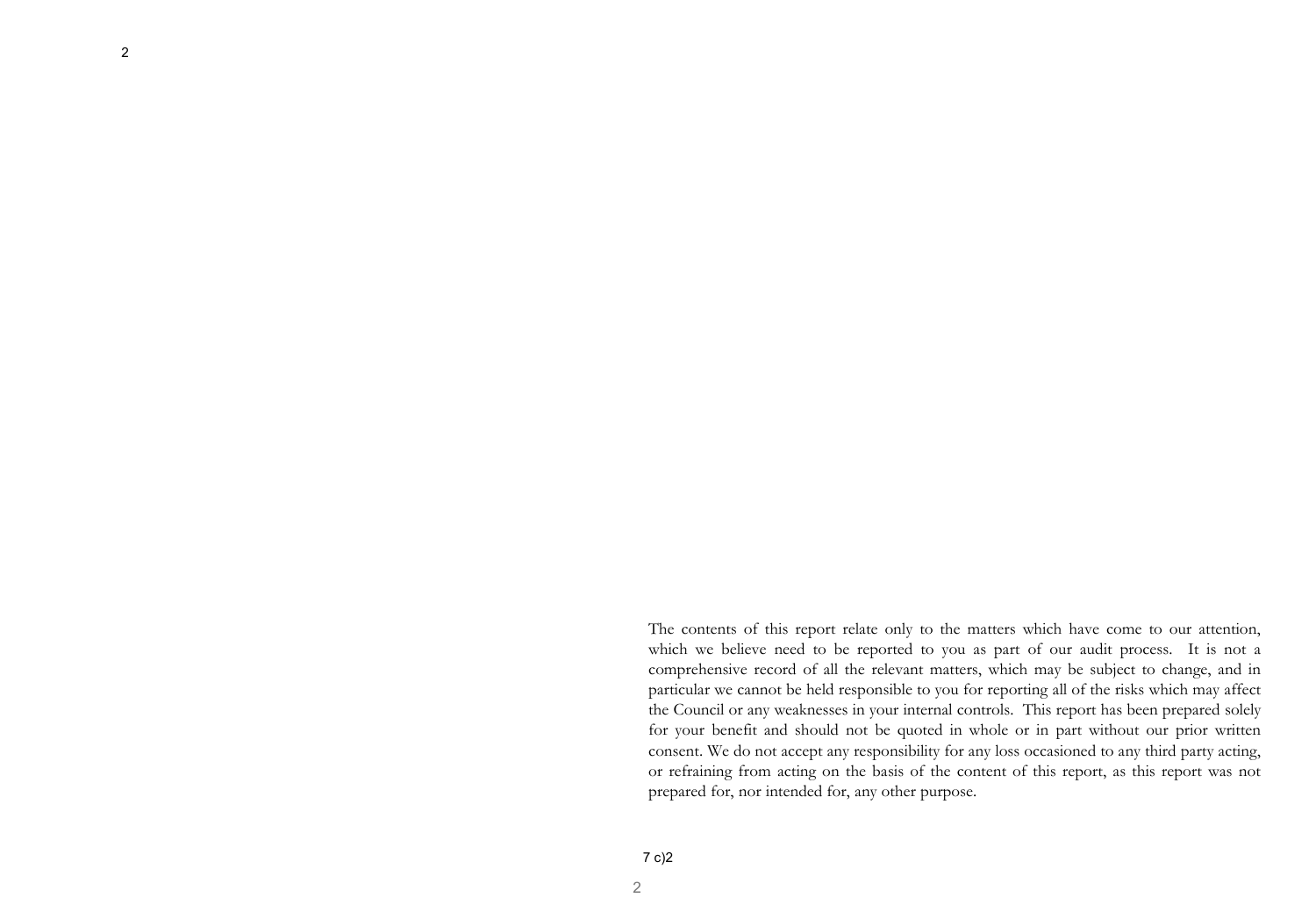

High Peak Borough Council Buxton Town Hall Market Place Buxton Derbyshire SK17 6EL

Grant Thornton UK LLP Colmore Plaza 20 Colmore Circus BIRMINGHAM West Midlands B4 6AT

T +44 (0)121 212 4000 www.grant-thornton.co.uk

12 February 2016

Dear Members of the Audit and Regulatory Committee

#### Audit Plan for High Peak Borough Council for the year ending 31 March 2016

This Audit Plan sets out for the benefit of those charged with governance (in the case of High Peak Borough Council, the Audit and Regulatory Committee), an overview of the planned scope and timing of the audit, as required by International Standard on Auditing (UK & Ireland) 260. This document is to help you understand the consequences of our work, discuss issues of risk and the concept of materiality with us, and identify any areas where you may request us to undertake additional procedures. It also helps us gain a better understanding of the Council and your environment. The contents of the Plan have been discussed with management.

We are required to perform our audit in line with the Local Audit and Accountability Act 2014 and in accordance with the Code of Practice issued by the National Audit Office (NAO) on behalf of the Comptroller and Auditor General in April 2015.

Our responsibilities under the Code are to:

- give an opinion on the Council's financial statements

- satisfy ourselves the Council has made proper arrangements for securing economy, efficiency and effectiveness in its use of resources.

As auditors we are responsible for performing the audit, in accordance with International Standards on Auditing (UK & Ireland), which is directed towards forming and expressing an opinion on the financial statements that have been prepared by management with the oversight of those charged with governance. The audit of the financial statements does not relieve management or those charged with governance of their responsibilities for the preparation of the financial statements.

Yours sincerely

Phil Jones Engagement Lead

#### **Chartered Accountants**

Grant Thomton UK LLP is a limited liability partnership registered in England and Wales: No.OC307742. Registered office: Grant Thomton House, Melton Street, Euston Square, London NW1 2EP. A list of members is available from our registered office.Grant Thornton UK LLP is authorised and regulated by the Financial Conduct Authority. Grant Thornton UK LLP is a member firm of Grant Thornton International Ltd (GTIL). GTIL and the member firms are not a worldwide partnership. Services are delivered by the member firms. GTIL and  $7\,\rm c)$  is member firms are not agents of, and do not obligate, one another and are not liable for one another's acts or omissions. Please see grant-thomton.co.uk for further details.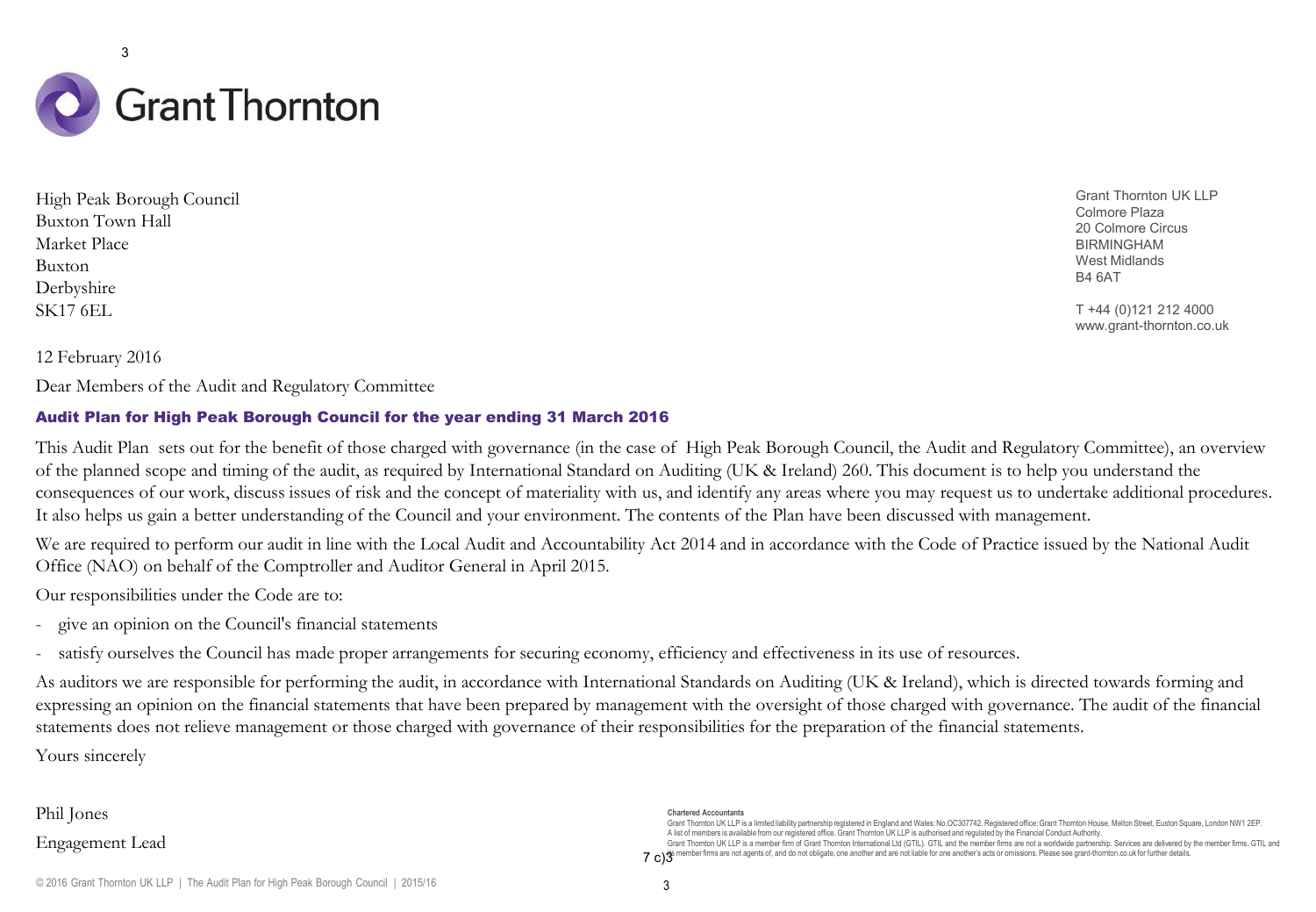# Contents

4

#### Section

| Understanding your business                                       | 5  |
|-------------------------------------------------------------------|----|
| Developments and other requirements relevant to the audit         | 6  |
| Our audit approach                                                | 7  |
| Materiality                                                       | 8  |
| Significant risks identified                                      | 9  |
| Other risks identified                                            | 10 |
| Value for Money                                                   | 12 |
| Key dates                                                         | 14 |
| Fees and independence                                             | 15 |
| Communication of audit matters with those charged with governance | 16 |

4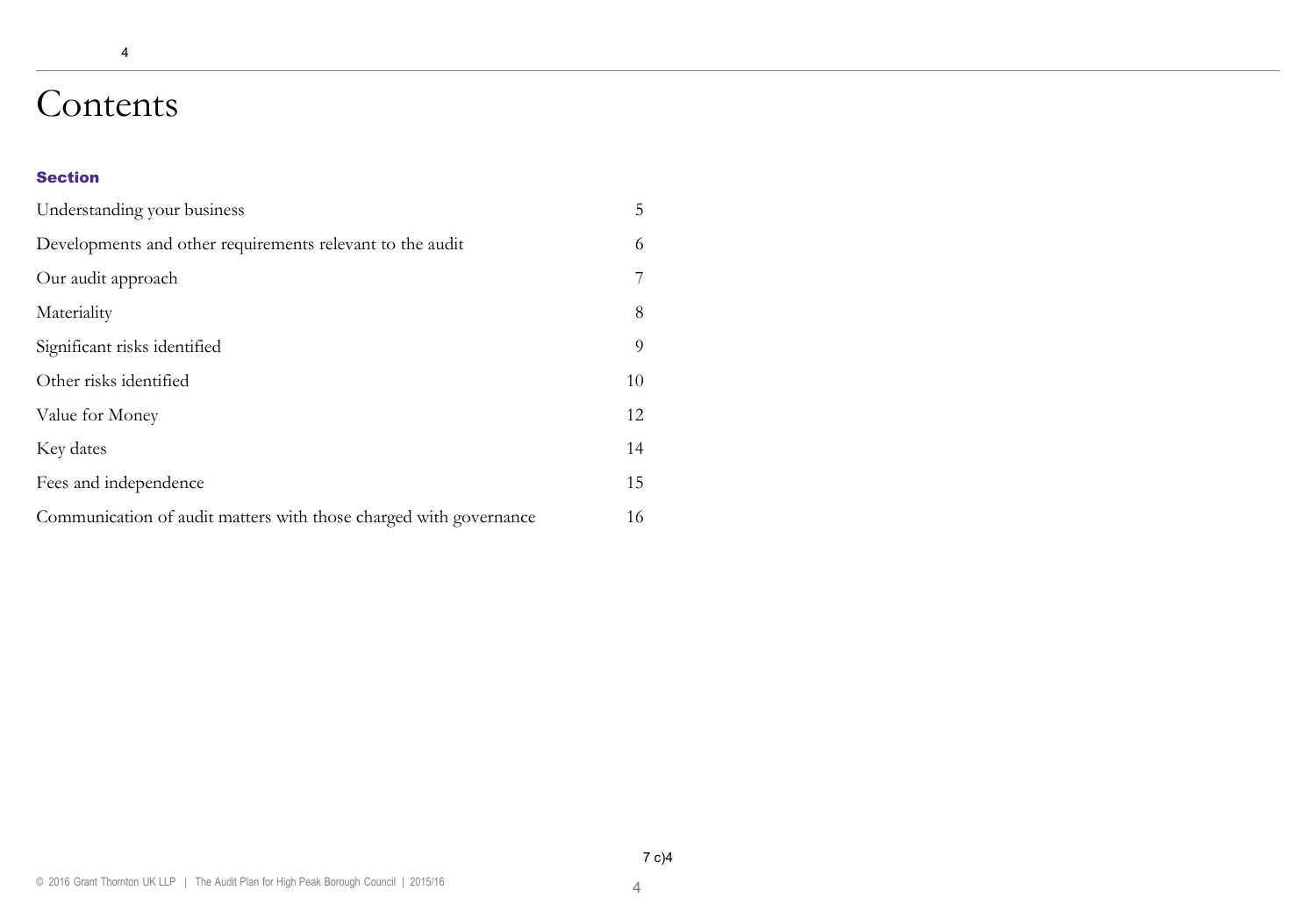# Understanding your business

In planning our audit we need to understand the challenges and opportunities the Council is facing. We set out a summary of our understanding below.

| <b>Challenges/opportunities</b>                                                                                                                                                                                                                                                                                                                                                                                                                                                                                                                                                                                                                                                                                                                                                                                                                                                                                                                                                                                                                                                                                       |  |                                                                                                                                                                                                                                                                                                                                                                                                                          |                                                                                                                                                                                                                                                                                                                                                                                                                                                                                                                                          |                                                                                                                                                                                                                                                          |  |  |  |
|-----------------------------------------------------------------------------------------------------------------------------------------------------------------------------------------------------------------------------------------------------------------------------------------------------------------------------------------------------------------------------------------------------------------------------------------------------------------------------------------------------------------------------------------------------------------------------------------------------------------------------------------------------------------------------------------------------------------------------------------------------------------------------------------------------------------------------------------------------------------------------------------------------------------------------------------------------------------------------------------------------------------------------------------------------------------------------------------------------------------------|--|--------------------------------------------------------------------------------------------------------------------------------------------------------------------------------------------------------------------------------------------------------------------------------------------------------------------------------------------------------------------------------------------------------------------------|------------------------------------------------------------------------------------------------------------------------------------------------------------------------------------------------------------------------------------------------------------------------------------------------------------------------------------------------------------------------------------------------------------------------------------------------------------------------------------------------------------------------------------------|----------------------------------------------------------------------------------------------------------------------------------------------------------------------------------------------------------------------------------------------------------|--|--|--|
| <b>Autumn Statement 2015 and financial</b><br>2. Devolution<br>11.<br>health<br>The Autumn Statement 2015<br>The Chancellor proposed that local<br>also included proposals to<br>devolve further powers to<br>government would have greater control over<br>its finances, although this was accompanied<br>localities.<br>by a 24% reduction in central government<br>The Council has established a<br>funding to local government over 5 years.<br>strategic alliance with<br>Despite the increased ownership, the<br><b>Staffordshire Moorlands</b><br>financial health of the sector is likely to<br>District Council and is in<br>become increasingly challenging.<br>discussion with neighbouring<br>authorities in Derbyshire and<br>The Council estimated a reduction in central<br>Nottinghamshire to capitalise<br>government funding from £1.2 million down<br>on the greater freedoms over<br>to nil over the next three years, only partly<br>transport and economy now on<br>offset by income growth associated with<br>offer through devolution.<br>business rates, council tax and new homes<br>bonus. |  | 3. Housing<br><b>Recent Government</b><br>announcements in regard to an<br>annual 1% rent reduction for<br>the next four years have a<br>significant impact on the<br><b>Council's Housing Business</b><br>Plan - reducing income<br>receipts by £2.4 million over<br>the next four years.<br>Therefore, planned levels of<br>expenditure are not sustainable<br>and a full review of the plan is<br>currently underway. | 4. The Medium-Term Financial Plan<br>The Council's Medium-Term<br>Financial Plan includes savings of<br>£2.1 million by the end of the<br>2018/19 financial year (including<br>£753,880 in the current financial<br>year).<br>In 2015/16 the biggest savings are<br>expected to start to emerge from<br>the implementation of the<br>Improving Efficiency and the<br>Service Review exercise but the<br>Council will draw upon its<br>earmarked reserve to off set some<br>of the one of costs arising from the<br>efficiency programme. | 5. Earlier closedown of<br>accounts<br>• The Accounts and Audit<br>Regulations 2015 reguire<br>councils to bring forward the<br>approval and audit of financial<br>statements to<br>31 May and 31 July<br>respectively by the 2017/18<br>financial year. |  |  |  |
|                                                                                                                                                                                                                                                                                                                                                                                                                                                                                                                                                                                                                                                                                                                                                                                                                                                                                                                                                                                                                                                                                                                       |  |                                                                                                                                                                                                                                                                                                                                                                                                                          |                                                                                                                                                                                                                                                                                                                                                                                                                                                                                                                                          |                                                                                                                                                                                                                                                          |  |  |  |
|                                                                                                                                                                                                                                                                                                                                                                                                                                                                                                                                                                                                                                                                                                                                                                                                                                                                                                                                                                                                                                                                                                                       |  |                                                                                                                                                                                                                                                                                                                                                                                                                          |                                                                                                                                                                                                                                                                                                                                                                                                                                                                                                                                          |                                                                                                                                                                                                                                                          |  |  |  |
|                                                                                                                                                                                                                                                                                                                                                                                                                                                                                                                                                                                                                                                                                                                                                                                                                                                                                                                                                                                                                                                                                                                       |  | <b>Our response</b>                                                                                                                                                                                                                                                                                                                                                                                                      |                                                                                                                                                                                                                                                                                                                                                                                                                                                                                                                                          |                                                                                                                                                                                                                                                          |  |  |  |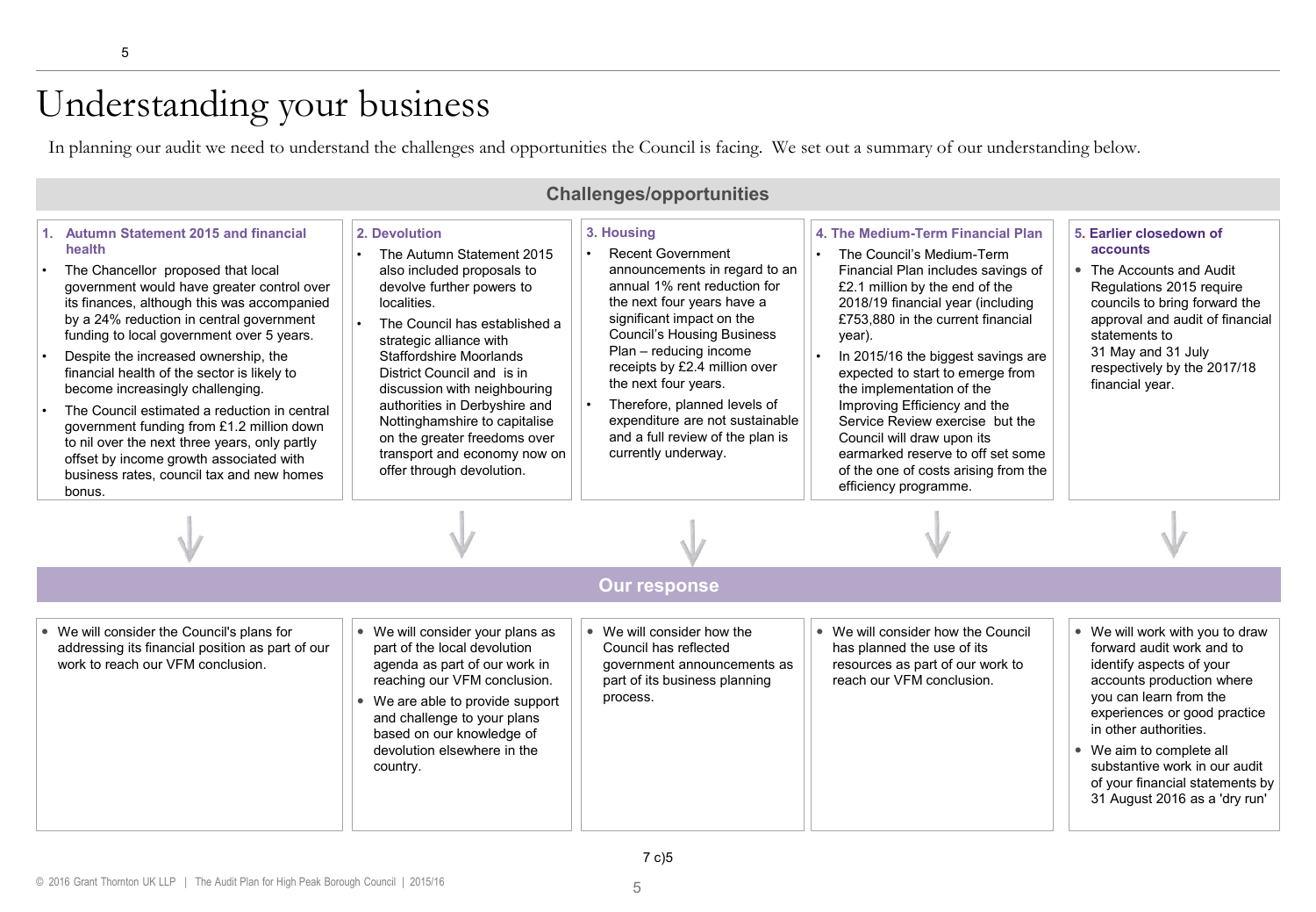# Developments and other requirements relevant to your audit

In planning our audit we also consider the impact of key developments in the sector and take account of national audit requirements as set out in the Code of Audit Practice and associated guidance.

#### **Developments and other requirements**

#### **1. Fair value accounting**

- A new accounting standard on fair value (IFRS 13) has been adopted and applies for the first time in 2015/16.
- This will have a particular impact on the valuation of surplus assets within property, plant and equipment which are now required to be valued at fair value in line with IFRS 13 rather than the existing use value of the asset.
- Investment property assets are required to be carried at fair value as in previous years.
- There are a number of additional disclosure requirements of IFRS 13.

#### **2. Corporate governance**

- The Accounts and Audit Regulations 2015 require local authorities to produce a Narrative Statement, which reports on your financial performance and use of resources in the year, and replaces the explanatory foreword.
- You are required to produce an Annual Governance Statement (AGS) as part of your financial statements.

#### **3. Highways Network Assets**

• It is expected that the 2016/17 CIPFA Code will provide the means for non Highways Authorities to determine that they do not have assets that would meet the definition of the Highways Network Asset which would otherwise require work to identify and value the assets in readiness for 2016/17.



#### **Our response**

- We will keep the Council informed of changes to the financial reporting requirements for 2015/16 through ongoing discussions and invitations to our technical update workshops.
- We will discuss this with you at an early stage, including reviewing the basis of valuation of your surplus assets and investment property assets to ensure they are valued on the correct basis.
- We will review your draft financial statements to ensure you have complied with the disclosure requirements of IFRS 13.
- We will review your Narrative Statement to ensure it reflects the requirements of the CIPFA Code of Practice when this is updated, and make recommendations for improvement.
- We will review your arrangements for producing the AGS and consider whether it is consistent with our knowledge of the Council and the requirements of CIPFA guidance.

 We will discuss your critical judgement at an early stage to agree the scope and confirm that the Code requirements in respect of the Highways Network Asset will not apply.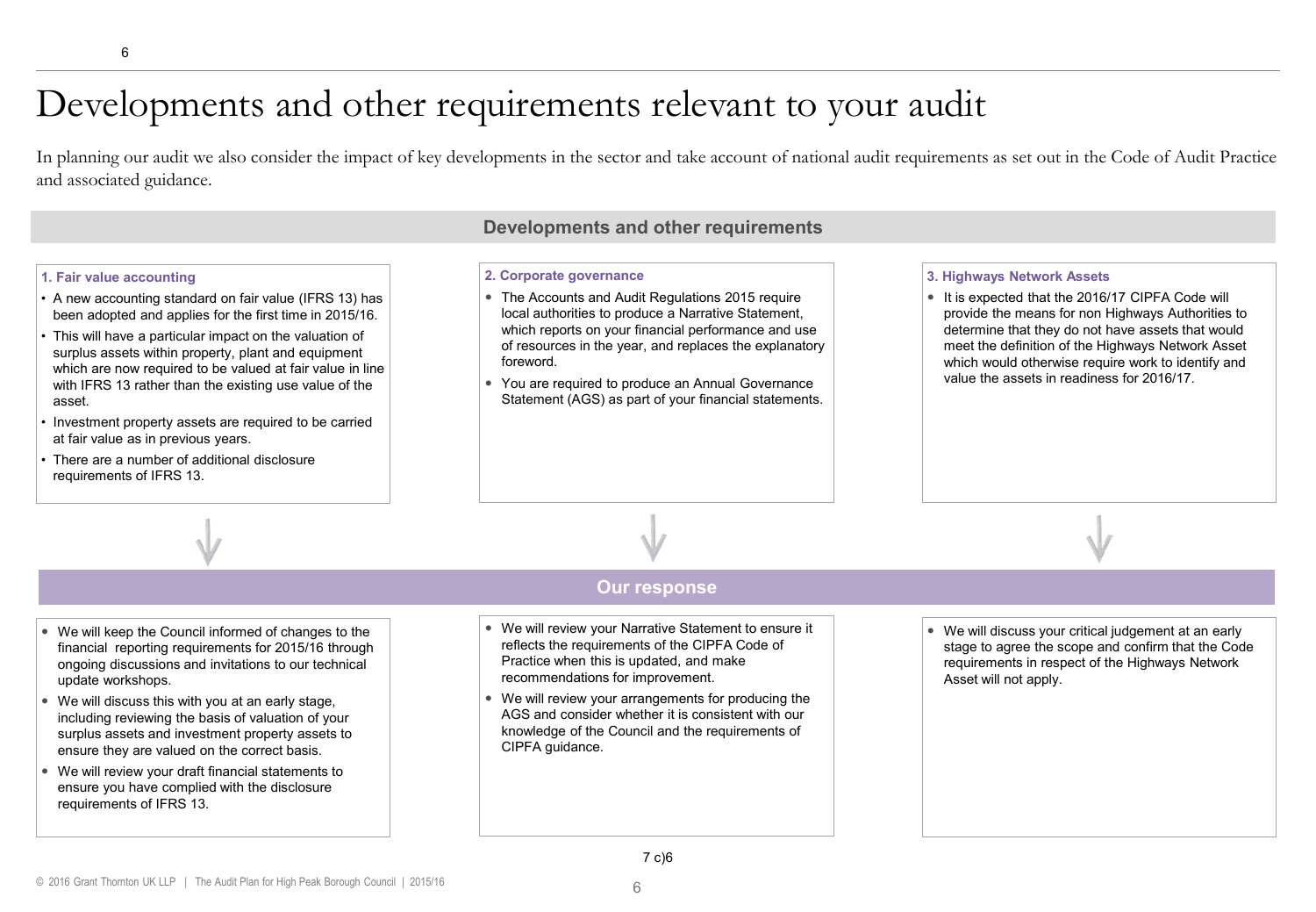# Our audit approach



#### **Global audit technology Ensures compliance with International Standards on Auditing (ISAs)**



© 2016 Grant Thornton UK LLP | The Audit Plan for High Peak Borough Council | 2015/16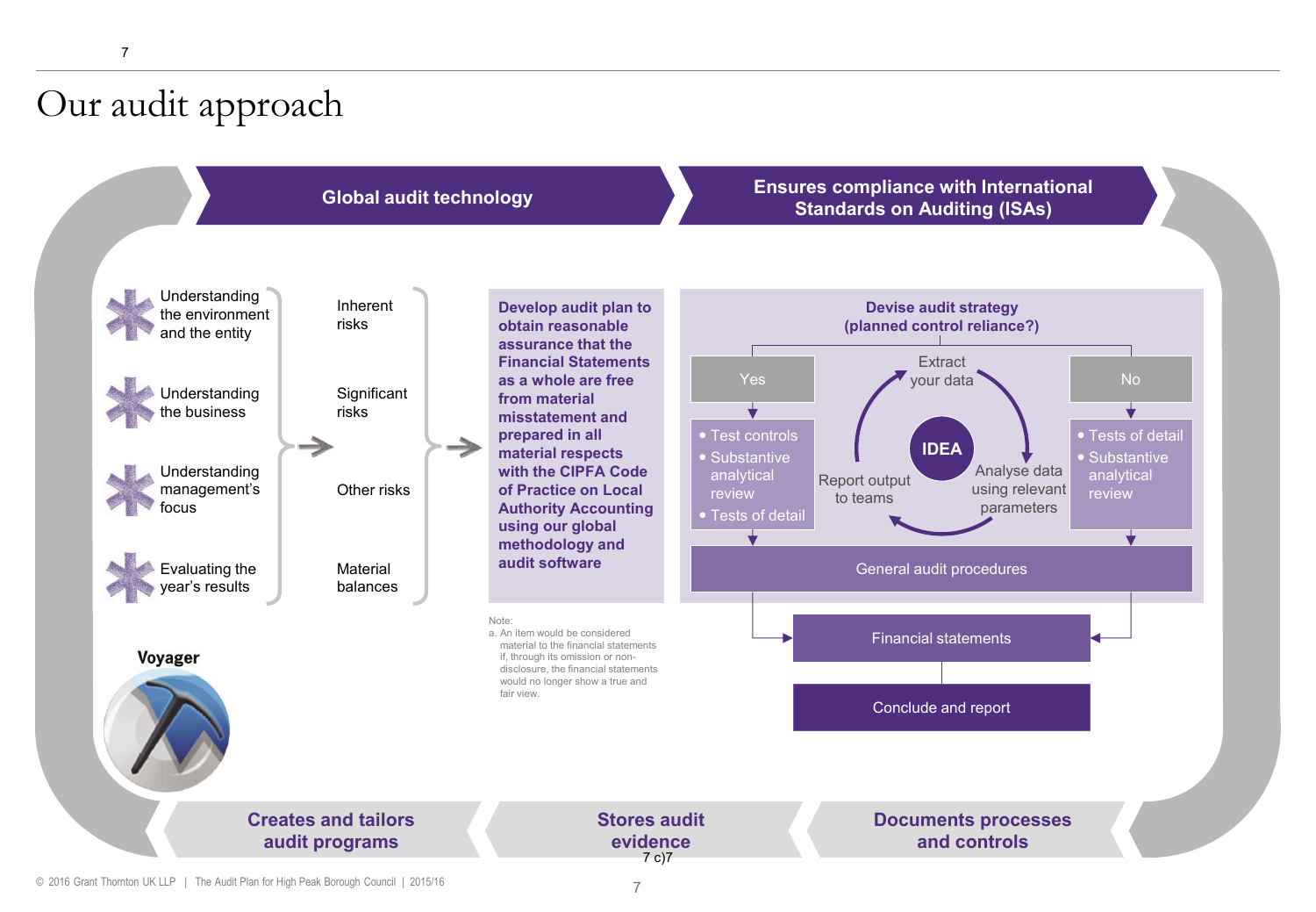# Materiality

In performing our audit, we apply the concept of materiality, following the requirements of International Standard on Auditing (UK & Ireland) (ISA) 320: Materiality in planning and performing an audit.

The standard states that 'misstatements, including omissions, are considered to be material if they, individually or in the aggregate, could reasonably be expected to influence the economic decisions of users taken on the basis of the financial statements'.

As is usual in public sector entities, we have determined materiality for the statements as a whole as a proportion of the gross revenue expenditure of the Council. For purposes of planning the audit we have determined overall materiality to be  $\ell$ 0.979 million (being 2% of gross revenue expenditure). We will consider whether this level is appropriate during the course of the audit and will advise you if we revise this.

Under ISA 450, auditors also set an amount below which misstatements would be clearly trivial and would not need to be accumulated or reported to those charged with governance because we would not expect that the accumulation of such amounts would have a material effect on the financial statements. "Trivial" matters are clearly inconsequential, whether taken individually or in aggregate and whether judged by any criteria of size, nature or circumstances. We have defined the amount below which misstatements would be clearly trivial to be  $\ell$ , 48,950.

ISA 320 also requires auditors to determine separate, lower, materiality levels where there are 'particular classes of transactions, account balances or disclosures for which misstatements of lesser amounts than materiality for the financial statements as a whole could reasonably be expected to influence the economic decisions of users'.

We have not identified any items where lower levels of materiality are appropriate. However, we consider the following areas to be sensitive items and will undertake more detailed audit procedure**s:**

• Disclosures of senior manager salaries and allowances in the remuneration report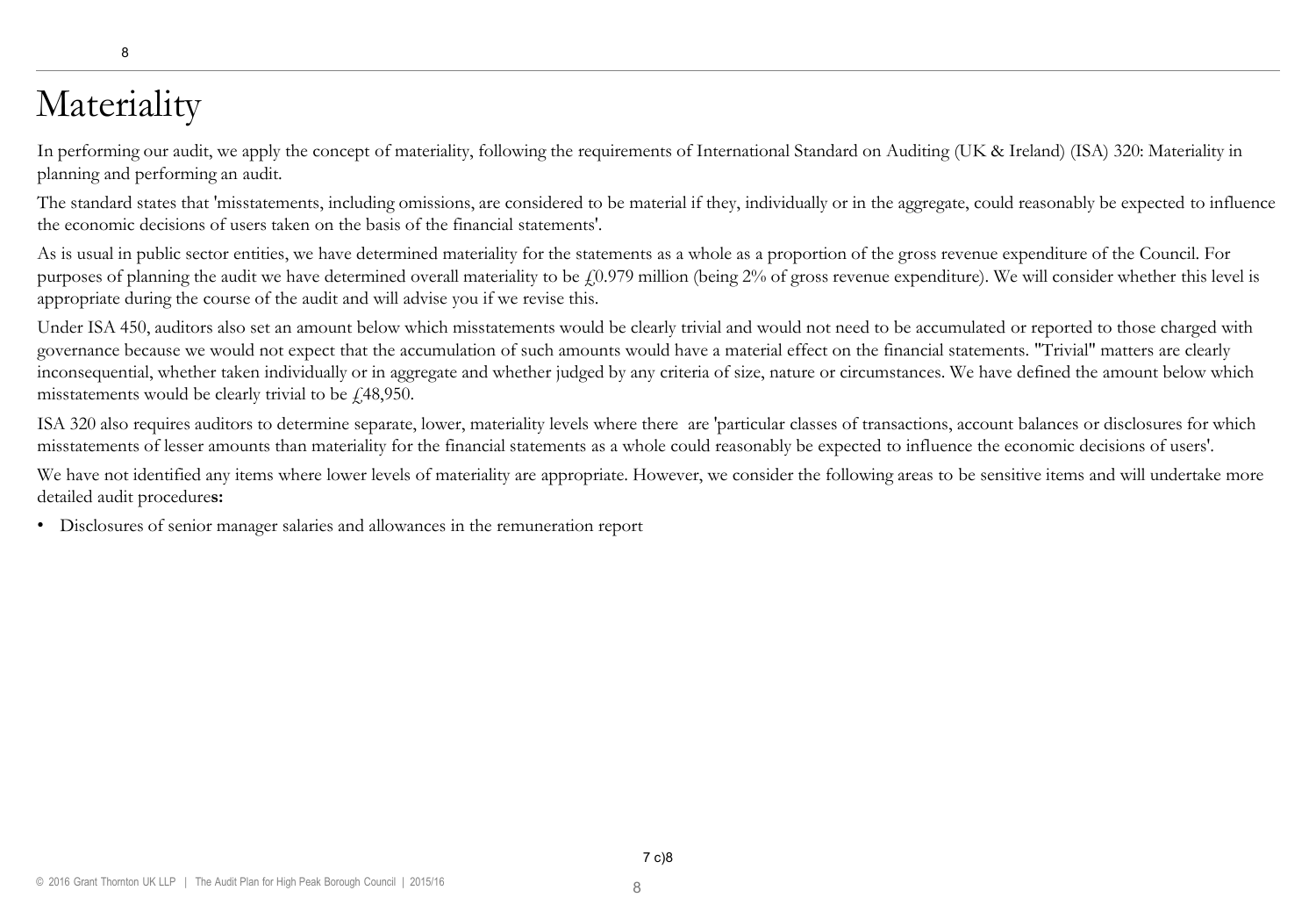# Significant risks identified

"Significant risks often relate to significant non-routine transactions and judgmental matters. Non-routine transactions are transactions that are unusual, either due to size or nature, and that therefore occur infrequently. Judgmental matters may include the development of accounting estimates for which there is significant measurement uncertainty" (ISA 315). In this section we outline the significant risks of material misstatement which we have identified. There are two presumed significant risks which are applicable to all audits under auditing standards (International Standards on Auditing - ISAs) which are listed below:

| <b>Significant risk</b>                               | <b>Description</b>                                                                                                                                                                                                                                                                     | <b>Substantive audit procedures</b>                                                                                                                                                                                                                                                                                                                                                                                                                                                                                               |
|-------------------------------------------------------|----------------------------------------------------------------------------------------------------------------------------------------------------------------------------------------------------------------------------------------------------------------------------------------|-----------------------------------------------------------------------------------------------------------------------------------------------------------------------------------------------------------------------------------------------------------------------------------------------------------------------------------------------------------------------------------------------------------------------------------------------------------------------------------------------------------------------------------|
| The revenue cycle includes<br>fraudulent transactions | Under ISA 240 there is a presumed risk that revenue<br>may be misstated due to the improper recognition of<br>revenue.<br>This presumption can be rebutted if the auditor<br>concludes that there is no risk of material misstatement<br>due to fraud relating to revenue recognition. | Having considered the risk factors set out in ISA240 and the nature of the revenue<br>streams at High Peak Borough Council, we have determined that the risk of fraud arising<br>from revenue recognition can be rebutted, because:<br>there is little incentive to manipulate revenue recognition<br>opportunities to manipulate revenue recognition are very limited<br>the culture and ethical frameworks of local authorities, including High Peak Borough<br>Council, mean that all forms of fraud are seen as unacceptable. |
| Management over-ride of controls                      | Under ISA 240 it is presumed that the risk of<br>management over-ride of controls is present in all<br>entities.                                                                                                                                                                       | <b>Work planned:</b><br>Review of accounting estimates, judgments and decisions made by management<br>Testing of journal entries<br>Review of unusual significant transactions                                                                                                                                                                                                                                                                                                                                                    |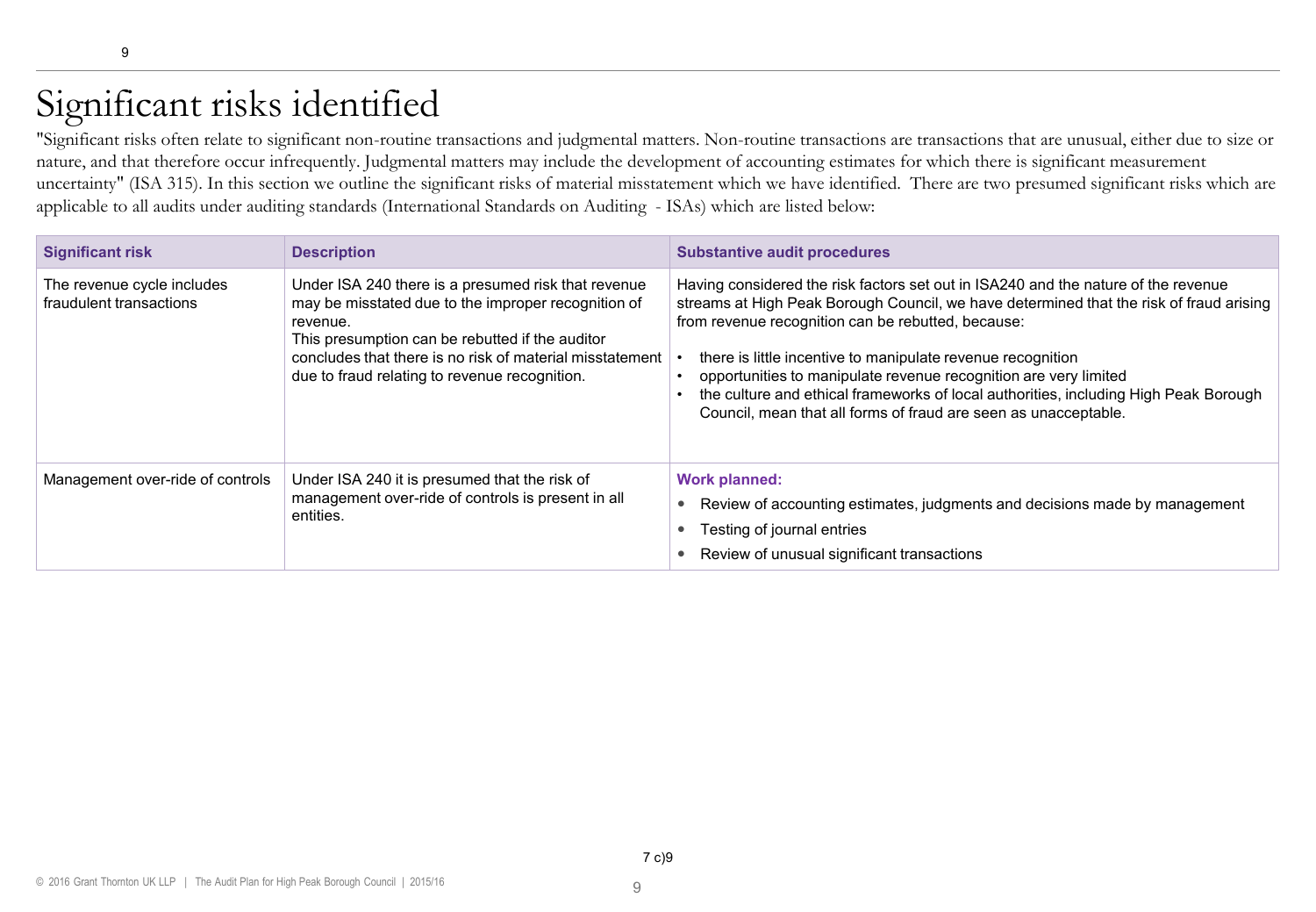# Other risks identified

"The auditor should evaluate the design and determine the implementation of the entity's controls, including relevant control activities, over those risks for which, in the auditor's judgment, it is not possible or practicable to reduce the risks of material misstatement at the assertion level to an acceptably low level with audit evidence obtained only from substantive procedures"(ISA (UK & Ireland) 315).

In this section we outline the other risks of material misstatement which we have identified as a result of our planning.

| <b>Other risks</b>    | <b>Description</b>                                                                              | <b>Audit approach</b>                                                                                                                                                                       |
|-----------------------|-------------------------------------------------------------------------------------------------|---------------------------------------------------------------------------------------------------------------------------------------------------------------------------------------------|
| Operating expenses    | Creditors understated or not recorded in the correct period<br>(Operating expenses understated) | We will document the processes and controls in place around the accounting for<br>operating expenses and carry out walkthrough tests to confirm the operation of<br>controls.               |
|                       |                                                                                                 | We will carry out testing including:                                                                                                                                                        |
|                       |                                                                                                 | the completeness of the subsidiary system interfaces and control account<br>$\bullet$<br>reconciliations                                                                                    |
|                       |                                                                                                 | obtaining an understanding of the accruals process and testing a sample of<br>accruals including those for goods received but not invoiced at the year end                                  |
|                       |                                                                                                 | Payments after the year end to consider completeness of operating expenses                                                                                                                  |
|                       |                                                                                                 | Testing will also cover a sample of operating expenses covering the period<br>1/4/15 to 31/3/16 to ensure they have been accurately accounted for and in the<br>correct period.             |
| Employee remuneration | Employee remuneration accruals understated<br>(Remuneration expenses not correct)               | We will document the processes and controls in place around the accounting for<br>employee remuneration and carry out walkthrough tests to confirm the operation<br>of controls.            |
|                       |                                                                                                 | We will carry out testing including:                                                                                                                                                        |
|                       |                                                                                                 | the completeness of the payroll reconciliation to ensure that information from<br>$\bullet$<br>the payroll system can be agreed to the ledger and financial statements                      |
|                       |                                                                                                 | a review of monthly trend analysis of total payroll<br>$\bullet$                                                                                                                            |
|                       |                                                                                                 | substantive testing of senior officer remuneration.                                                                                                                                         |
|                       |                                                                                                 | Testing will also cover a sample of employee remuneration payments covering<br>the period 1/4/15 to 31/3/16 to ensure they have been accurately accounted for<br>and in the correct period. |
|                       |                                                                                                 |                                                                                                                                                                                             |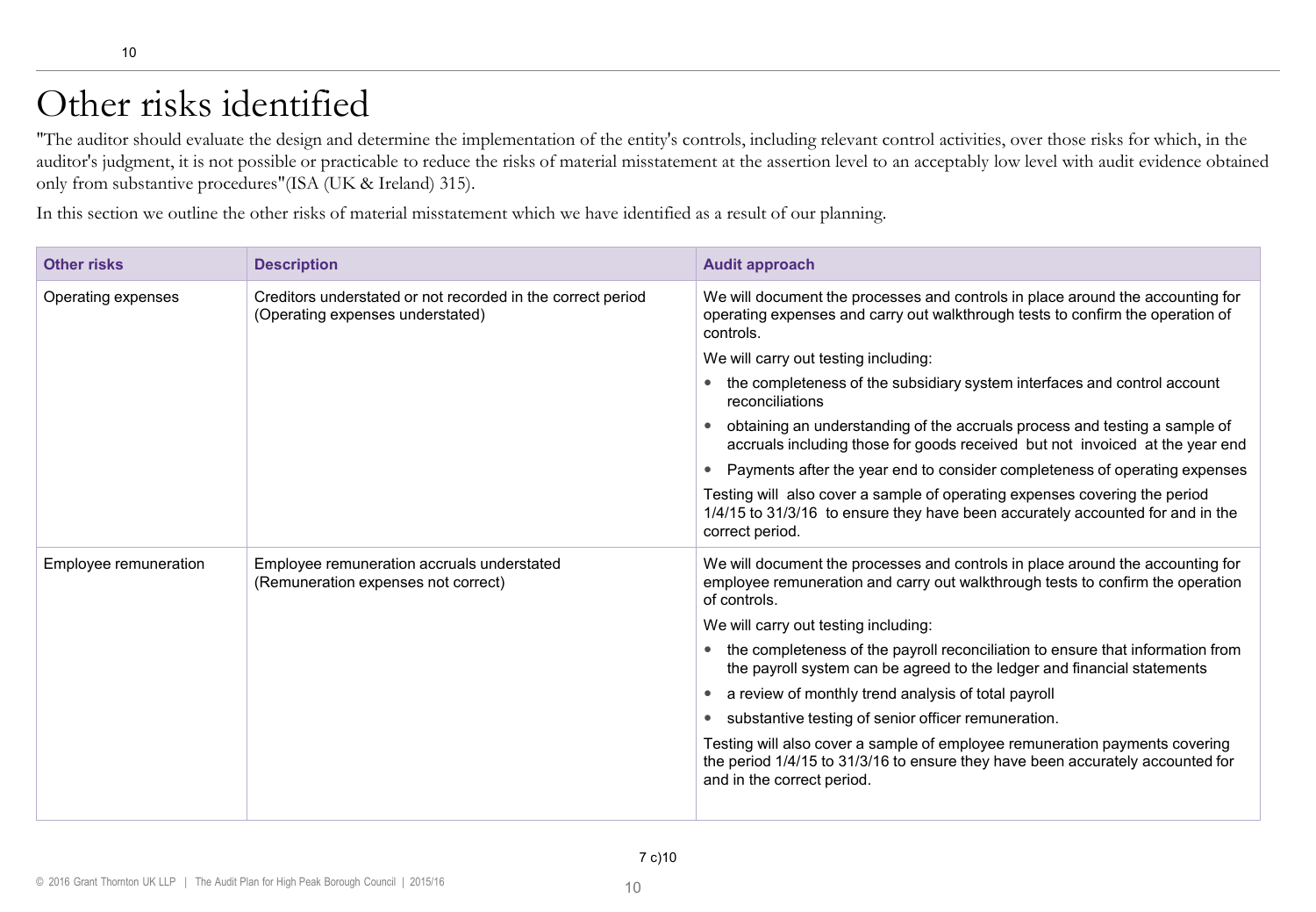# Other risks identified (continued)

#### Other material balances and transactions

Under International Standards on Auditing, "irrespective of the assessed risks of material misstatement, the auditor shall design and perform substantive procedures for each material class of transactions, account balance and disclosure". All other material balances and transaction streams will therefore be audited. However, the procedures will not be as extensive as the procedures adopted for the risks identified in the previous section but will include:

- Property, plant and equipment
- Investment properties
- Investments (long term and short term)
- Debtors (long term and short term)
- Cash and cash equivalents
- Borrowing and other liabilities (long term and short term)
- Usable and unusable reserves
- Movement in Reserves Statement and associated notes
- Statement of cash flows and associated notes
- Other operating expenditure
- Financing and investment income and expenditure
- Taxation and non-specific grants
- Grant income
- Pension liability and associated CIES transactions and disclosure notes
- Note setting out the 'amounts reported for resource allocation decisions'
- Officers' remuneration note
- Interests in companies and other entities note
- Leases note
- Related party transactions note
- Capital expenditure and financing note
- Financial instruments note
- Housing Revenue Account and associated noted
- Collection Fund Account and associated notes
- Cash Flow Statement and associated notes

#### Other audit responsibilities

- We will undertake work to satisfy ourselves that disclosures made in the Annual Governance Statement are in line with CIPFA/SOLACE guidance and consistent with our knowledge of the Council.
- We will read the Narrative Statement and check that it is consistent with the statements on which we give an opinion and disclosures are in line with the requirements of the CIPFA Code of Practice.
- We will give electors the opportunity to raise questions about the accounts and consider and decide upon objections received in relation to the accounts.
- The Council is below the audit threshold and so there is no requirement for us to review the WGA information prepared by the Council.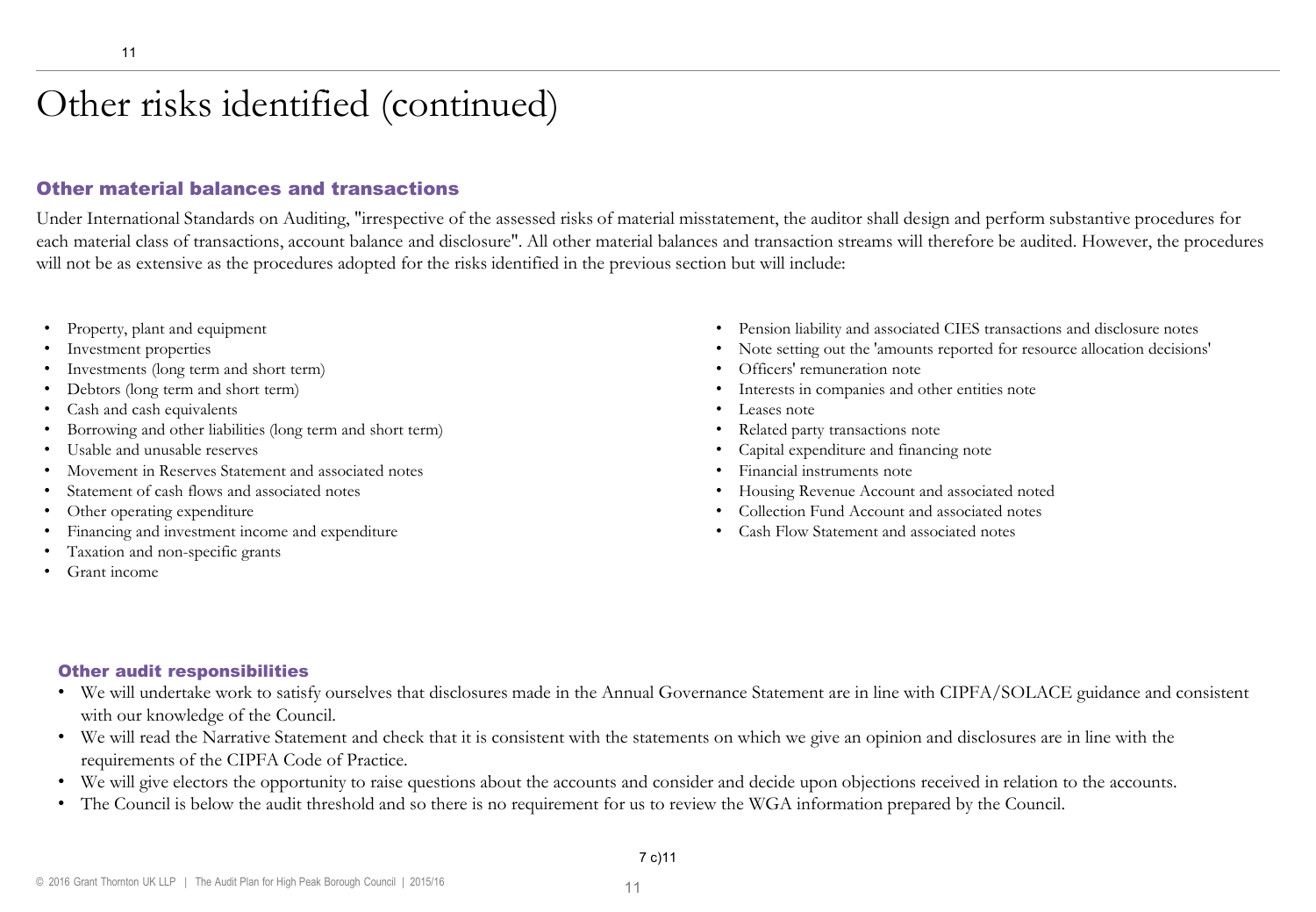# Value for Money

#### **Background**

The Code requires us to consider whether the Council has put in place proper arrangements for securing economy, efficiency and effectiveness in its use of resources. This is known as the Value for Money (VfM) conclusion.

The NAO issued its guidance for auditors on value for money work in November 2015. The guidance states that for local government bodies, auditors are required to give a conclusion on whether the Council has put proper arrangements in place.

The NAO guidance identifies one single criterion for auditors to evaluate:

*In all significant respects, the audited body takes properly informed decisions and deploys resources to achieve planned and sustainable outcomes for taxpayers and local people.* 

This is supported by three sub-criteria as set out below:

| Sub-criteria                                        | Detail                                                                                                                                                                                                                                                                                                                                                                                                                                                                                     |
|-----------------------------------------------------|--------------------------------------------------------------------------------------------------------------------------------------------------------------------------------------------------------------------------------------------------------------------------------------------------------------------------------------------------------------------------------------------------------------------------------------------------------------------------------------------|
| Informed decision<br>making                         | Acting in the public interest, through demonstrating and<br>$\bullet$<br>applying the principles and values of good governance<br>Understanding and using appropriate cost and<br>$\bullet$<br>performance information to support informed decision<br>making and performance management<br>Reliable and timely financial reporting that supports the<br>delivery of strategic priorities<br>Managing risks effectively and maintaining a sound system<br>$\bullet$<br>of internal control |
| Sustainable<br>resource<br>deployment               | · Planning finances effectively to support the sustainable<br>delivery of strategic priorities and maintain statutory<br>functions<br>• Managing assets effectively to support the delivery of<br>strategic priorities<br>Planning, organising and developing the workforce<br>$\bullet$<br>effectively to deliver strategic priorities.                                                                                                                                                   |
| Working with<br>partners and<br>other third parties | • Working with third parties effectively to deliver strategic<br>priorities<br>Commissioning services effectively to support the<br>$\bullet$<br>delivery of strategic priorities<br>Procuring supplies and services effectively to support the<br>$\bullet$<br>delivery of strategic priorities.                                                                                                                                                                                          |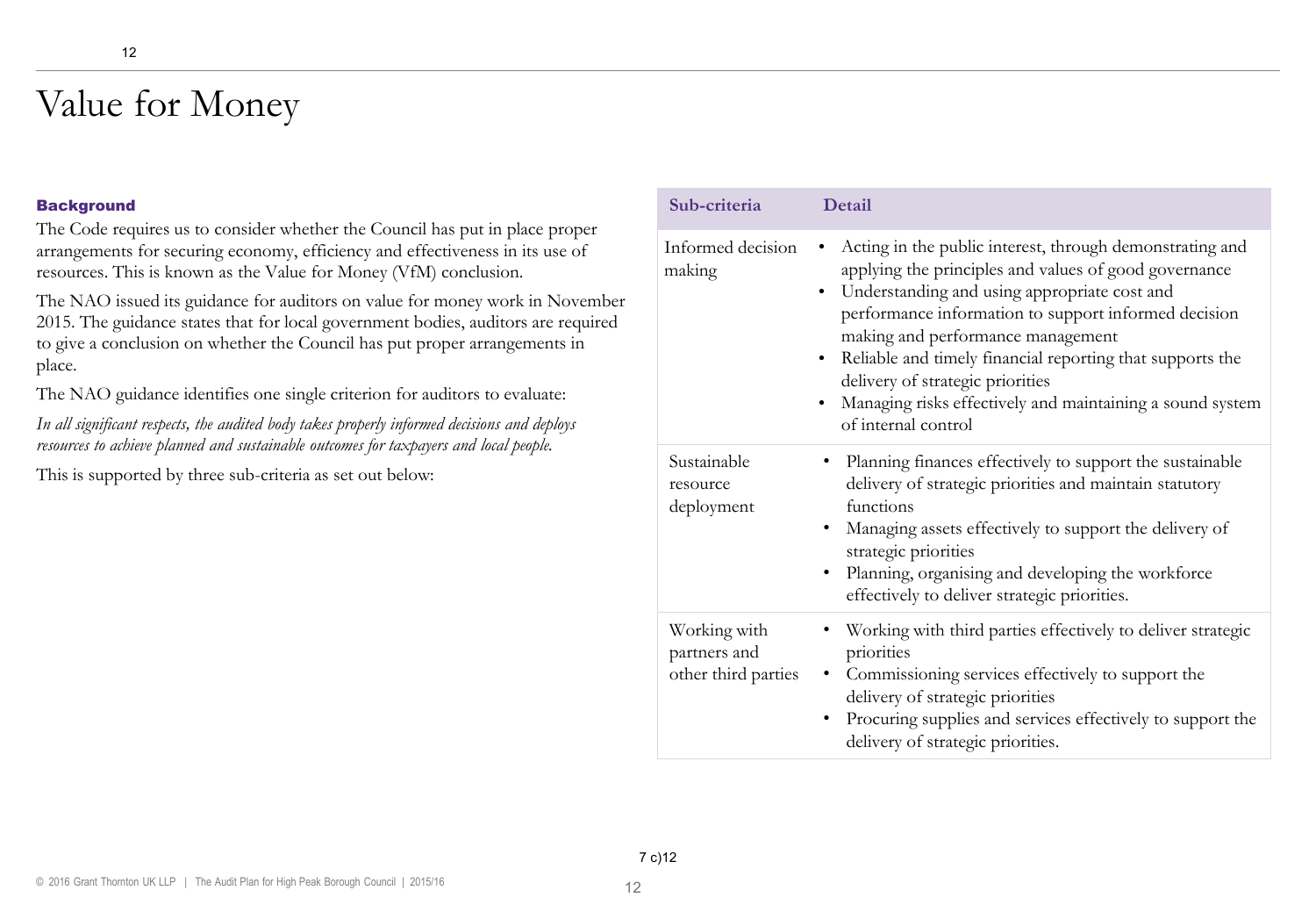# Value for Money (continued)

#### Risk assessment

We shall carry out an initial risk assessment based on the NAO's guidance. In our initial risk assessment, we will consider :

- our cumulative knowledge of the Council, including work performed in previous years in respect of the VfM conclusion and the opinion on the financial statements.
- the findings of other inspectorates and review agencies,
- any illustrative significant risks identified and communicated by the NAO in its Supporting Information.
- any other evidence which we consider necessary to conclude on your arrangements.

Following the completion of this risk assessment, we will set out our planned work for 2015/16 to meet our duties in respect of the VfM conclusion, as part of our progress updates to the Audit and Regulatory Committee. This update will include any significant risks identified, along with details of the work we plan to carry out to address these risks.

#### Reporting

The results of our VfM audit work and the key messages arising will be reported in our Audit Findings Report and in the Annual Audit Letter.

We will include our conclusion as part of our report on your financial statements which we will give by 30 September 2016.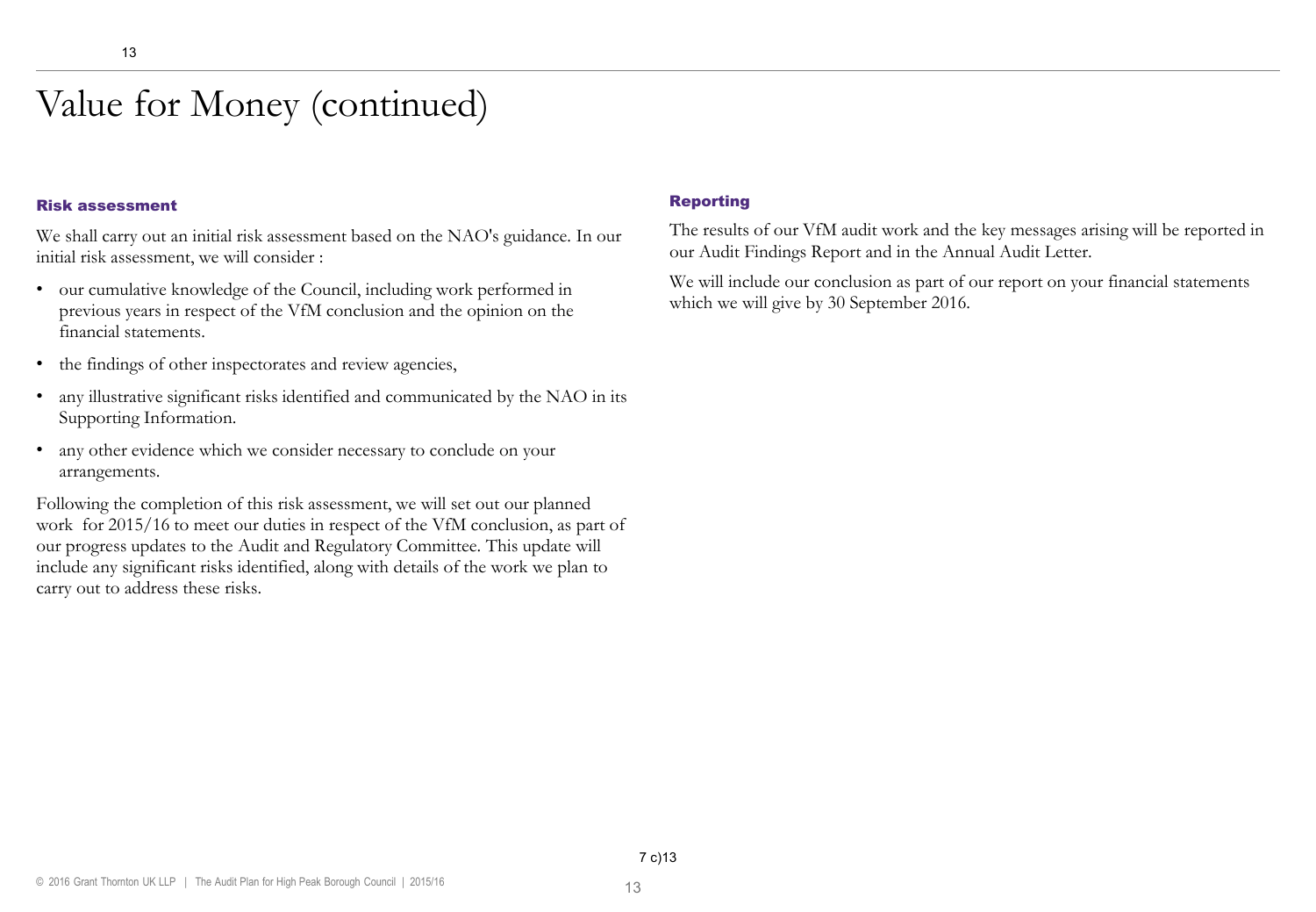# Key dates



| <b>Date</b>        | <b>Activity</b>                                                                            |
|--------------------|--------------------------------------------------------------------------------------------|
| January 2016       | Planning                                                                                   |
| <b>March 2016</b>  | Interim site visit                                                                         |
| February 2016      | Presentation of audit plan to Audit and Regulatory Committee                               |
| July - August 2016 | Year end fieldwork                                                                         |
| September 2016     | Audit findings clearance meeting with Finance and Performance Manager                      |
| September 2016     | Report audit findings to those charged with governance (Audit and Regulatory<br>Committee) |
| By 30 September    | Sign financial statements opinion                                                          |

14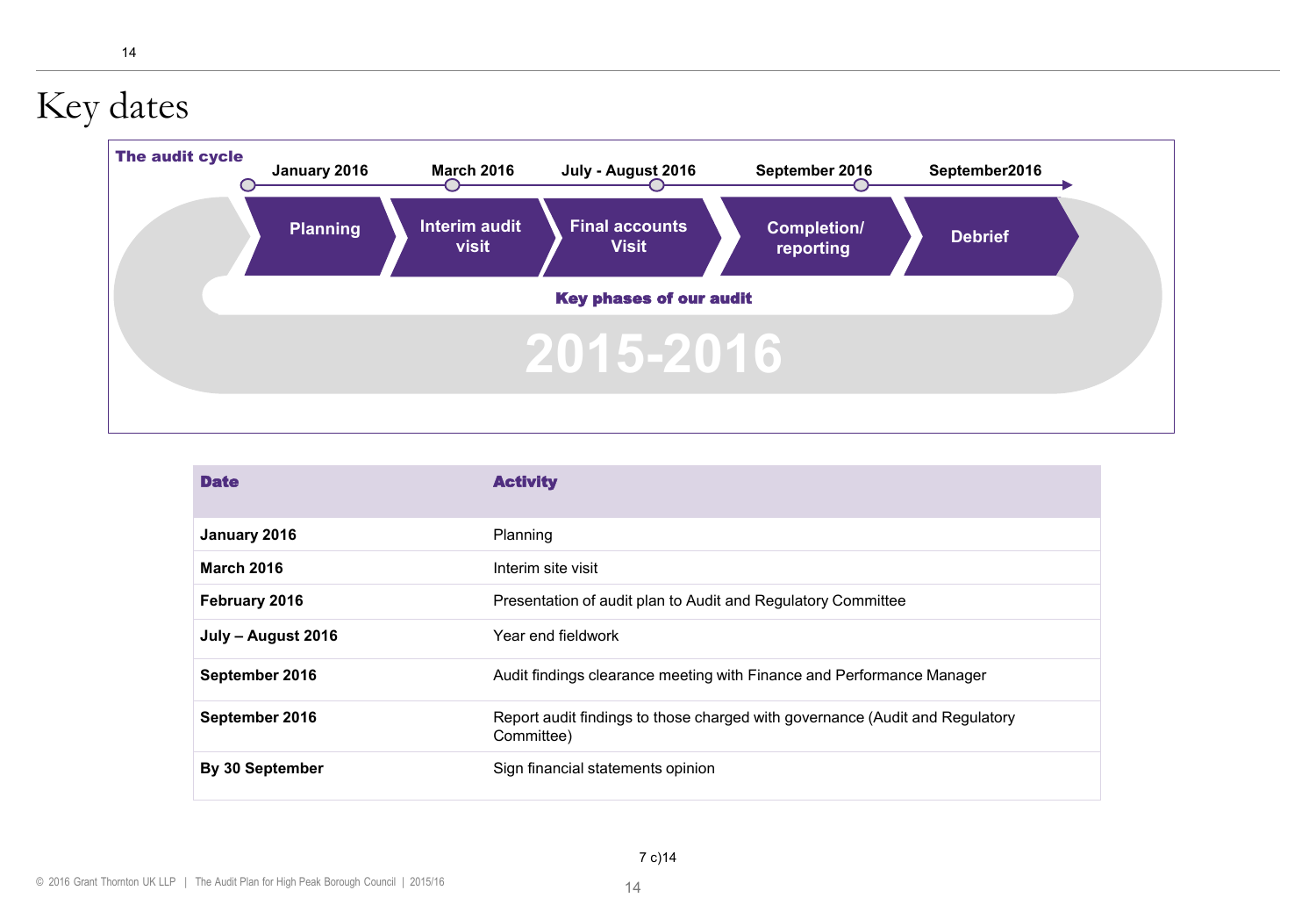# Fees and independence

#### Fees

| Council audit                    | 47.273 |
|----------------------------------|--------|
| Grant certification              | 9.199  |
| Total audit fees (excluding VAT) | 56.472 |

#### Our fee assumptions include:

- Supporting schedules to all figures in the accounts are supplied by the agreed dates and in accordance with the agreed upon information request list.
- The scope of the audit, and the Council and its activities, have not changed significantly.
- The Council will make available management and accounting staff to help us locate information and to provide explanations.
- The accounts presented for audit are materially accurate, supporting working papers and evidence agree to the accounts, and all audit queries are resolved promptly.

#### Grant certification

- Our fees for grant certification cover only housing benefit subsidy certification, which falls under the remit of Public Sector Audit Appointments Limited
- Fees in respect of other grant work, such as reasonable assurance reports, are shown under 'Fees for other services'.

#### Fees for other services

| <b>Service</b>                                                                                                                                                                              | Fees £                  |
|---------------------------------------------------------------------------------------------------------------------------------------------------------------------------------------------|-------------------------|
| None audit services:<br>Waste collection and street scene - strategic options<br>٠<br>Waste collection and street scene – options appraisal (next steps)<br>٠<br>Leisure services - options | 4,500<br>4.000<br>7.844 |
| Total                                                                                                                                                                                       | 16.344                  |

#### Fees for other services

Fees for other services reflect those agreed at the time of issuing our Audit Plan. Any changes will be reported in our Audit Findings Report and Annual Audit Letter

#### Independence and ethics

We confirm that there are no significant facts or matters that impact on our independence as auditors that we are required or wish to draw to your attention. We have complied with the Auditing Practices Board's Ethical Standards and therefore we confirm that we are independent and are able to express an objective opinion on the financial statements.

Full details of all fees charged for audit and non-audit services will be included in our Audit Findings Report at the conclusion of the audit.

We confirm that we have implemented policies and procedures to meet the requirements of the Auditing Practices Board's Ethical Standards.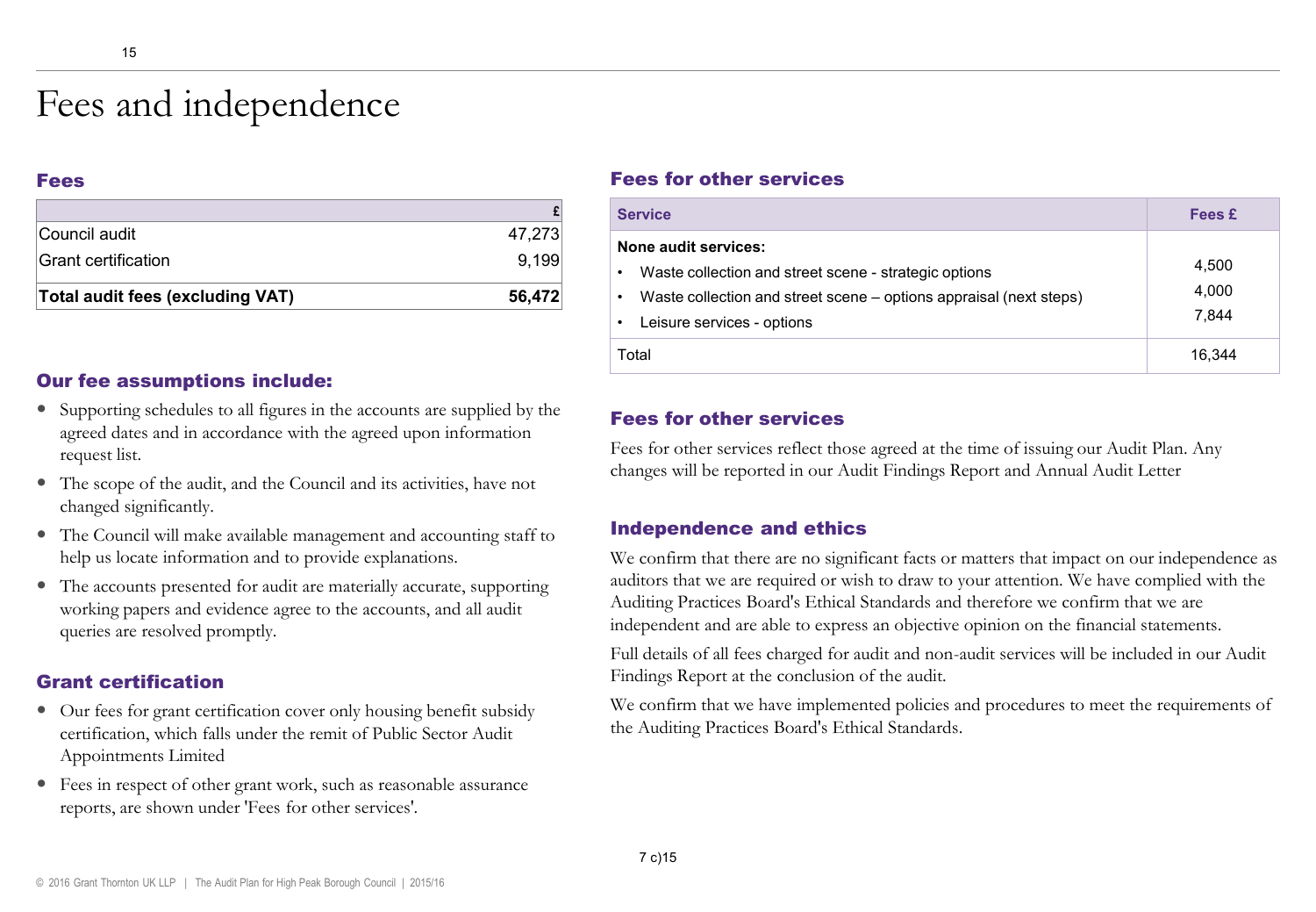# Communication of audit matters with those charged with governance

16

International Standards on Auditing (UK & Ireland) (ISA) 260, as well as other ISAs, prescribe matters which we are required to communicate with those charged with governance, and which we set out in the table opposite.

This document, The Audit Plan, outlines our audit strategy and plan to deliver the audit, while The Audit Findings Report will be issued prior to approval of the financial statements and will present key issues and other matters arising from the audit, together with an explanation as to how these have been resolved.

We will communicate any adverse or unexpected findings affecting the audit on a timely basis, either informally or via a report to the Council.

#### Respective responsibilities

This plan has been prepared in the context of the Statement of Responsibilities of Auditors and Audited Bodies issued by Public Sector Audit Appointments Limited ([http://www.psaa.co.uk/appointing-auditors/terms-of-appointment/\)](http://www.psaa.co.uk/appointing-auditors/terms-of-appointment/)

We have been appointed as the Council's independent external auditors by the Audit Commission, the body responsible for appointing external auditors to local public bodies in England at the time of our appointment. As external auditors, we have a broad remit covering finance and governance matters.

Our annual work programme is set in accordance with the Code of Audit Practice ('the Code') issued by the NAO and includes nationally prescribed and locally determined work [\(https://www.nao.org.uk/code-audit-practice/about-code/](https://www.nao.org.uk/code-audit-practice/about-code/)). Our work considers the Council's key risks when reaching our conclusions under the Code.

It is the responsibility of the Council to ensure that proper arrangements are in place for the conduct of its business, and that public money is safeguarded and properly accounted for. We have considered how the Council is fulfilling these responsibilities.

|  | <b>Our communication plan</b>                                                                                                                                                                                                                                                           | <b>Audit</b><br>Plan | <b>Audit</b><br><b>Findings</b> |
|--|-----------------------------------------------------------------------------------------------------------------------------------------------------------------------------------------------------------------------------------------------------------------------------------------|----------------------|---------------------------------|
|  | Respective responsibilities of auditor and management/those<br>charged with governance                                                                                                                                                                                                  | ✓                    |                                 |
|  | Overview of the planned scope and timing of the audit. Form, timing<br>and expected general content of communications                                                                                                                                                                   | ✓                    |                                 |
|  | Views about the qualitative aspects of the entity's accounting and<br>financial reporting practices, significant matters and issues arising<br>during the audit and written representations that have been sought                                                                       |                      | ✓                               |
|  | Confirmation of independence and objectivity                                                                                                                                                                                                                                            | ✓                    | ✓                               |
|  | A statement that we have complied with relevant ethical<br>requirements regarding independence, relationships and other<br>matters which might be thought to bear on independence.                                                                                                      | ✓                    | ✓                               |
|  | Details of non-audit work performed by Grant Thornton UK LLP and<br>network firms, together with fees charged.                                                                                                                                                                          |                      |                                 |
|  | Details of safeguards applied to threats to independence                                                                                                                                                                                                                                |                      |                                 |
|  | Material weaknesses in internal control identified during the audit                                                                                                                                                                                                                     |                      | ✓                               |
|  | Identification or suspicion of fraud involving management and/or<br>others which results in material misstatement of the financial<br>statements                                                                                                                                        |                      | ✓                               |
|  | Non compliance with laws and regulations                                                                                                                                                                                                                                                |                      | ✓                               |
|  | Expected modifications to the auditor's report, or emphasis of matter                                                                                                                                                                                                                   |                      | ✓                               |
|  | Uncorrected misstatements                                                                                                                                                                                                                                                               |                      | ✓                               |
|  | Significant matters arising in connection with related parties                                                                                                                                                                                                                          |                      | ✓                               |
|  | Significant matters in relation to going concern                                                                                                                                                                                                                                        |                      | ✓                               |
|  | Matters in relation to the Group audit, including:<br>Scope of work on components, involvement of group auditors in<br>component audits, concerns over quality of component auditors'<br>7 c) <sup>16</sup> work, limitations of scope on the group audit, fraud or suspected<br>fraud. | ✓                    | ✓                               |

16